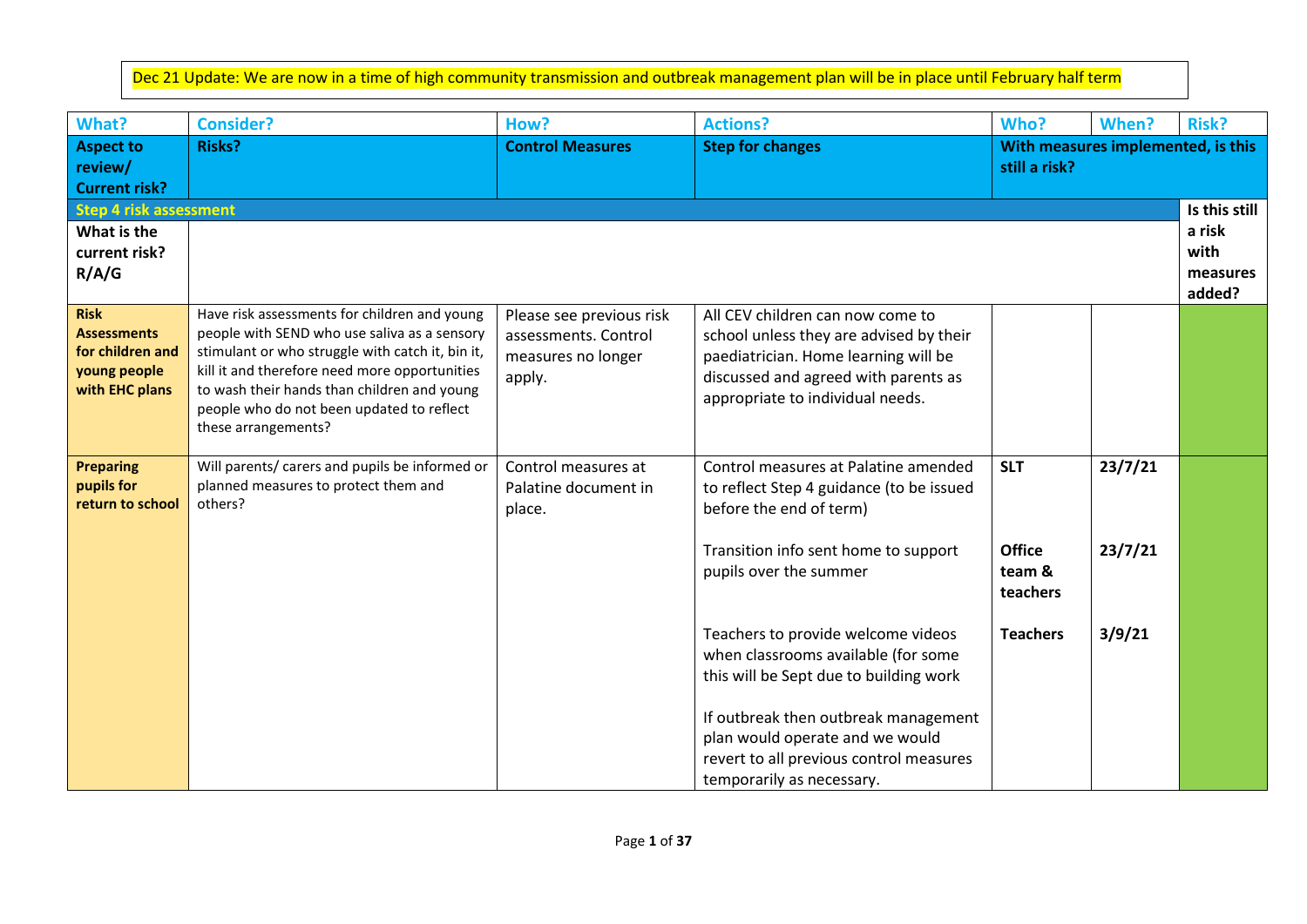| <b>Communication</b><br>and<br>consultation<br>with<br>stakeholders:<br><b>Staff</b>   | Will there be full consultation with union reps<br>and staff on the revised risk assessments for<br>step 4 arrangements for September 21?<br>Has it been agreed that the risk assessments<br>be reviewed before re-opening when<br>circumstances may be different and<br>periodically thereafter? | Please see previous risk<br>assessments. Control<br>measures no longer<br>apply.<br>Special school staff were<br>vaccinated early in the<br>process so most staff in<br>school now double | CEV staff no longer advised to shield. RA<br>to be completed with those who<br>require it including pregnant women<br>Continue to encourage staff to be<br>vaccinated.<br>Keep a vaccine list so we can respond<br>appropriately to given situations.              | JM&<br>individual<br>staff<br><b>SLT</b>                                                                                         | <b>ASAP</b><br>ongoing          |  |
|----------------------------------------------------------------------------------------|---------------------------------------------------------------------------------------------------------------------------------------------------------------------------------------------------------------------------------------------------------------------------------------------------|-------------------------------------------------------------------------------------------------------------------------------------------------------------------------------------------|--------------------------------------------------------------------------------------------------------------------------------------------------------------------------------------------------------------------------------------------------------------------|----------------------------------------------------------------------------------------------------------------------------------|---------------------------------|--|
|                                                                                        |                                                                                                                                                                                                                                                                                                   | vaccinated.                                                                                                                                                                               | Outbreak situation additional actions<br>Follow outbreak management plan.<br>Encourage staff to go for their boosters<br>when 6 months from previous.<br>Advice CEV staff to arrange to review<br>their risk assessment.                                           | <b>CG provide</b><br>with letters<br>from<br>previous<br>vaccination<br>to support<br>staff and<br>put in in<br>the Fri<br>email |                                 |  |
| <b>Communication</b><br>and<br>consultation<br>with<br>stakeholders:<br><b>Parents</b> | Will parents/ carers and pupils be informed or<br>planned measures to protect them and<br>others?<br>How have we considered our communication<br>to parents, making it succinct and clear<br>regarding all practical arrangements (as per<br>previous RA)                                         | Please see previous risk<br>assessments. Control<br>measures no longer<br>apply.                                                                                                          | <b>Control measures at Palatine amended</b><br>to reflect autumn and winter plan 2021<br>(to be issued before the end of term)<br>Video message completed<br>Outbreak situation additional actions<br>Follow outbreak management plan.<br>Dec 21 update to parents | <b>SLT</b><br>CG<br>CG                                                                                                           | 17/12/21<br>23/7/21<br>17/12/21 |  |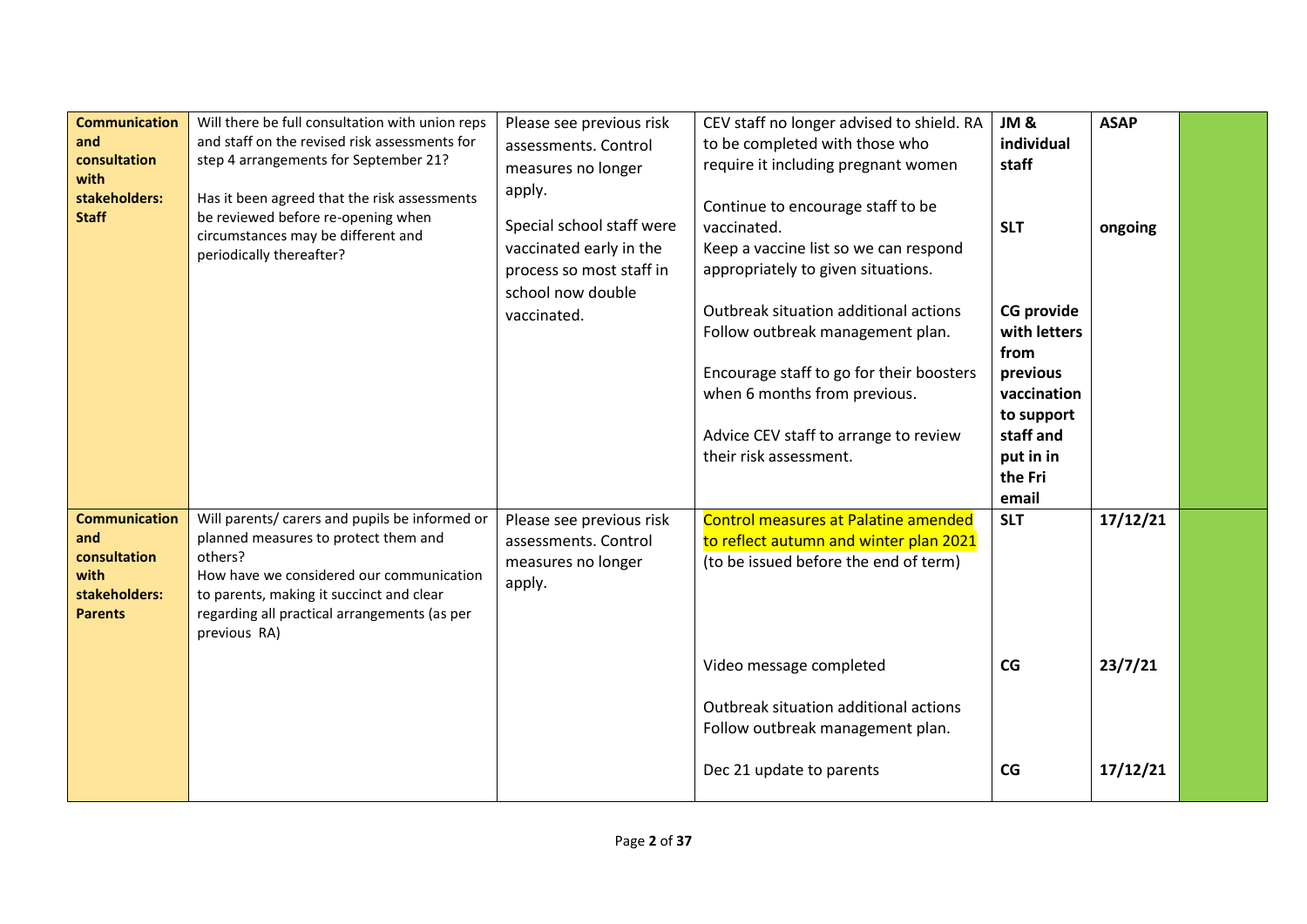|                                                                         |                                                                          |                                                                                  | Control measures and contingency plan<br>to be updated with new info.<br>Inform parents<br>Continue strong messaging around<br>symptoms and when to isolate<br>As in a situation of high community<br>transmission we are running with our<br>outbreak management plan. We also:<br>requested to LFT before the<br>start of term<br>where there is a case within the<br>$\bullet$<br>family we ask that you keep<br>your children off whilst you<br>complete a PCR test. Daily LFT<br>for 7 days (parents can be proxy<br>of this). If not self-isolate for 10<br>days. | <b>Palatine</b><br>Community | ongoing             |  |
|-------------------------------------------------------------------------|--------------------------------------------------------------------------|----------------------------------------------------------------------------------|-------------------------------------------------------------------------------------------------------------------------------------------------------------------------------------------------------------------------------------------------------------------------------------------------------------------------------------------------------------------------------------------------------------------------------------------------------------------------------------------------------------------------------------------------------------------------|------------------------------|---------------------|--|
| <b>Governance:</b><br>Including<br>communication<br>and<br>consultation |                                                                          | Please see previous risk<br>assessments. Control<br>measures no longer<br>apply. | Governing Body meeting schedule<br>complete for school year 2021-2<br>adopting a hybrid model.<br>If outbreak then outbreak management<br>plan would operate and we would<br>revert to all previous control measures<br>temporarily.<br>All full GB meetings continue on zoom<br>LFT before visits                                                                                                                                                                                                                                                                      | CG<br><b>Governors</b>       | 15/7/21<br>17/12/21 |  |
|                                                                         | Section 1 - Minimising the risk of coronavirus within the school setting |                                                                                  |                                                                                                                                                                                                                                                                                                                                                                                                                                                                                                                                                                         |                              |                     |  |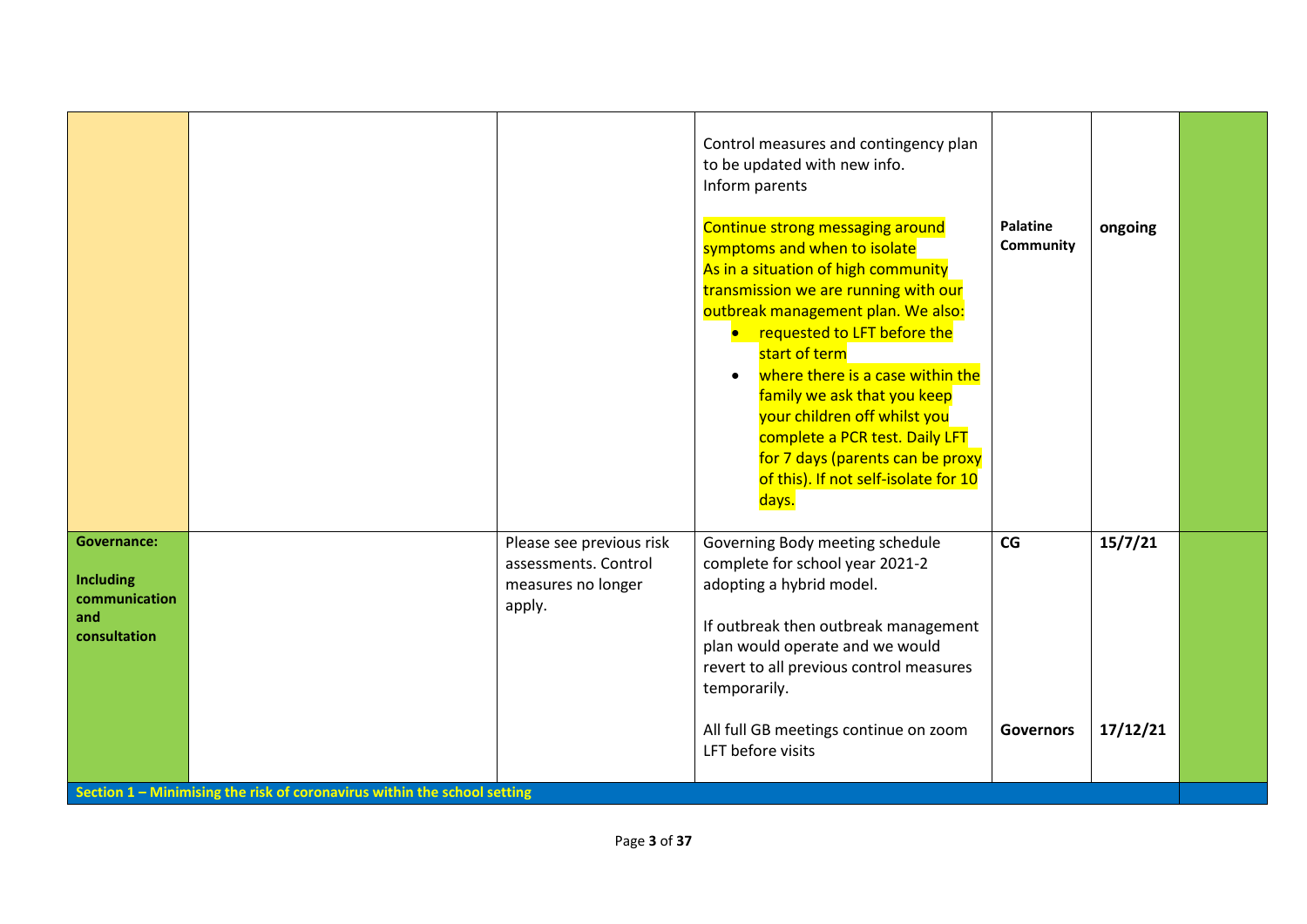| <b>Risk</b><br><b>Assessment</b>                                                                                                          | Will there be full consultation with union reps<br>and staff on the revised risk assessments for<br>Step 4 in September 2021?<br>Will the finished risk assessment be circulated<br>to all staff and published on the school<br>website?<br><b>Protective Measures: Prevention</b>                                                                                                                                                                                                                                                                                                                                                                                                                                                                                                                                                                                                                                                                                                                                             | Please see previous risk<br>assessments.                                  | Union consultation of RA (after<br>outlining plan in staff meeting to<br>provide staff with opportunity to ask<br>questions)<br>Outbreak situation additional actions<br>Follow outbreak management plan.<br>Hold planned update union meeting<br>and discuss plans                                                                                                                                                                                                                                                                                                                                                                                                                                                                                                         | CG/JM/JD/<br><b>JS</b><br>CG/JM/JD/<br><b>JS</b> | 23/7/21<br>19 Nov<br>2021 |  |
|-------------------------------------------------------------------------------------------------------------------------------------------|--------------------------------------------------------------------------------------------------------------------------------------------------------------------------------------------------------------------------------------------------------------------------------------------------------------------------------------------------------------------------------------------------------------------------------------------------------------------------------------------------------------------------------------------------------------------------------------------------------------------------------------------------------------------------------------------------------------------------------------------------------------------------------------------------------------------------------------------------------------------------------------------------------------------------------------------------------------------------------------------------------------------------------|---------------------------------------------------------------------------|-----------------------------------------------------------------------------------------------------------------------------------------------------------------------------------------------------------------------------------------------------------------------------------------------------------------------------------------------------------------------------------------------------------------------------------------------------------------------------------------------------------------------------------------------------------------------------------------------------------------------------------------------------------------------------------------------------------------------------------------------------------------------------|--------------------------------------------------|---------------------------|--|
| <b>What settings</b><br>should do in<br>response to a<br>suspected<br>case of COVID<br>19/ there is a<br>confirmed<br>case of COVID<br>19 | • Will everyone in school community be<br>informed and reminded not to come into<br>school if they have COVID symptoms or<br>have tested positive in the last 10 days and<br>to self-isolate for 10 days and arrange to be<br>tested if they develop symptoms?<br>• Will a system be adopted and publicised for<br>anyone who develops COVID 19 symptoms<br>to be sent home or collected ASAP by<br>parents/ carers and for all staff and<br>students to be reminded to wash or sanitise<br>their hands if they have come into contact<br>with them?<br>• Will arrangements be in place for children<br>awaiting collection to be kept isolated in a<br>room with closed doors and open window<br>and separate bathroom available (including<br>when more than one child is awaiting<br>collection?)<br>• Will these areas be cleaned afterwards to<br>reduce the risk of infection to others, and<br>has it been agreed by whom?<br>• Will PPE always be available for members<br>of staff tasked with supporting children in | Please see previous risk<br>assessments. Control<br>measures still apply. | School will no longer need to do<br>$\bullet$<br>contact tracing although we are<br>notifying close contacts and the<br>school community of cases<br>Pupils, students, staff and other<br>adults should follow public health<br>advice on when to self isolate and<br>what to do<br>https://www.nhs.uk/conditions/corona<br>virus-covid-19/self-isolation-and-<br>treatment/when-to-self-isolate-and-<br>what-to-do/<br>They should not come into<br>$\bullet$<br>school if they have symptoms<br>or other reasons requiring them<br>to stay at home due to the risk<br>of them passing on COVID-19<br>(for example, they are required<br>to quarantine or have a positive<br>test<br>If anyone in our setting<br>develops COVID-19 symptoms,<br>however mild, we will send |                                                  |                           |  |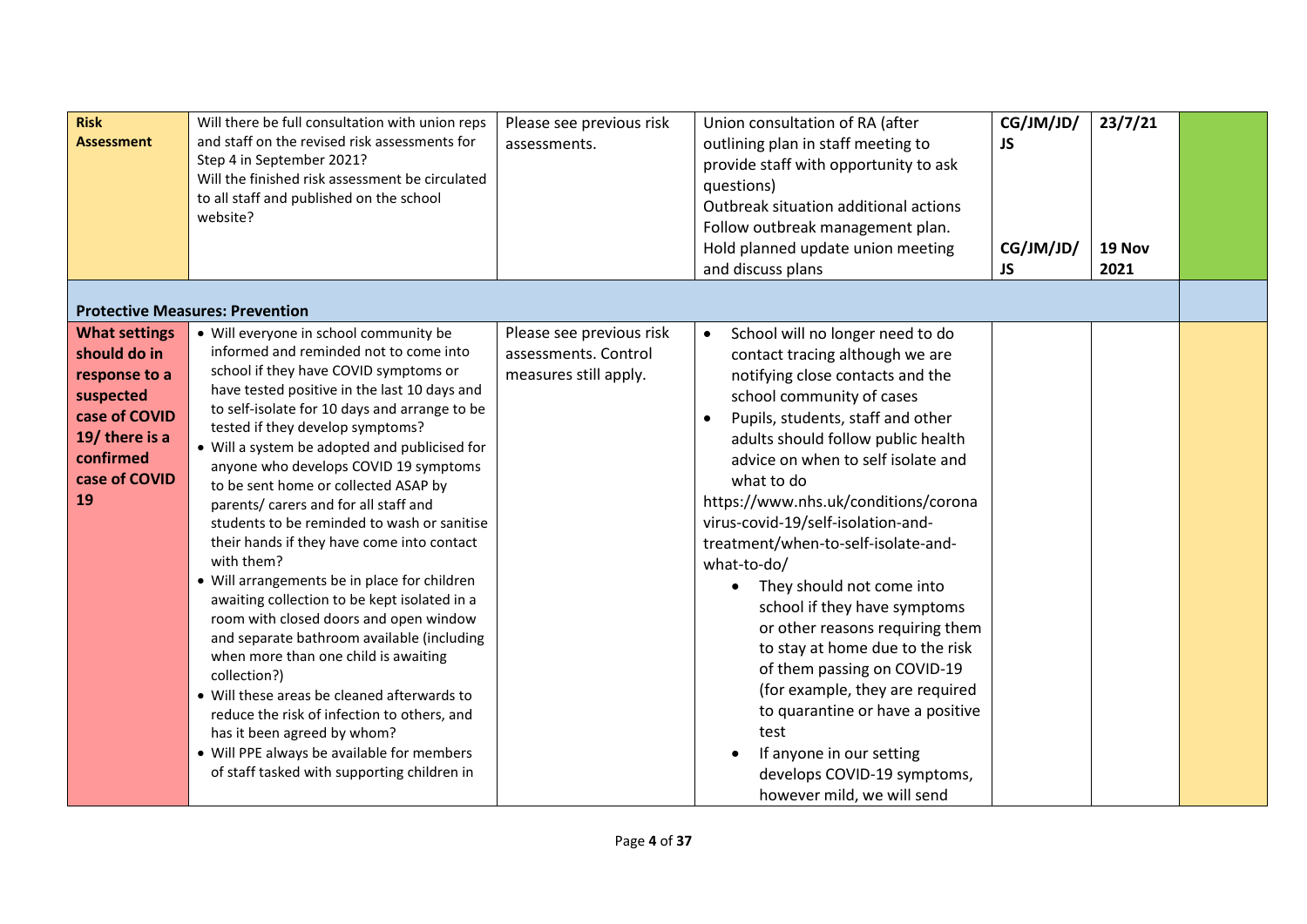| these circumstances and will they be    | them home and they should              |
|-----------------------------------------|----------------------------------------|
| trained in its safe use and disposal?   | follow public health advice.           |
| • Can an assurance be given that all    | If a pupil is awaiting collection,     |
| necessary information about potential   | $\bullet$<br>they will be taken to the |
| outbreaks will be treated as urgent and |                                        |
| shared with staff a required?           | medical meeting room or                |
|                                         | outside (if weather permits) A         |
|                                         | window will be opened for              |
|                                         | fresh air ventilation if possible.     |
|                                         | Appropriate PPE will be used if        |
|                                         | close contact is necessary,            |
|                                         | further information on this can        |
|                                         | be found in the use of PPE in          |
|                                         | education, childcare and               |
|                                         | children's social care settings        |
|                                         | guidance. Any rooms they use           |
|                                         | should be cleaned after they           |
|                                         | have left. The household               |
|                                         | (including any siblings) should        |
|                                         | follow the PHE stay at home:           |
|                                         | guidance for households with           |
|                                         | possible or confirmed                  |
|                                         | coronavirus (COVID-19)                 |
|                                         | infection.                             |
|                                         | Individuals identified as close        |
|                                         | contacts of a suspected or             |
|                                         | confirmed case of the Omicron          |
|                                         | variant will need to self-isolate      |
|                                         | immediately and book a PCR             |
|                                         | test. Further actions may be           |
|                                         | advised by a local incident            |
|                                         | management team (IMT) which            |
|                                         | we will follow                         |
|                                         |                                        |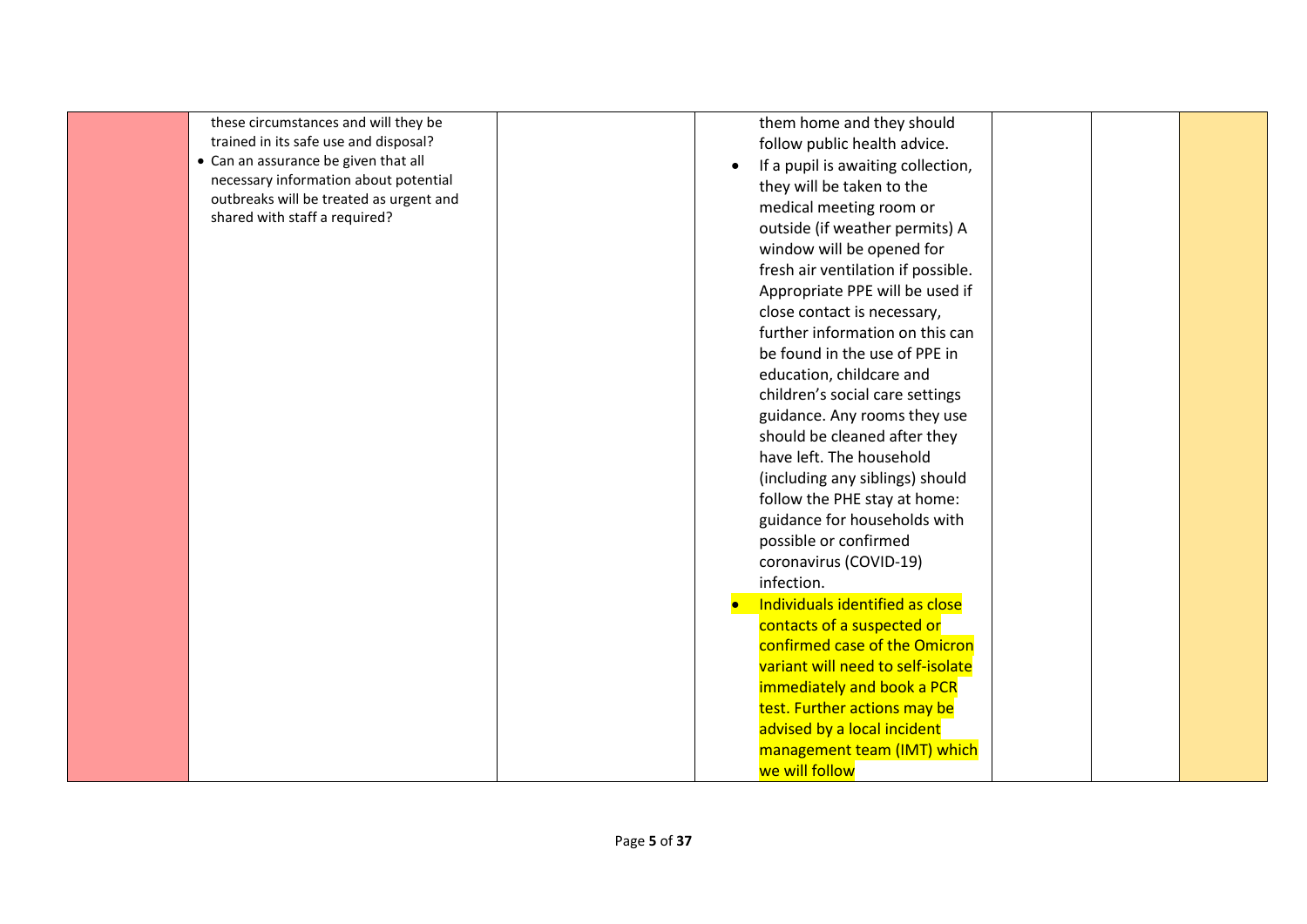|                          |                                                                                                                                                                                                                                                                                                                                                                                                                                                                                                                                                                                                                                                                                                                                                                                                                                                                                                                                                                                                                                                                                                                                                                                          |                                                                               | At start of term all situations<br>$\bullet$<br>where there is a case within the<br>family group will be asked to<br>self-isolate until a negative PCR<br>test and to do LFT tests for 7<br>days                                                                                                                                                                                                                                                                                                                                                                                                                                  |                                         |                   |  |
|--------------------------|------------------------------------------------------------------------------------------------------------------------------------------------------------------------------------------------------------------------------------------------------------------------------------------------------------------------------------------------------------------------------------------------------------------------------------------------------------------------------------------------------------------------------------------------------------------------------------------------------------------------------------------------------------------------------------------------------------------------------------------------------------------------------------------------------------------------------------------------------------------------------------------------------------------------------------------------------------------------------------------------------------------------------------------------------------------------------------------------------------------------------------------------------------------------------------------|-------------------------------------------------------------------------------|-----------------------------------------------------------------------------------------------------------------------------------------------------------------------------------------------------------------------------------------------------------------------------------------------------------------------------------------------------------------------------------------------------------------------------------------------------------------------------------------------------------------------------------------------------------------------------------------------------------------------------------|-----------------------------------------|-------------------|--|
| <b>Cleaning</b><br>hands | Are measures in place with sufficient time<br>allocated for pupils and staff to clean their<br>hands (with soap and warm running water or<br>sanitiser) when they arrive at school, return<br>from breaks, change rooms and before and<br>after eating?<br>Will mid - session breaks be long enough to<br>allow hand washing for all students and staff?<br>Will lunch breaks be long enough to allow<br>hand washing as well as eating and drinking?<br>How many additional hand washing or<br>sanitising locations will be needed?<br>Will soap, warm water and sanitiser be<br>available at all times?<br>Are satisfactory arrangements proposed to<br>avoid overcrowding particularly when pupils<br>are gathering to wash or sanitise their hands?<br>How will the school ensure that young pupils<br>and those with complex needs can be assisted<br>and that sanitiser isn't ingested or misused in<br>other ways?<br>What additional signage will be needed to<br>promote and support regular and routine<br>hand washing/ sanitising?<br>How will this routine be embedded into the<br>day?<br>How will support be given to pupls who<br>cannot wash their hands independently? | Please see previous risk<br>assessments. All control<br>measures still apply. | Frequent handwashing is regular<br>practice. All previous control measures<br>in this area still apply.<br>Reminder to staff to continue with the<br>teaching of messages: "hands, face,<br>space", "catch it, bin it kill it" &<br>handwashing.<br>Office team will create new signs<br>recognising that signs that have been up<br>for a while become like wallpaper and<br>we want to catch people's attention<br>again.<br>Outbreak situation additional actions<br>Follow outbreak management plan.<br>Office team will create new signs<br>recognising that signs again including<br>about cleaning and wearing face masks. | <b>Teaching</b><br>staff<br>JM / office | 10/9/21<br>3/9/21 |  |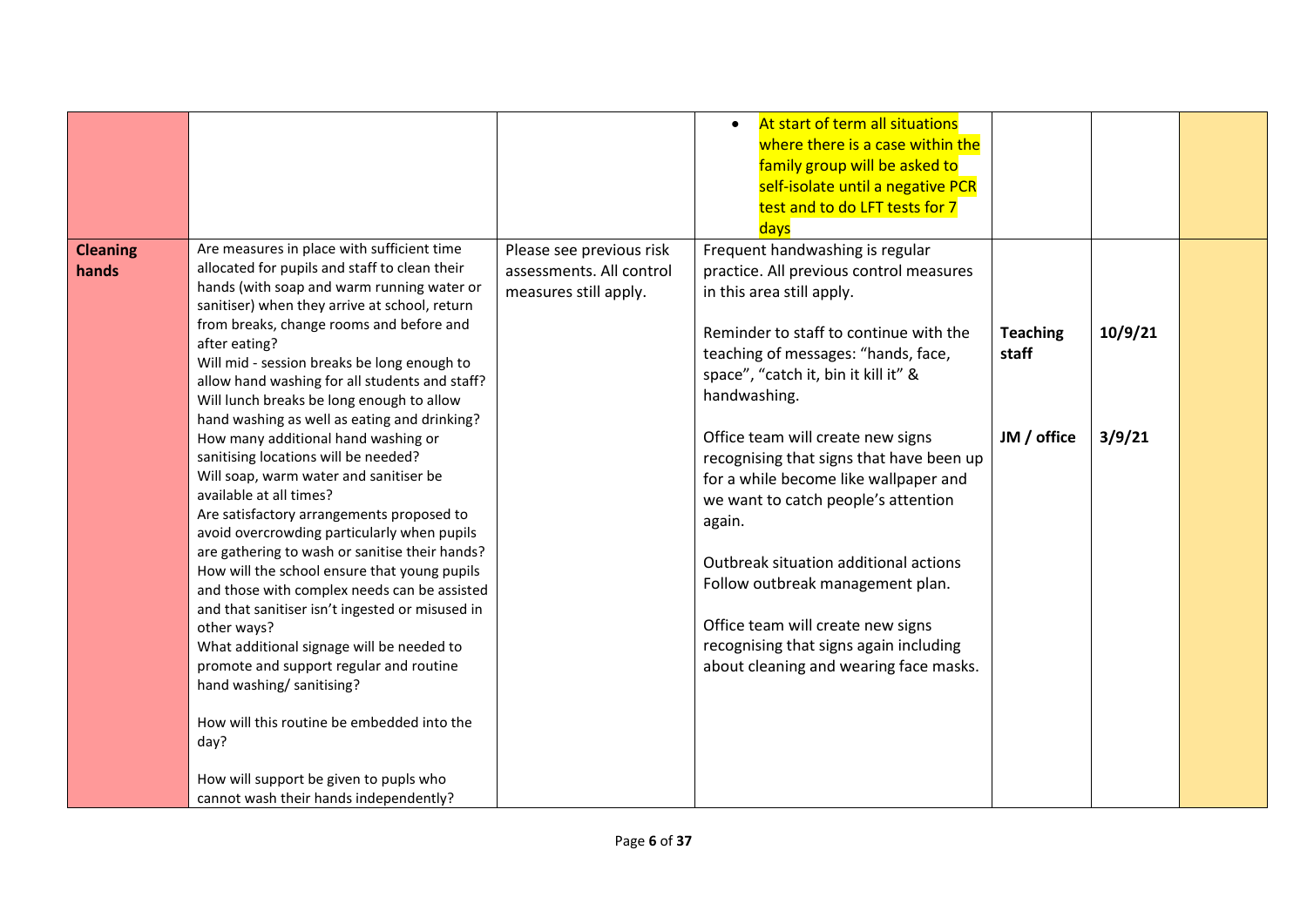| Good<br>respiratory<br>hygiene                                | Will pupils be regularly reminded to catch<br>their coughs and sneezes with a tissues or<br>elbow?<br>Will the catch it, bin it, kill it approach with<br>early years children?<br>Will windows be kept open at all possible<br>times to aid ventilation?<br>Will doors be kept open where possible to aid<br>ventilation? | Please see previous risk<br>assessments.<br>All control measures still<br>apply   | Reminder to staff to continue with the<br>teaching of messages: "hands, face,<br>space", "catch it, bin it kill it" &<br>handwashing. Familiarisation with adult<br>mask wearing undertaken and social<br>stories created by teachers to aid<br>understanding. | <b>Teaching</b><br>staff | 10/9/21                                                     |  |
|---------------------------------------------------------------|----------------------------------------------------------------------------------------------------------------------------------------------------------------------------------------------------------------------------------------------------------------------------------------------------------------------------|-----------------------------------------------------------------------------------|----------------------------------------------------------------------------------------------------------------------------------------------------------------------------------------------------------------------------------------------------------------|--------------------------|-------------------------------------------------------------|--|
|                                                               | What arrangements are in place to keep<br>every classroom and other work area<br>supplied with tissues at all times?<br>Will lidded bins with double bagging be<br>available in every classroom and work area?<br>Will emptying and sanitising bins regularly<br>and for keeping bin contents in a secure area             |                                                                                   | Updated Social stories and SAPS<br>resources to be provided to support<br>staff in teaching these messages again<br>and ongoing.<br>Ventilation to continue with open<br>windows and where appropriate and                                                     | CH<br><b>TL</b>          | 5/9/21<br>Ongoing<br>as part of                             |  |
|                                                               | prior to collection?<br>Will there be paper towels and bins provided<br>in every toilet/ washroom area and hot air<br>hand dryers disconnected?                                                                                                                                                                            |                                                                                   | within fire regulations doors.                                                                                                                                                                                                                                 |                          | daily<br>opening<br>procedur<br>es                          |  |
| <b>Enhanced</b><br>cleaning and<br>keeping safe<br>procedures | Have additional cleaning requirements been<br>agreed and discussed with cleaning<br>contractors and staff?<br>How will adequate cleaning be managed                                                                                                                                                                        | Please see previous risk<br>assessments. Some<br>control measures still<br>apply. | School housekeeper will continue to<br>clean toilets, touchpoints and kitchen<br>areas twice daily.                                                                                                                                                            | <b>NT</b>                | Ongoing                                                     |  |
|                                                               | between groups of children?<br>Have procedures and processes for cleaning<br>during the day been reviewed and revised<br>with a particular focus on touch points,<br>furniture, door handles, toilets, play<br>equipment and apparatus.                                                                                    |                                                                                   | All rotas specify cleaning between use<br>except climbing wall where instruction<br>is to sanitise before and after. Shared<br>with staff at staff meeting.                                                                                                    | All staff                | <b>Shared</b><br>21/7/21<br>Ongoing<br>action<br>from staff |  |
|                                                               |                                                                                                                                                                                                                                                                                                                            |                                                                                   | Cleaning products in staff rooms staff to<br>wipe down area used on exit.                                                                                                                                                                                      | All staff                | <b>Shared</b><br>21/7/21                                    |  |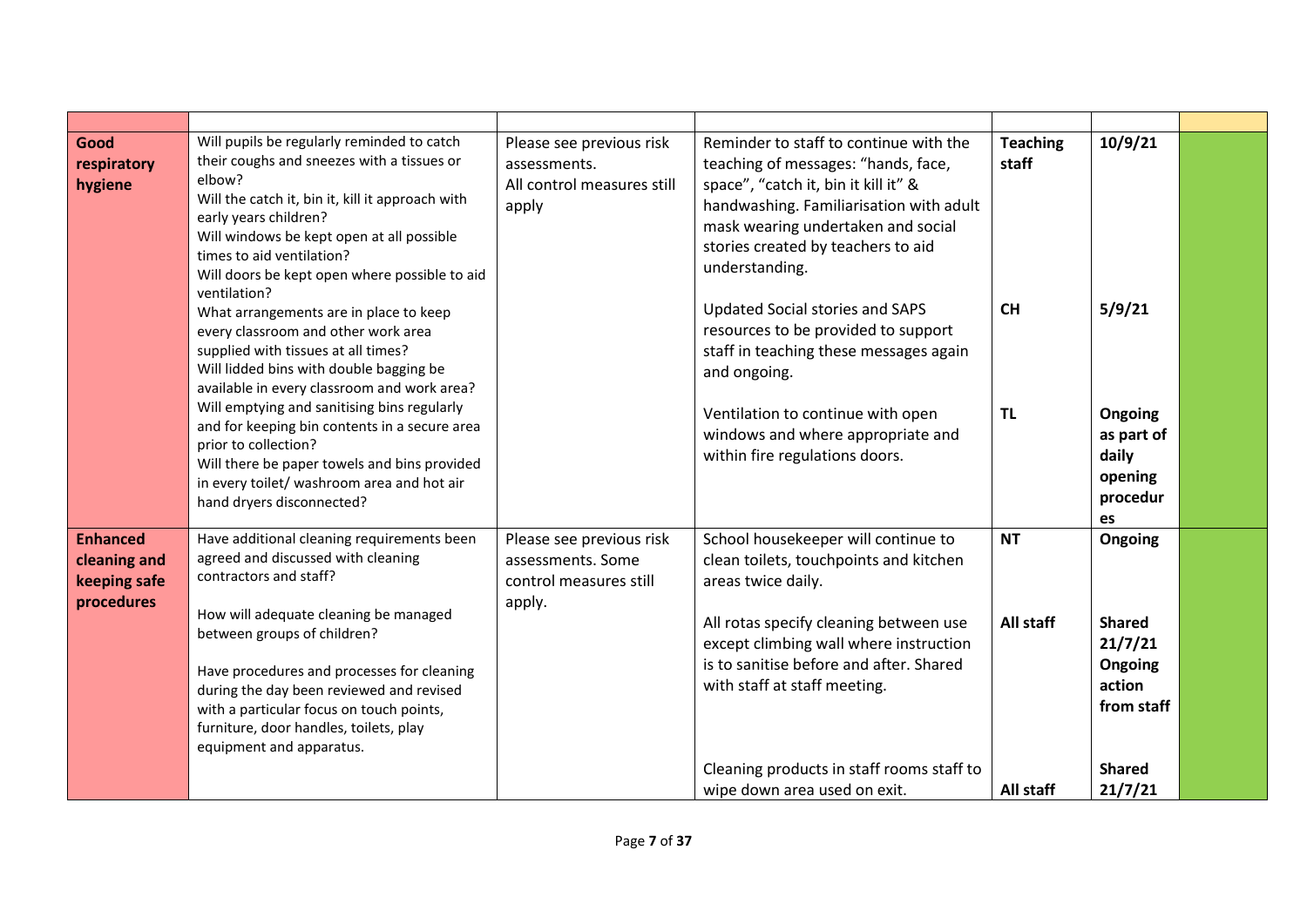|                                                             | With regards to cleaning during the day<br>including playground equipment - how has<br>this been scheduled and who is responsible<br>for this?<br>What is the revised cleaning regime?<br>How will you source additional/ increased<br>cleaning products?<br>How might increased use or frequency of use<br>of chemicals lead to staff/ children having a<br>greater tolerance?<br>Will cleaning arrangements be extended to<br>cope with the increased numbers of staff and<br>pupils in attendance in September?                                                                      |                                                                                  | If outbreak then outbreak management<br>plan would operate and we would<br>revert to all previous control measures<br>temporarily as required.                                                                                                                                                                                                                                                                                                                                                   |                        | Ongoing<br>action<br>from staff |  |
|-------------------------------------------------------------|-----------------------------------------------------------------------------------------------------------------------------------------------------------------------------------------------------------------------------------------------------------------------------------------------------------------------------------------------------------------------------------------------------------------------------------------------------------------------------------------------------------------------------------------------------------------------------------------|----------------------------------------------------------------------------------|--------------------------------------------------------------------------------------------------------------------------------------------------------------------------------------------------------------------------------------------------------------------------------------------------------------------------------------------------------------------------------------------------------------------------------------------------------------------------------------------------|------------------------|---------------------------------|--|
| <b>Social</b><br>distancing:<br><b>Grouping</b><br>children | How will you organise pupils to reduce<br>contact between people as much as possible,<br>so children, young people and staff where<br>possible only mix in a small consistent group<br>or bubble?<br>How have we planned to support those with<br>SEND who will need specific help and<br>preparation for any changes to routine,<br>planning to meet their needs?<br>What size groupings can be managed<br>effectively in this setting, considering the<br>availability of rooms and appropriate learning<br>$\sqrt{5}$ aces?<br>Do the class sizes take into account DFE<br>guidance? | Please see previous risk<br>assessments. Control<br>measures no longer<br>apply. | The use of bubbles is no longer<br>recommended. However because of the<br>size of the school and our learning<br>through Covid reduction in numbers<br>using given facilities at any one time is<br>supportive of our pupils learning and<br>will remain in place.<br>Assemblies will remain on zoom until<br>February half term unless cases drop<br>considerably as this is identified as an<br>unnecessary risk.<br>Outbreak situation additional actions<br>Follow outbreak management plan. | All staff<br>All staff | Ongoing<br>Dec 21+              |  |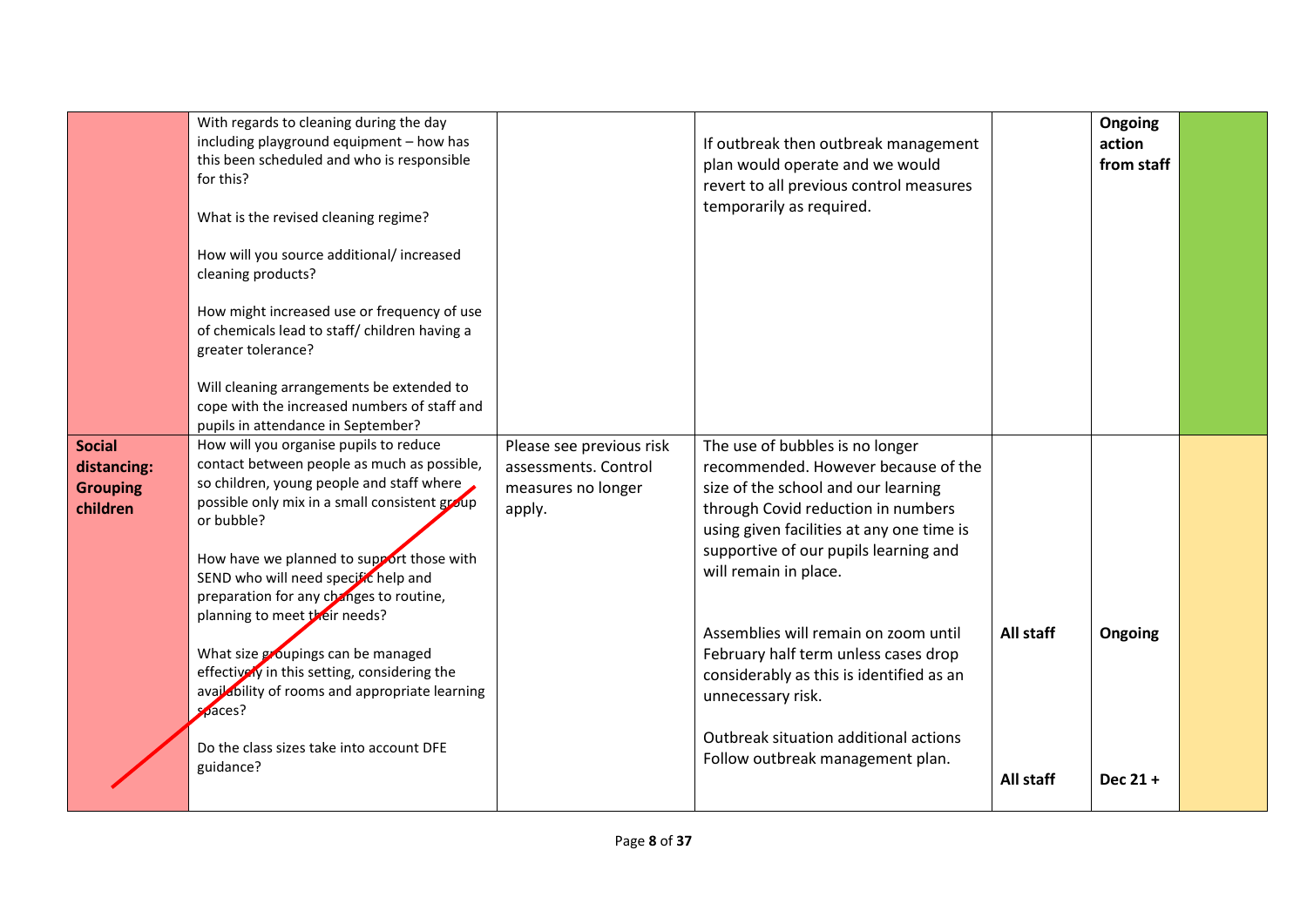| How will you consider separation of childrens | Follow outbreak management plan in        | Jan + Feb |  |
|-----------------------------------------------|-------------------------------------------|-----------|--|
| personal items i.e bags and coats and how     | January and February 2022 (review at      | 2022      |  |
| will you label areas to avoid unnecessary     | half term)                                |           |  |
| contact with the belongings of others?        |                                           |           |  |
|                                               | Assemblies remain on zoom and no          |           |  |
| <b>WIth social distancing from September</b>  | mixing of classes except in dining hall   |           |  |
| reducing to a metre, how do we action?        | and outside, in split shifts to reduce    |           |  |
|                                               | infection.                                |           |  |
|                                               |                                           |           |  |
|                                               | SLT to have identified bubbles so we      |           |  |
|                                               | have the information available for        |           |  |
|                                               | contact tracing.                          |           |  |
|                                               |                                           |           |  |
|                                               | Because of high community                 |           |  |
|                                               | transmission we will follow our           |           |  |
|                                               | outbreak management plan would            |           |  |
|                                               | operate and we would revert to all        |           |  |
|                                               | previous control measures temporarily.    |           |  |
|                                               |                                           |           |  |
|                                               | We have reverted to:                      |           |  |
|                                               | packed lunches in class for<br>$\bullet$  |           |  |
|                                               | classes this is possible for              |           |  |
|                                               | Initially bubble classes that have        |           |  |
|                                               | more than one case. In those              |           |  |
|                                               | classes children will have                |           |  |
|                                               | reduced access to school                  |           |  |
|                                               | facilities and eat in class               |           |  |
|                                               | We will encourage parents to<br>$\bullet$ |           |  |
|                                               | bring children in and where not           |           |  |
|                                               | possible encourage children to            |           |  |
|                                               | wear face masks on transport              |           |  |
|                                               | Staff in impacted classes to<br>$\bullet$ |           |  |
|                                               | undertake daily LFT tests whilst          |           |  |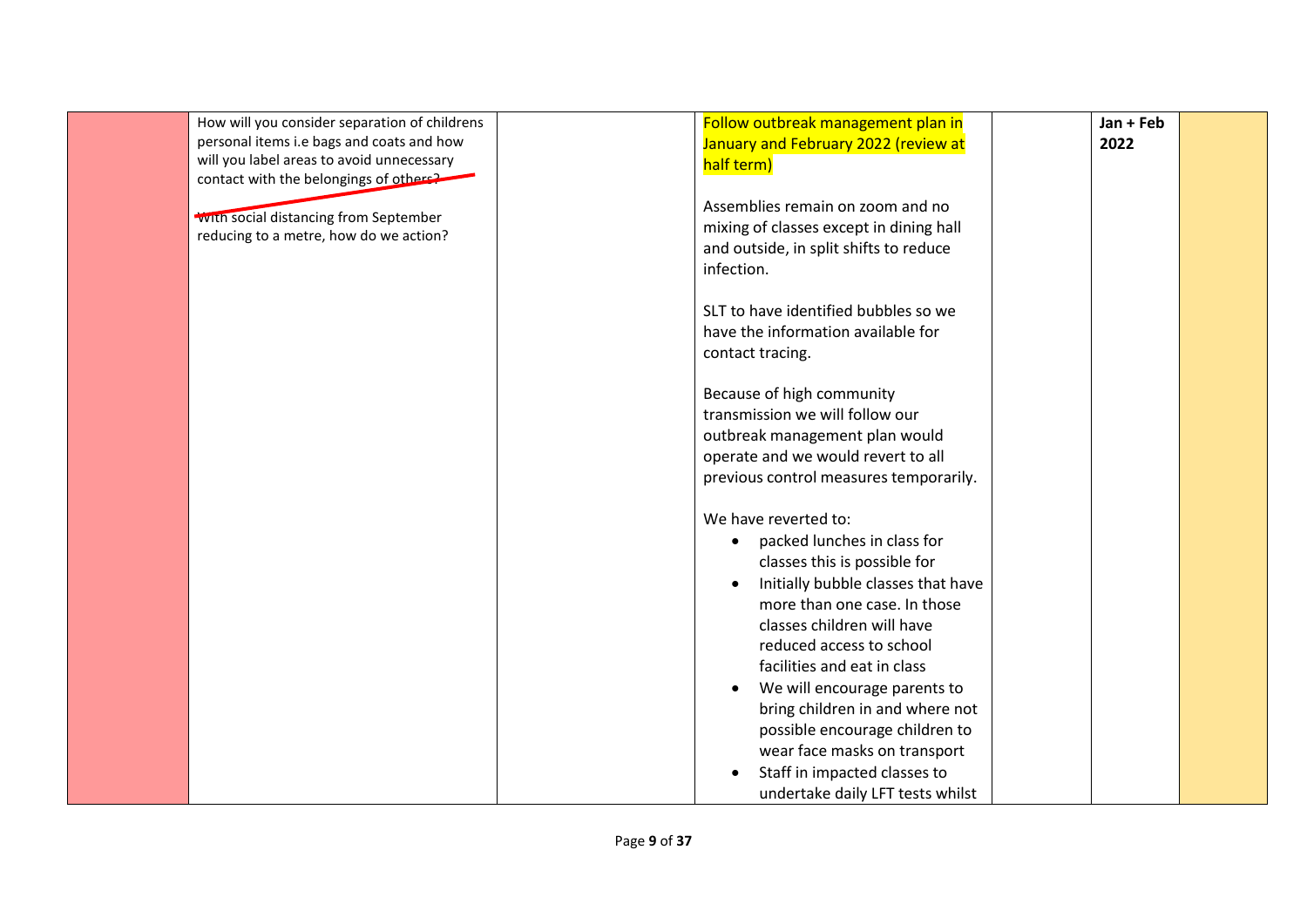|                                                          |                                                                                                                                                                                                                                                                              |                                                                                  | waiting for PCR test and do this<br>for 7 days<br>Pupils or their parents as<br>proxy's will also be encouraged<br>to do this                                                                                                                                                                                                                                                                                                                                                                                                                    |                                    |  |
|----------------------------------------------------------|------------------------------------------------------------------------------------------------------------------------------------------------------------------------------------------------------------------------------------------------------------------------------|----------------------------------------------------------------------------------|--------------------------------------------------------------------------------------------------------------------------------------------------------------------------------------------------------------------------------------------------------------------------------------------------------------------------------------------------------------------------------------------------------------------------------------------------------------------------------------------------------------------------------------------------|------------------------------------|--|
| <b>Social</b><br>distancing:<br>measures in<br>classroom | How will we ensure social distancing guidance<br>is adopted and monitored?<br>How will we support pupils with SEND and<br>EAL to understand social distancing when in<br>school?<br>How will children be helped to develop the<br>skills of independently social distancing? | Please see previous risk<br>assessments. Control<br>measures no longer<br>apply. | Social distancing measures no longer in<br>operation. However teaching on<br>personal space is important for our<br>pupils in regards to their understanding<br>of societal norms / personal safety and<br>in order to self-regulate.                                                                                                                                                                                                                                                                                                            |                                    |  |
| <b>Social</b><br>distancing:<br>measures<br>elsewhere    | Have infection control measures been<br>communicated to staff, visitors and governors<br>and is this information accessible?                                                                                                                                                 | Please see previous risk<br>assessments. Control<br>measures no longer<br>apply. | No longer applicable.<br>However to support teachers wellbeing<br>PPA can be taken at home or in the PPA<br>room.<br>Cleaning products will be available for<br>staff to wipe down areas after use.<br>Outbreak situation additional actions<br>Follow outbreak management plan.<br>Outbreak management plan: zoom staff<br>meetings and social distancing in<br>staffroom in place. Outbreak bubble<br>classes do not use staffroom and access<br>hot drinks in conference room.<br>Encourage staff to eat lunch in the car if<br>they have one | <b>Dec 21</b><br>Jan + Feb<br>2022 |  |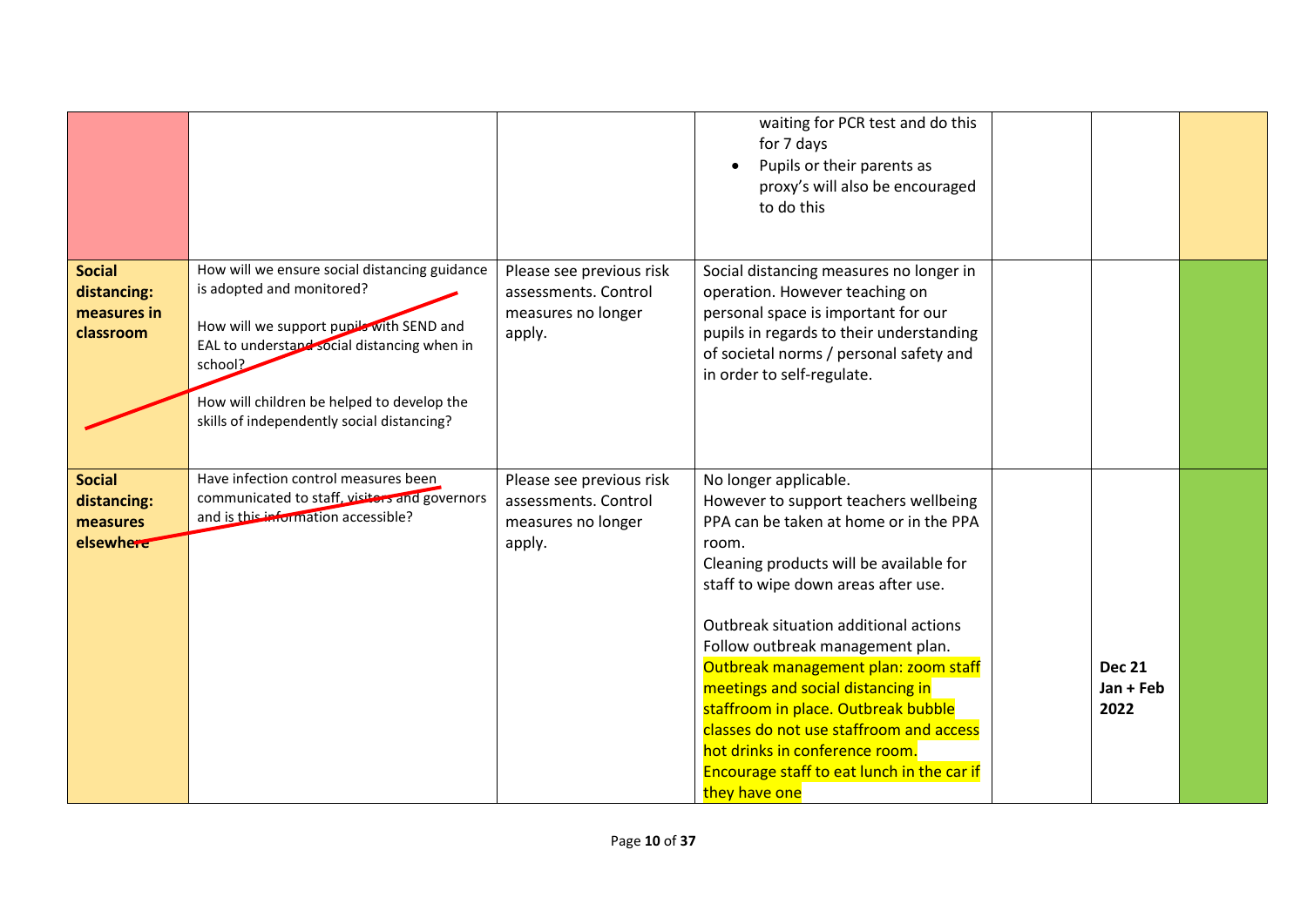|                                                          |                                                                                                                                                                                                                                                                                                                                                                                                                                                                                                                                                                                                                                                                           |                                                                                  | Put gaps back into staff and PPA room<br>PPA to be taken at home - staff to be<br>prepared to come in should staffing<br>require it                                                                                                                                                                                                                                                   |                                                               |                                                     |  |
|----------------------------------------------------------|---------------------------------------------------------------------------------------------------------------------------------------------------------------------------------------------------------------------------------------------------------------------------------------------------------------------------------------------------------------------------------------------------------------------------------------------------------------------------------------------------------------------------------------------------------------------------------------------------------------------------------------------------------------------------|----------------------------------------------------------------------------------|---------------------------------------------------------------------------------------------------------------------------------------------------------------------------------------------------------------------------------------------------------------------------------------------------------------------------------------------------------------------------------------|---------------------------------------------------------------|-----------------------------------------------------|--|
| <b>Social</b><br>distancing:<br>arrival and<br>departure | How will families be supported with the same<br>or adjusted start and end times to the school<br>day?<br>How will start and end times impact on school<br>specific transport?<br>How will parents be helped to social distance<br>when they are dropping off and collecting<br>children, including signage and surveillance of<br>social distancing to ensure safeguarding of<br>pupils?<br>How will social distancing be enforced?<br>How many additional staff will be needed to<br>oversee drop off and pick up?<br>How can the different entrances on the<br>school site be used to support the<br>arrangements without compromising the<br>security of the building? | Please see previous risk<br>assessments. Control<br>measures no longer<br>apply. | No longer applicable. However our<br>learning for our community through this<br>is that staggered arrival and departure<br>is better for the children so will remain<br>in place but with less distance between<br>time slots.<br>Updated arrival and departure sent to<br>transport.<br>Parents notified.<br>Outbreak bubble classes to have<br>separate arrival and departure plans | <b>KD</b><br>CG / office<br><b>Outbreak</b><br><b>bubbles</b> | 16/7/21<br>23/7/21<br>Dec $21 +$<br>Jan & Feb<br>22 |  |
| Use of<br>facilities and<br>resources                    | What learning would be best planned<br>outdoors and where?                                                                                                                                                                                                                                                                                                                                                                                                                                                                                                                                                                                                                | Please see previous risk<br>assessments. Control                                 | Facilities timetable prepared for new<br>term that provides appropriate access<br>to meet children's needs within EHCPs.                                                                                                                                                                                                                                                              | <b>NB</b>                                                     | 23.7.21                                             |  |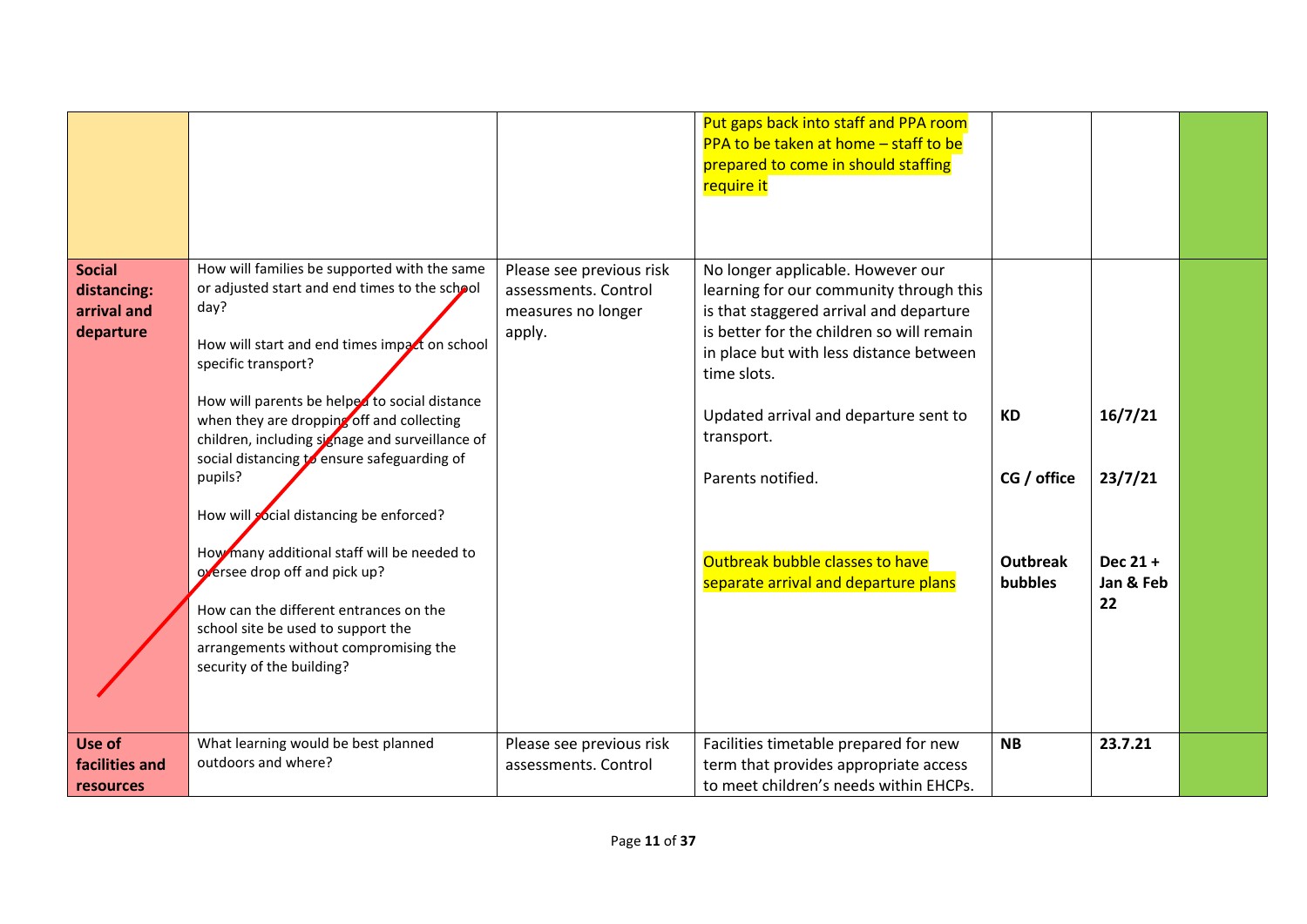|                   | How will you arrange to use halls, dining          | measures no longer           |                                          |              |         |  |
|-------------------|----------------------------------------------------|------------------------------|------------------------------------------|--------------|---------|--|
|                   | areas and internal and external sports             |                              |                                          |              |         |  |
|                   | facilities for lunch and exercise?                 | apply.                       | Ventilation: we will continue with open  |              |         |  |
|                   | What specialist facilities need risk               |                              | windows in all rooms and doors when      |              |         |  |
|                   | assessments, including considering ventilation     |                              | possible.                                |              |         |  |
|                   | and cleaning?                                      |                              |                                          |              |         |  |
|                   | How possible is it to effectively clean facilities |                              |                                          |              |         |  |
|                   | such as soft play/ ball after each group? What     |                              | All rotas specify cleaning between use   |              |         |  |
|                   | will be the impact of not using these rooms        |                              | except climbing wall where instruction   |              |         |  |
|                   | on pupil's self-regulation if they are not safe    |                              | is to sanitise before and after. Shared  | <b>Staff</b> | Ongoing |  |
|                   | to use? What other areas can be used to            |                              | with staff at staff meeting.             |              |         |  |
|                   | promote self-regulation?                           |                              |                                          |              |         |  |
|                   | Are there any standard site manager checks         |                              |                                          |              |         |  |
|                   | that need to be undertaken?                        |                              |                                          |              |         |  |
|                   | What signage is there around buildings to          |                              | Remind staff to clean.                   |              |         |  |
|                   | ensure safe operations and social distancing?      |                              |                                          |              |         |  |
|                   | How will external access from classrooms be        |                              |                                          |              |         |  |
|                   | managed? What soft furnishings will need to        |                              |                                          |              |         |  |
|                   | be removed? What will be the plan for              |                              |                                          |              |         |  |
|                   | managing outdoor play equipment?                   |                              |                                          |              |         |  |
|                   | How can the timetable be planned to avoid          |                              |                                          |              |         |  |
|                   | unnecessary circulation? Will corridors be         |                              |                                          |              |         |  |
|                   | marked for left and right or one way systems       |                              |                                          |              |         |  |
|                   | put in place for social distancing?                |                              |                                          |              |         |  |
|                   | Will assemblies be appropriate? If so in what      |                              |                                          |              |         |  |
|                   | groupings? How will they be managed safely?        |                              |                                          |              |         |  |
| <b>Buildings,</b> | Has a health and safety check been                 | Please see previous risk     | Office team will create new signs        | JM/Office    | 5/9/21  |  |
| facilities and    | undertaken of any parts of the grounds/            | assessments. Usual           | recognising that signs that have been up |              |         |  |
| resources         | building that have been closed during partial      | health and safety risk       | for a while become like wallpaper and    |              |         |  |
|                   | closure?                                           | assessments all still apply. | we want to catch people's attention      |              |         |  |
|                   |                                                    |                              | again.                                   |              |         |  |
|                   | Have all systems been checked to be fully          |                              |                                          |              |         |  |
|                   | working and operating as normal, especially        |                              |                                          |              |         |  |
|                   | buildings which may have been unoccupied?          |                              |                                          |              |         |  |
|                   |                                                    |                              | Outbreak situation additional actions    |              |         |  |
|                   |                                                    |                              | Follow outbreak management plan.         |              |         |  |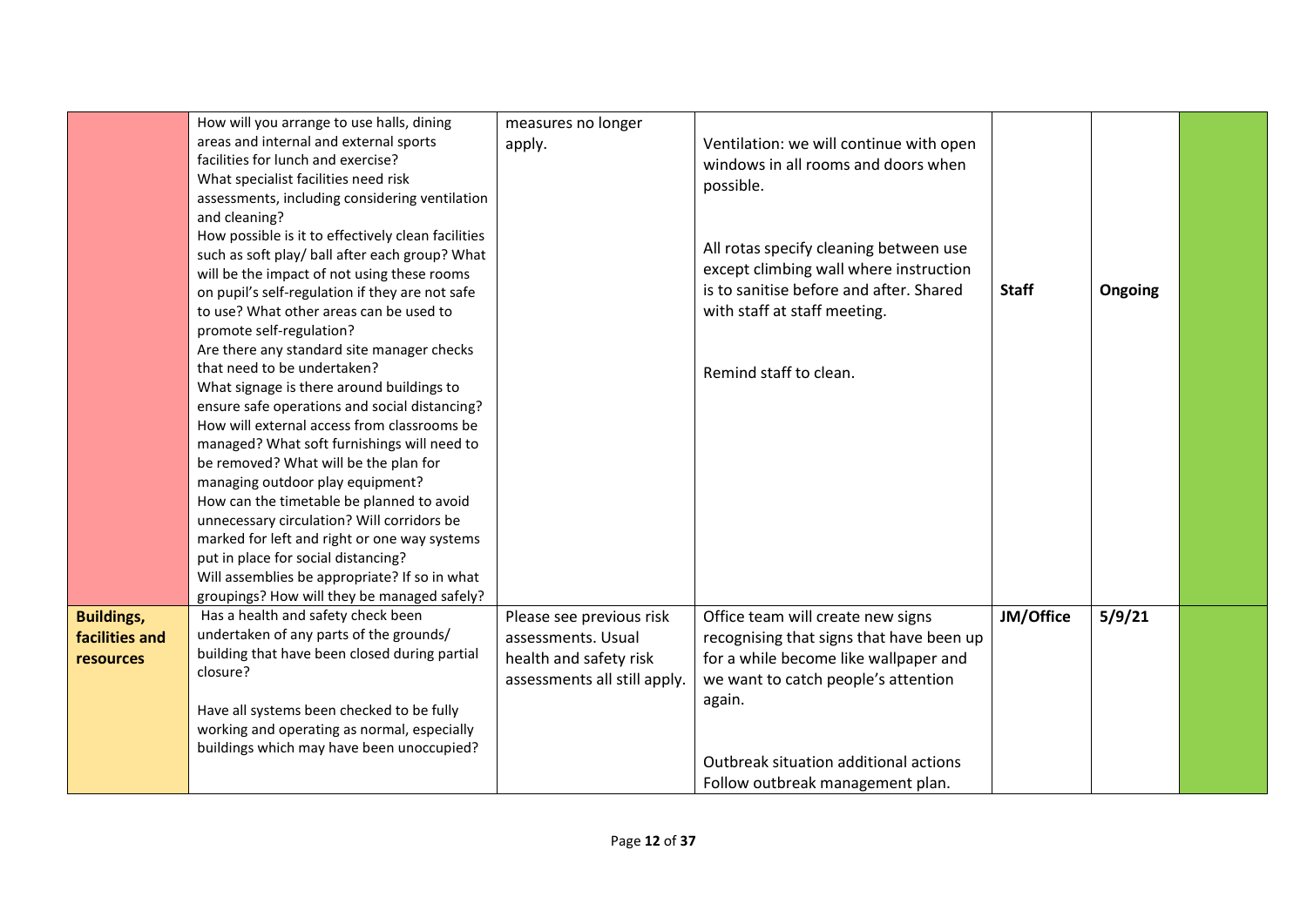|            | Have fire safety and alarm systems,<br>emergency lights been checked to be fully<br>operations and all fire doors?                                                                                                                                                                                                                                                                                                                                                                                                                                                       |                                                                               | Issue new signage including posters<br>about wearing masks                                                                                                                                                                                                                                                                                                                                                                                                                                                                  |     |        |  |
|------------|--------------------------------------------------------------------------------------------------------------------------------------------------------------------------------------------------------------------------------------------------------------------------------------------------------------------------------------------------------------------------------------------------------------------------------------------------------------------------------------------------------------------------------------------------------------------------|-------------------------------------------------------------------------------|-----------------------------------------------------------------------------------------------------------------------------------------------------------------------------------------------------------------------------------------------------------------------------------------------------------------------------------------------------------------------------------------------------------------------------------------------------------------------------------------------------------------------------|-----|--------|--|
|            | Has the site been prepared for increased<br>pupil access including displaying suitably<br>accessible information and posters for<br>parents/ carers/ visitors and pupils in<br>welcome areas for example the government<br>guidelines for handwashing and social<br>distancing?                                                                                                                                                                                                                                                                                          |                                                                               |                                                                                                                                                                                                                                                                                                                                                                                                                                                                                                                             |     |        |  |
|            | Have arrangements for any contractors been<br>communicated including social distancing<br>measures and signage?                                                                                                                                                                                                                                                                                                                                                                                                                                                          |                                                                               |                                                                                                                                                                                                                                                                                                                                                                                                                                                                                                                             |     |        |  |
|            | Will doors be kept open where possible to aid<br>ventilation?                                                                                                                                                                                                                                                                                                                                                                                                                                                                                                            |                                                                               |                                                                                                                                                                                                                                                                                                                                                                                                                                                                                                                             |     |        |  |
|            | Will there be different processes for dealing<br>with waster suspected to be infected?                                                                                                                                                                                                                                                                                                                                                                                                                                                                                   |                                                                               |                                                                                                                                                                                                                                                                                                                                                                                                                                                                                                                             |     |        |  |
| <b>PPE</b> | Ensure that staff have clear guidance on the<br>use of PPE if there is a need to change<br>children<br>Has the guidance regarding use of PPE in<br>schools been followed? (most staff in<br>education will not require PPE beyond what<br>they would normally need for their work,<br>even if they are not always able to maintain 2<br>metres distance from others. PPE is only<br>needed in a very small number of cases)<br>Will appropriate PPE be provided for staff<br>where there is an increased risk (i.e. through<br>supporting pupils who can't control their | Please see previous risk<br>assessments. All control<br>measures still apply. | Most staff in school will not require PPE<br>beyond what they would normally need<br>for their work. If a pupil or student<br>already has routine care needs that<br>involve the use of PPE, the same PPE<br>will continue to be used. Additional PPE<br>for COVID-19 is only required in a very<br>limited number of scenarios, for<br>example, when performing aerosol<br>generating procedures (AGPs). The<br>guidance on the use of PPE in<br>education, childcare and children's<br>social care settings provides more | FH. | 4/9/21 |  |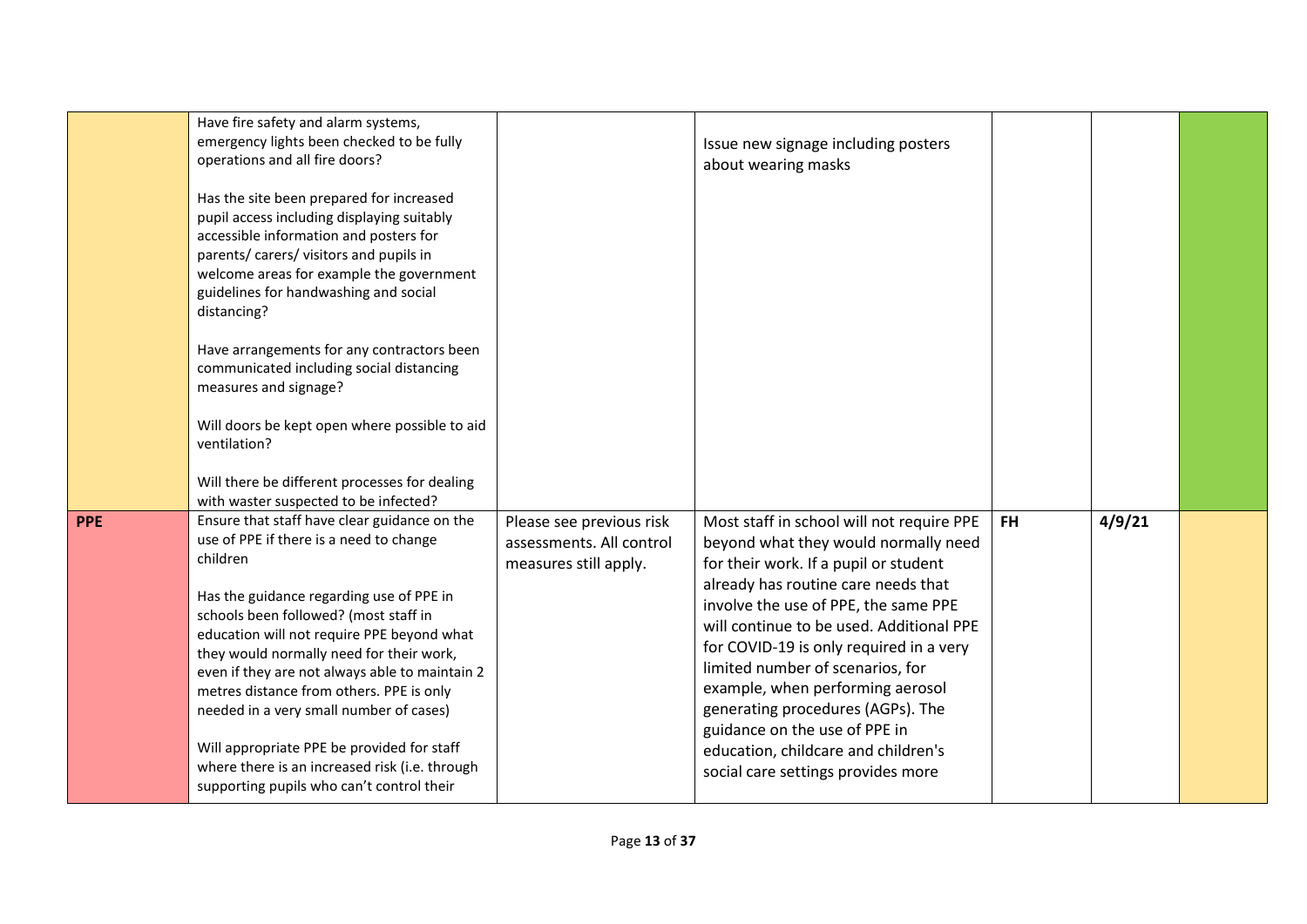|                              | behaviour, those at increased risk (in review<br>of disparities report) and staff previously<br>deemed to be extremely clinically vulnerable<br>or clinically vulnerable who are returning to<br>work at school? |                                                      | information on the use of PPE for<br>COVID-19<br>Face masks will remain required in<br>corridors and communal staff areas<br>until at the start of term.<br>Face masks should not be worn in class.<br>PPE specified for different activities in<br>the staff handbook. All staff expected to<br>follow this.<br>If outbreak then outbreak management<br>plan would operate and we would<br>revert to all previous control measures<br>temporarily.<br>Outbreak situation additional actions<br>Follow outbreak management plan.<br>Face masks to be worn in all communal<br>areas including dinner hall, staffroom,<br>hall and PPA room.<br>Staff may choose to wear face masks in<br>class. | All staff<br>All staff<br>All staff | <b>Until Oct</b><br>half term<br>Ongoing<br>Dec 21+<br>Jan & Feb<br>22 |  |
|------------------------------|------------------------------------------------------------------------------------------------------------------------------------------------------------------------------------------------------------------|------------------------------------------------------|------------------------------------------------------------------------------------------------------------------------------------------------------------------------------------------------------------------------------------------------------------------------------------------------------------------------------------------------------------------------------------------------------------------------------------------------------------------------------------------------------------------------------------------------------------------------------------------------------------------------------------------------------------------------------------------------|-------------------------------------|------------------------------------------------------------------------|--|
| <b>Response to infection</b> |                                                                                                                                                                                                                  |                                                      |                                                                                                                                                                                                                                                                                                                                                                                                                                                                                                                                                                                                                                                                                                |                                     |                                                                        |  |
| <b>Test and Trace</b>        | Is the information regarding how to                                                                                                                                                                              | Please see previous risk                             | Schools no longer required to complete                                                                                                                                                                                                                                                                                                                                                                                                                                                                                                                                                                                                                                                         |                                     |                                                                        |  |
|                              | access a test clear and accessible<br>Will arrangements for compliance with<br>the NHS test and trace system by                                                                                                  | assessments. Control<br>measures no longer<br>apply. | track and tracing. We may be contacted<br>in exceptional circumstances to help<br>with identifying close contacts.                                                                                                                                                                                                                                                                                                                                                                                                                                                                                                                                                                             |                                     |                                                                        |  |
|                              |                                                                                                                                                                                                                  |                                                      | Outbreak situation additional actions                                                                                                                                                                                                                                                                                                                                                                                                                                                                                                                                                                                                                                                          | <b>Staff</b>                        | Ongoing                                                                |  |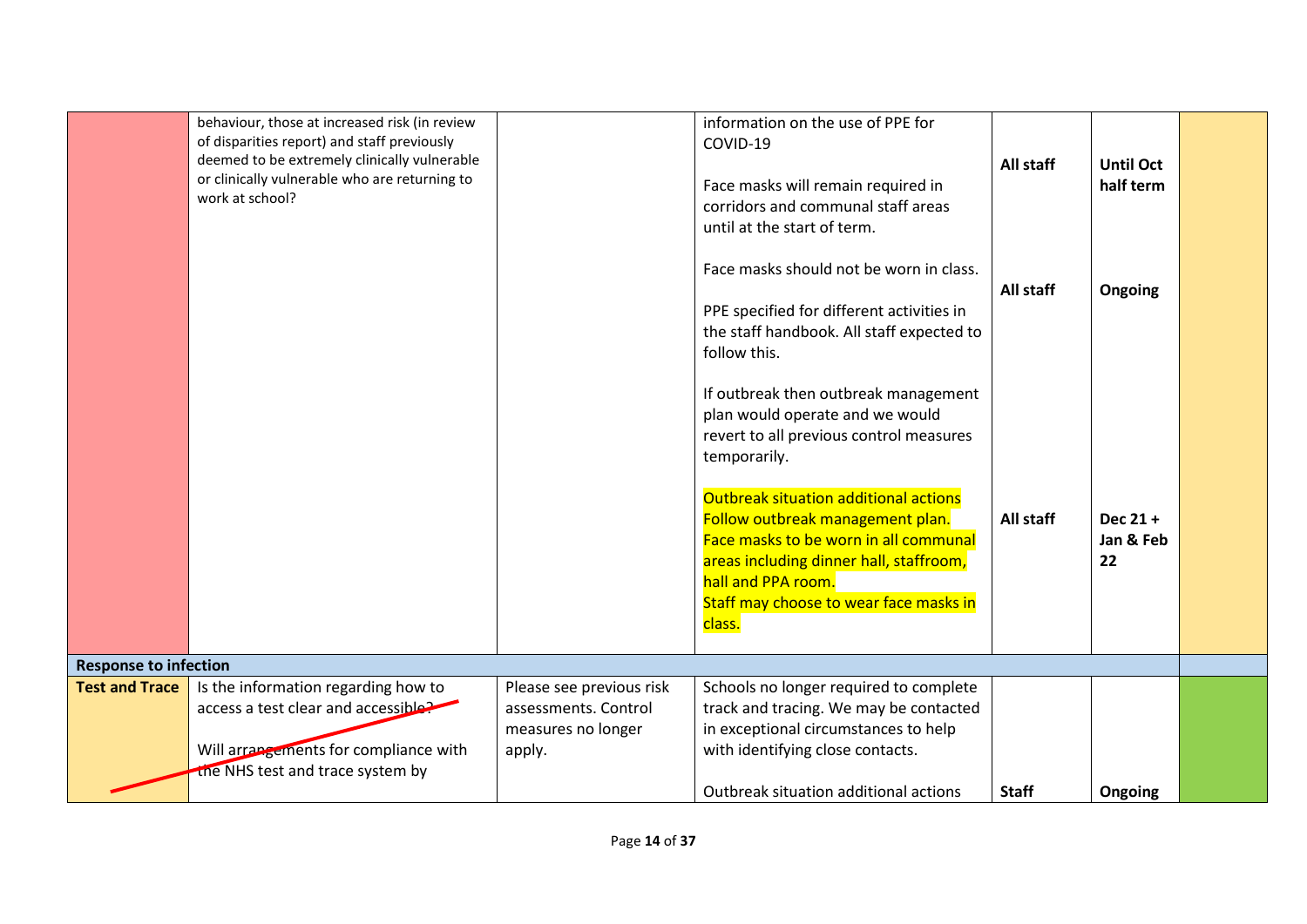|                                     | communicated to all staff, students,                                                                                                                                                                                                                                                                                                                                                                                                                                                                                                                                               |                                                                                  | Follow outbreak management plan.                                                                                                                                                                                                                                                                                                                                                  |           |                   |  |
|-------------------------------------|------------------------------------------------------------------------------------------------------------------------------------------------------------------------------------------------------------------------------------------------------------------------------------------------------------------------------------------------------------------------------------------------------------------------------------------------------------------------------------------------------------------------------------------------------------------------------------|----------------------------------------------------------------------------------|-----------------------------------------------------------------------------------------------------------------------------------------------------------------------------------------------------------------------------------------------------------------------------------------------------------------------------------------------------------------------------------|-----------|-------------------|--|
|                                     | visitors and parents?                                                                                                                                                                                                                                                                                                                                                                                                                                                                                                                                                              |                                                                                  |                                                                                                                                                                                                                                                                                                                                                                                   |           |                   |  |
| <b>Section 2: School operations</b> |                                                                                                                                                                                                                                                                                                                                                                                                                                                                                                                                                                                    |                                                                                  |                                                                                                                                                                                                                                                                                                                                                                                   |           |                   |  |
| <b>Transport</b>                    | How will we encourage parents and pupils to<br>walk or cycle where possible particularly<br>those within a 2 mile distance of the school?<br>Have we been able to advise parents of safer<br>travel guidelines?<br>Have we reviewed the risk assessments of<br>pupils on transport and considerations for<br>increasing numbers of pupils?                                                                                                                                                                                                                                         | Please see previous risk<br>assessments. Control<br>measures no longer<br>apply. | However our learning for our<br>community through this is that<br>staggered arrival and departure is<br>better for the children so will remain in<br>place but with less distance between<br>time slots.<br>Updated arrival and departure sent to<br>transport.<br>Advice walking and face coverings on<br>public transport in the newsletter as it<br>says they are recommended. | <b>KD</b> | 16.7.21           |  |
| <b>Attendance</b>                   | Have we planned that all children are<br>expected to attend school full time from<br>September 2021 and that attendance and<br>visitors should be recorded and reported as<br>would be usual to do so?<br>Are parents aware that the usual rules on<br>school attendance apply including:<br>Parents duty to secure that their<br>$\bullet$<br>child attends regularly<br>Schools responsibilities to record<br>attendance and follow up absence<br>The availability to issue sanctions,<br>including fixed penalty notices in line<br>with local authorities codes of<br>conduct. | Please see previous risk<br>assessments. Control<br>measures still apply.        | Attendance Expectations set out in end<br>of term newsletter.<br>Reminder will be sent to families of PA<br>before the start of the term.                                                                                                                                                                                                                                         | <b>KD</b> | 23.7.21<br>4/9/21 |  |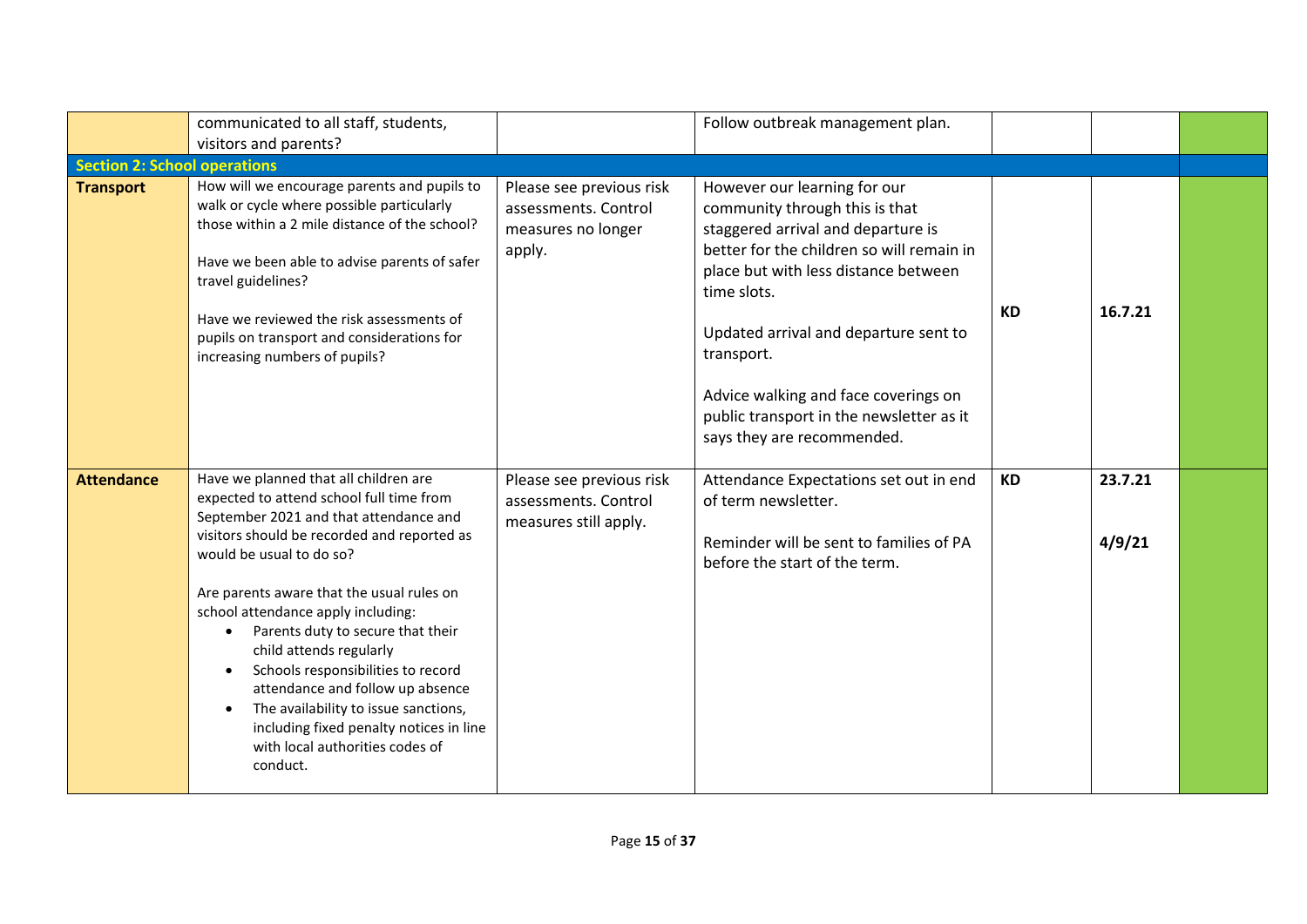|             | Have we considered arrangements for pupils<br>who are shielding or self - isolating?<br>Have we considered that those who remain<br>under the care of a specialist health<br>professional may need to discuss their care |                          |                                                                               |  |  |
|-------------|--------------------------------------------------------------------------------------------------------------------------------------------------------------------------------------------------------------------------|--------------------------|-------------------------------------------------------------------------------|--|--|
|             | with their health professional before                                                                                                                                                                                    |                          |                                                                               |  |  |
|             | returning to school?                                                                                                                                                                                                     |                          |                                                                               |  |  |
|             | Who is identified as following up on non-<br>attendance?                                                                                                                                                                 |                          |                                                                               |  |  |
| At risk and | Has the process also included risks                                                                                                                                                                                      | Please see previous risk | There are some groups of children and                                         |  |  |
| vulnerable  | assessments for individual pupils identified as<br>at greater risk, including users of wheelchairs                                                                                                                       | assessments.             | young people who are at higher risk of                                        |  |  |
| pupils      | and other physical aids?                                                                                                                                                                                                 |                          | severe illness from COVID-19. This<br>group of people have been told directly |  |  |
|             |                                                                                                                                                                                                                          |                          | by their GP or hospital clinician, or have                                    |  |  |
|             |                                                                                                                                                                                                                          |                          | received a letter, confirming that they                                       |  |  |
|             |                                                                                                                                                                                                                          |                          | are clinically extremely vulnerable                                           |  |  |
|             |                                                                                                                                                                                                                          |                          | (CEV). We no longer advise those who                                          |  |  |
|             |                                                                                                                                                                                                                          |                          | are CEV to shield. See guidance on who                                        |  |  |
|             |                                                                                                                                                                                                                          |                          | is at higher risk from COVID-19, and                                          |  |  |
|             |                                                                                                                                                                                                                          |                          | protecting people who are clinically                                          |  |  |
|             |                                                                                                                                                                                                                          |                          | extremely vulnerable. All CEV pupils and                                      |  |  |
|             |                                                                                                                                                                                                                          |                          | students should attend their setting                                          |  |  |
|             |                                                                                                                                                                                                                          |                          | unless they are one of the very small                                         |  |  |
|             |                                                                                                                                                                                                                          |                          | number of pupils under paediatric or                                          |  |  |
|             |                                                                                                                                                                                                                          |                          | other specialist care and their GP or                                         |  |  |
|             |                                                                                                                                                                                                                          |                          | clinician has advised them not to                                             |  |  |
|             |                                                                                                                                                                                                                          |                          | attend. Pupils and students who live<br>with someone who is CEV should        |  |  |
|             |                                                                                                                                                                                                                          |                          | continue to attend their education                                            |  |  |
|             |                                                                                                                                                                                                                          |                          | setting as normal. Where a pupil or                                           |  |  |
|             |                                                                                                                                                                                                                          |                          | student is unable to attend their                                             |  |  |
|             |                                                                                                                                                                                                                          |                          | education setting because they are                                            |  |  |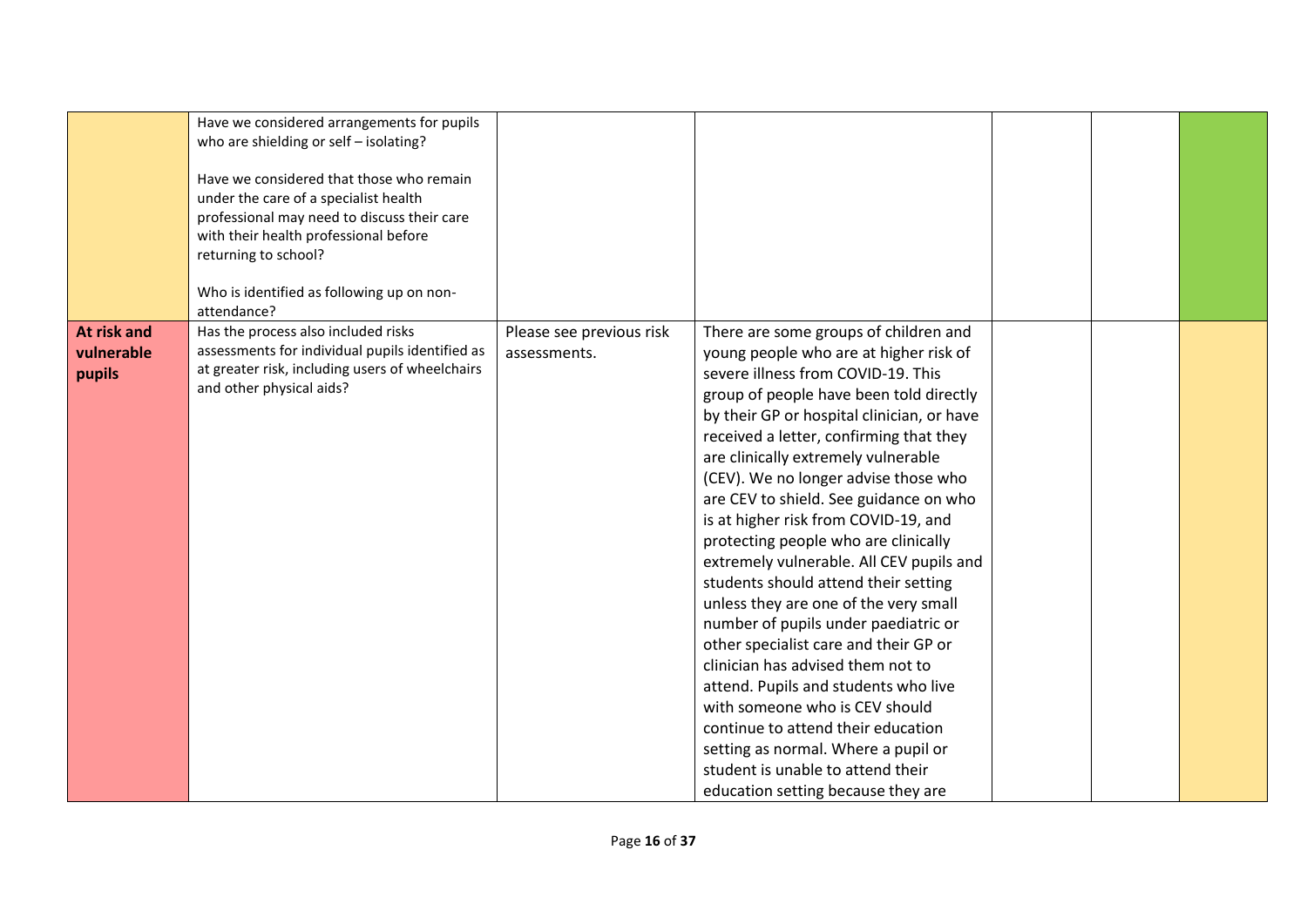|  | complying with clinical or public health  |            |               |  |
|--|-------------------------------------------|------------|---------------|--|
|  | advice, we expect education settings to   |            |               |  |
|  | be able to offer them access to high      |            |               |  |
|  | quality remote education. Where pupils    |            |               |  |
|  | who are self-isolating are within our     |            |               |  |
|  | definition of vulnerable, it is important |            |               |  |
|  | that you put systems in place to keep in  |            |               |  |
|  | contact with them and regularly check if  |            |               |  |
|  | they are accessing remote education.      |            |               |  |
|  | You should notify their social worker (if |            |               |  |
|  | they have one) and agree the best way     |            |               |  |
|  | to maintain contact and offer support.    |            |               |  |
|  |                                           |            |               |  |
|  | Children and young people previously      | <b>SLT</b> | <b>Dec 21</b> |  |
|  | considered CEV should attend school or    |            |               |  |
|  | college and should follow the same        |            |               |  |
|  | COVID-19 guidance as the rest of the      |            |               |  |
|  | population. In some circumstances, a      |            |               |  |
|  | child or young person may have            |            |               |  |
|  | received personal advice from their       |            |               |  |
|  | specialist or clinician on additional     |            |               |  |
|  | precautions to take and they should       |            |               |  |
|  | continue to follow that advice.           |            |               |  |
|  | Attendance is mandatory and we will       |            |               |  |
|  | work collaboratively with any families    |            |               |  |
|  | who are anxious to reassure them and      |            |               |  |
|  | to help their child attend their everyday |            |               |  |
|  | activities. Discussions should have a     |            |               |  |
|  | collaborative approach, focusing on the   |            |               |  |
|  | welfare of the child or young person      |            |               |  |
|  | and responding to the concerns of the     |            |               |  |
|  | parent, carer or young person.            |            |               |  |
|  |                                           |            |               |  |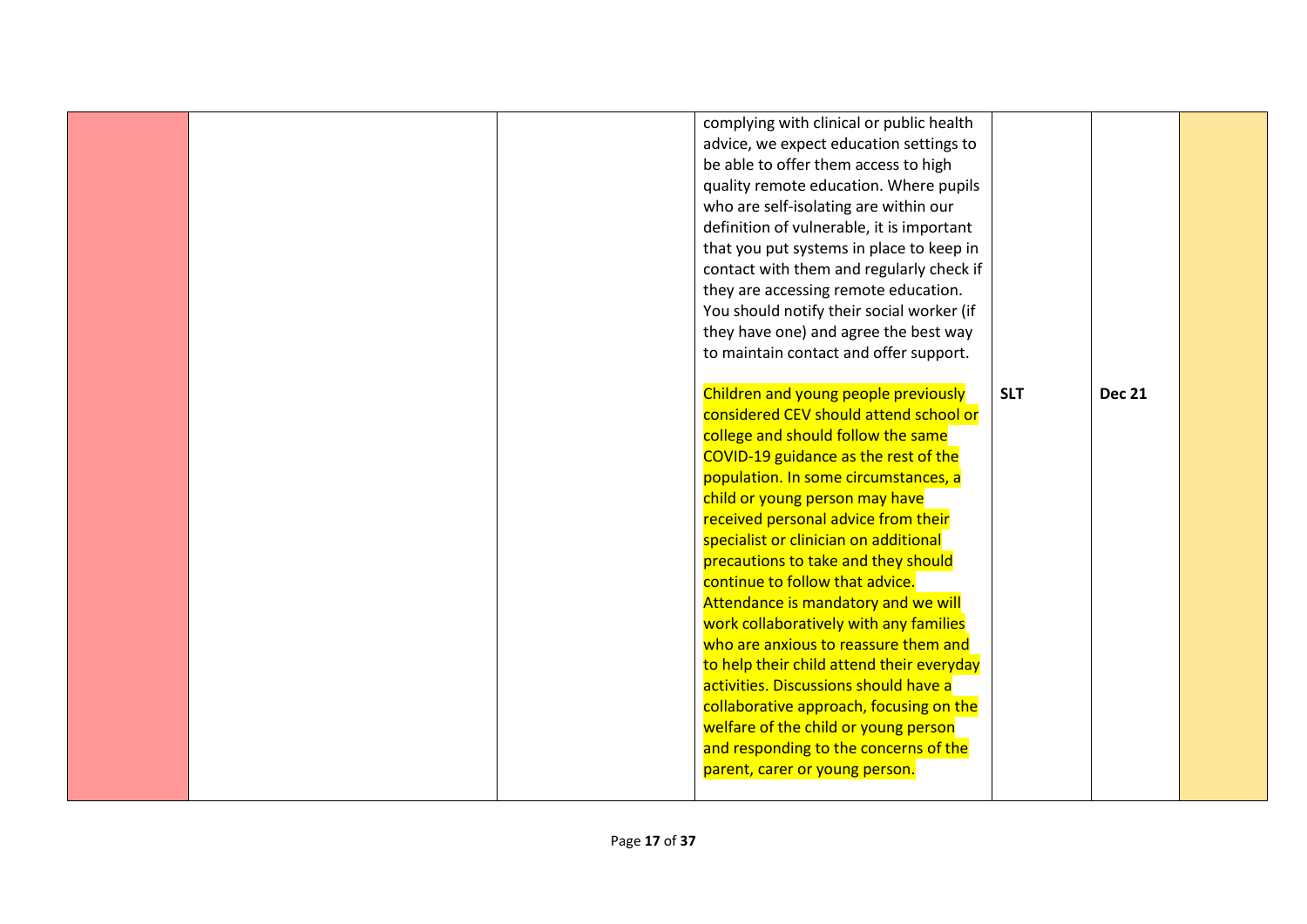|  | We will follow the further information    |         |               |  |
|--|-------------------------------------------|---------|---------------|--|
|  | which is available in the guidance on     |         |               |  |
|  | supporting pupils at school with medical  |         |               |  |
|  | conditions.                               |         |               |  |
|  |                                           | SLT/DSL | <b>Dec 21</b> |  |
|  | Where pupils who are self-isolating due   |         |               |  |
|  | to clinical or public health advice are   |         |               |  |
|  | within our definition of vulnerable we    |         |               |  |
|  |                                           |         |               |  |
|  | will use our systems in place to keep in  |         |               |  |
|  | contact with them, particularly if they   |         |               |  |
|  | have a social worker. Some children       |         |               |  |
|  | may be vulnerable who are not officially  |         |               |  |
|  | in statutory systems we will support any  |         |               |  |
|  | children who we believe may have          |         |               |  |
|  | challenging circumstances at home.        |         |               |  |
|  | When a vulnerable pupil is asked to self- |         |               |  |
|  | isolate, we will:                         |         |               |  |
|  | notify their social worker (if            |         |               |  |
|  | they have one)                            |         |               |  |
|  | agree with the social worker,             |         |               |  |
|  | the best way to maintain contact and      |         |               |  |
|  | offer support                             |         |               |  |
|  | We will:                                  |         |               |  |
|  | check if a vulnerable pupil is            |         |               |  |
|  | able to access remote education           |         |               |  |
|  | support                                   |         |               |  |
|  | support them to access it (as far         |         |               |  |
|  | as possible)                              |         |               |  |
|  | regularly check if they are               |         |               |  |
|  |                                           |         |               |  |
|  | accessing remote education                |         |               |  |
|  | keep in contact with them to              |         |               |  |
|  | check their wellbeing and refer onto      |         |               |  |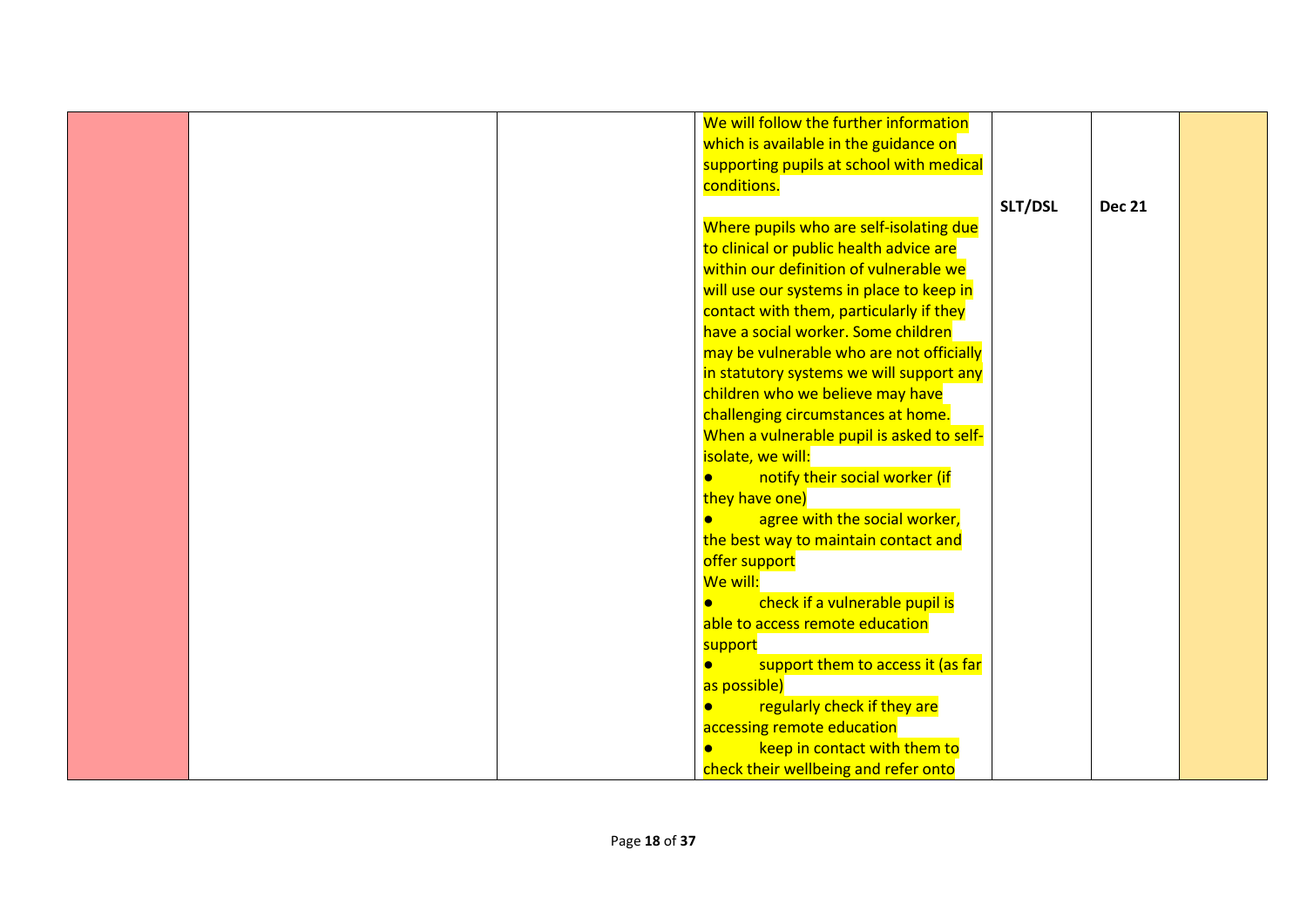|              |                                                                                                   |                           | other services if additional support is    |  |  |  |
|--------------|---------------------------------------------------------------------------------------------------|---------------------------|--------------------------------------------|--|--|--|
|              |                                                                                                   |                           | needed.                                    |  |  |  |
| <b>Staff</b> | Has the process included risks assessments                                                        | Vaccination offered and   | Clinically extremely vulnerable (CEV)      |  |  |  |
| workforce    | for individual staff at greater risk for example<br>men, new mothers, older staff, disabled staff | link provided in February | people are no longer advised to shield,    |  |  |  |
|              |                                                                                                   | 2021. Many staff have     | but may wish to take extra precautions     |  |  |  |
|              | and black staff?                                                                                  | been double vaccinated.   | to protect themselves, and to follow the   |  |  |  |
|              | Will the risk assessment be undertaken by a<br>'competent person' as defined by the               |                           | practical steps set out in the CEV         |  |  |  |
|              | management of health and safety at work                                                           |                           | guidance to minimise their risk of         |  |  |  |
|              | regulations 1999?                                                                                 |                           | exposure to the virus. Staff in education  |  |  |  |
|              |                                                                                                   |                           | settings who are CEV should currently      |  |  |  |
|              | What plans are in place for covering staff who                                                    |                           | attend their place of work if they cannot  |  |  |  |
|              | are absent or sick?                                                                               |                           | work from home.                            |  |  |  |
|              |                                                                                                   |                           |                                            |  |  |  |
|              | Have the governors been consulted on                                                              |                           | We will encourage vaccine take up and      |  |  |  |
|              | staffing plans for full opening?                                                                  |                           | enable staff to attend vaccine             |  |  |  |
|              |                                                                                                   |                           | appointments.                              |  |  |  |
|              | Are there pupils who require specific staffing<br>to deliver provision in their EHCP?             |                           |                                            |  |  |  |
|              |                                                                                                   |                           | Outbreak situation additional actions      |  |  |  |
|              | How will PPA be managed fairly and                                                                |                           | Follow outbreak management plan.           |  |  |  |
|              | transparently?                                                                                    |                           |                                            |  |  |  |
|              |                                                                                                   |                           | All CEV staff to be encouraged to          |  |  |  |
|              | What expectations will there be of staff when                                                     |                           | update risk assessments.                   |  |  |  |
|              | they are on site?                                                                                 |                           |                                            |  |  |  |
|              |                                                                                                   |                           | All staff to be encouraged to take up      |  |  |  |
|              | What expectations will there be on staff who                                                      |                           | boosters (letter of support can be         |  |  |  |
|              | are off site? How will this be clearly<br>communicated?                                           |                           | provided)                                  |  |  |  |
|              |                                                                                                   |                           |                                            |  |  |  |
|              | Is there specific support/ training that                                                          |                           | If staff are close contacts advise them to |  |  |  |
|              | individual staff groups will require for full re-                                                 |                           | take a PCR test and daily LFT whilst       |  |  |  |
|              | opening?                                                                                          |                           | waiting for the result and for 7 days.     |  |  |  |
|              |                                                                                                   |                           |                                            |  |  |  |
|              |                                                                                                   |                           |                                            |  |  |  |
|              |                                                                                                   |                           |                                            |  |  |  |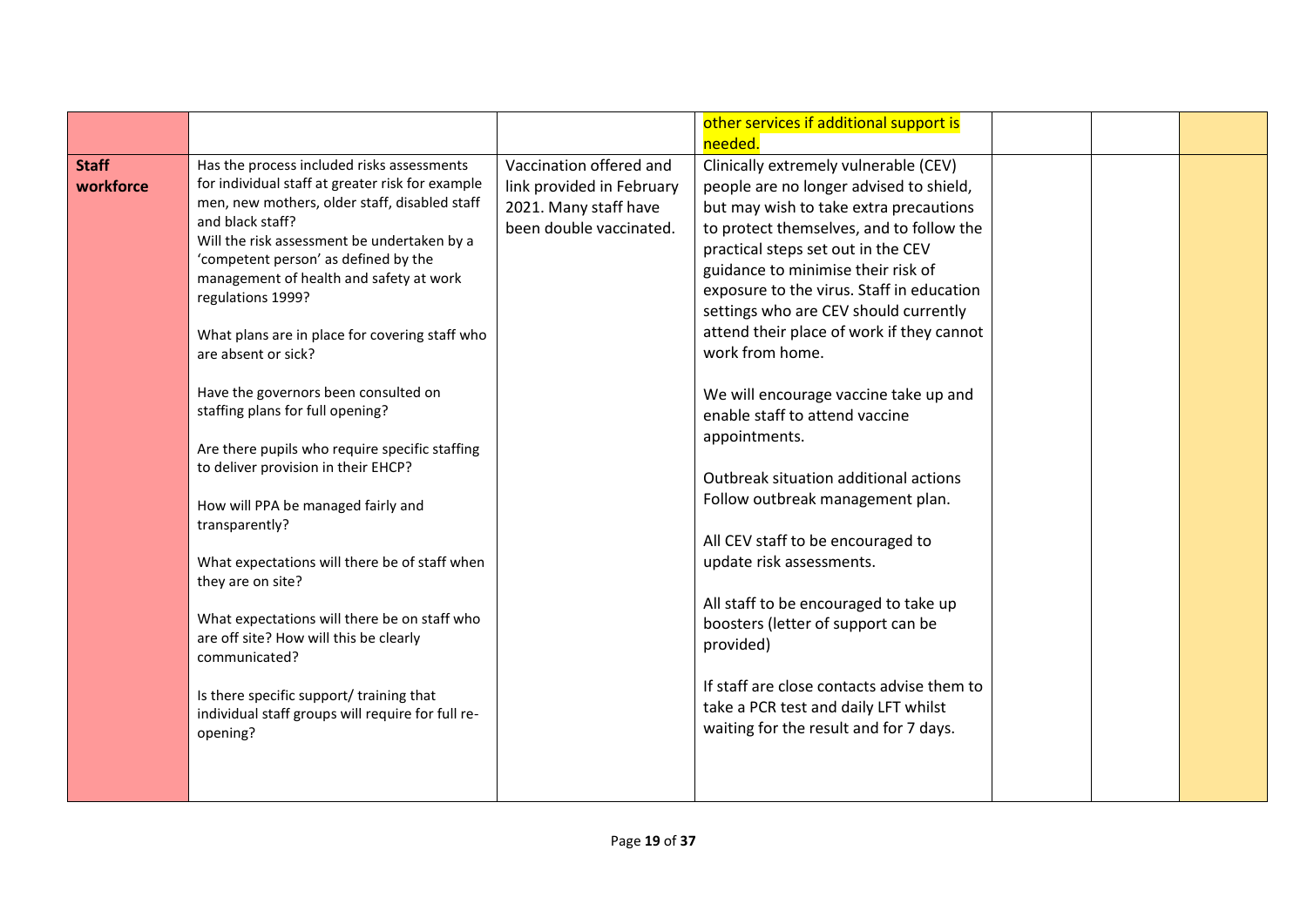|                           | How will any planned INSET be delivered to<br>ensure that controls and protectuce<br>measures are adhered to?<br>What staff support or development will be<br>required for full opening? How will you use<br>staff training/ INSET days to ensure all staff<br>understand expectations of changes to school<br>organisation, key priorities and curriculum<br>approaches?<br>How have you identified the development<br>needs of your staff team as a result to school<br>partial closure? What will be the autumn<br>term professional development plan to<br>address there?<br>What administrative support will be needed?<br>How will this be organised? |                                          |                                                                                                                                                                                                                                                                                                                                                                                                                                                |                           |         |  |
|---------------------------|-------------------------------------------------------------------------------------------------------------------------------------------------------------------------------------------------------------------------------------------------------------------------------------------------------------------------------------------------------------------------------------------------------------------------------------------------------------------------------------------------------------------------------------------------------------------------------------------------------------------------------------------------------------|------------------------------------------|------------------------------------------------------------------------------------------------------------------------------------------------------------------------------------------------------------------------------------------------------------------------------------------------------------------------------------------------------------------------------------------------------------------------------------------------|---------------------------|---------|--|
| <b>Staff</b><br>wellbeing | What steps will be needed to maintain staff<br>wellbeing?<br>How will you reassure staff that their<br>wellbeing is being taken into consideration?<br>Do previously shielded staff need an<br>individual risk assessment before returning?<br>Can staff who are anxious be offered an<br>opportunity to come into the building before<br>the pupils return to get over the initial<br>hurdle?<br>How will the governors look after the<br>wellbeing of head teachers and other senior<br>leaders if governing remotely?                                                                                                                                    | Please see previous risk<br>assessments. | Autonomy<br>Staff have been given online<br>$\bullet$<br>medical training which can be<br>completed before September,<br>this means there will be extra<br>time on the inset days to spend<br>in class.<br>Teachers will have the ARA for<br>2021-22 at the end of the year,<br>this will give staff time to plan<br>and manage their workload<br>over the year.<br>Staff have opportunities to sign<br>up for wellbeing buddies<br>Competence | SMS&<br>wellbeing<br>team | Ongoing |  |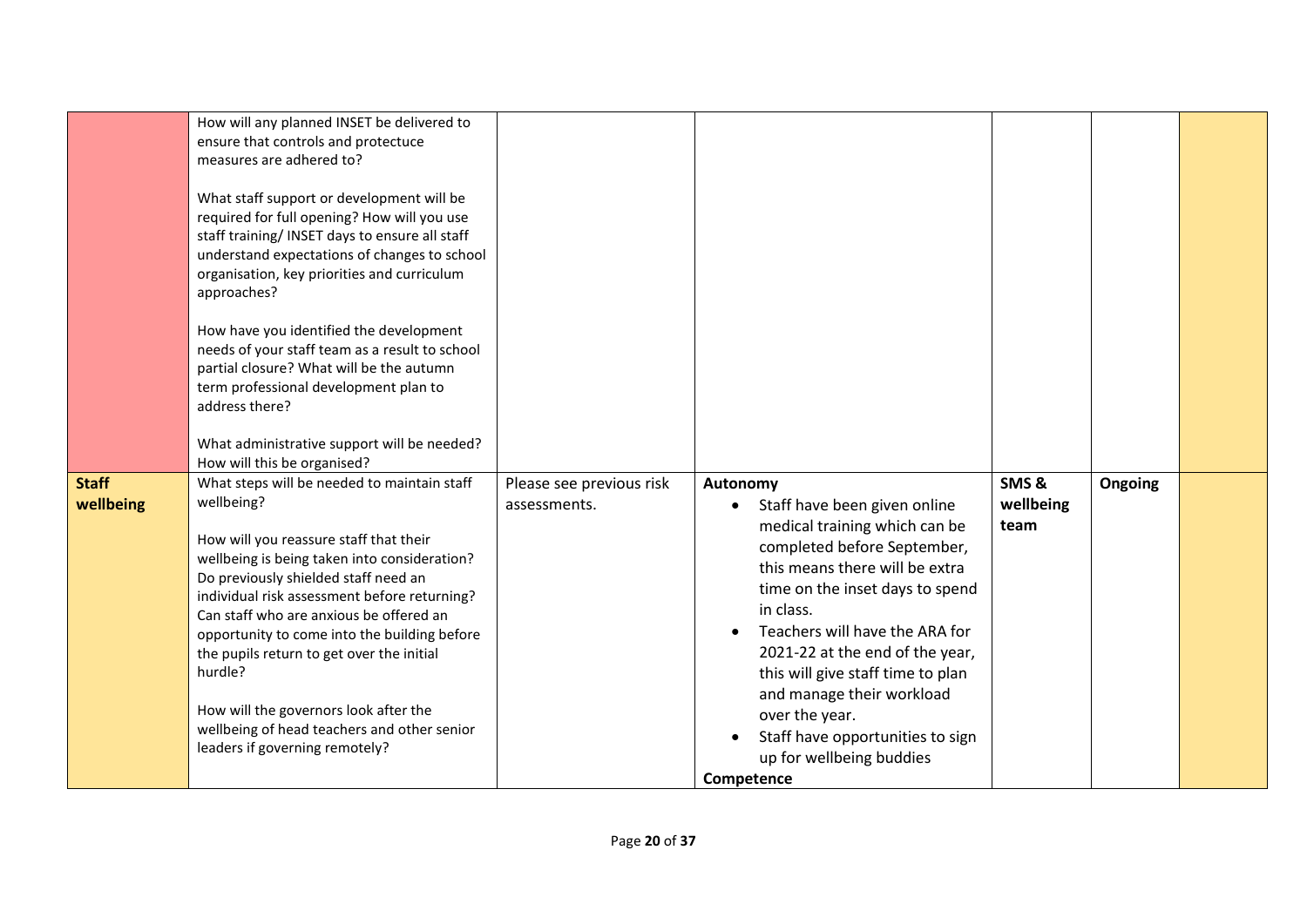| The DSL and pastoral leads may have                                                       | The induction handbook for         |
|-------------------------------------------------------------------------------------------|------------------------------------|
| additional responsibilities - how can they be                                             | new staff is now a video,          |
| supported in these?                                                                       | making it more accessible ·        |
|                                                                                           | Compulsory induction training      |
| Consider how newly returning staff who have                                               | has been shared with the           |
| not been part of the rota in the summer term                                              | agency to ensure staff are         |
| will be supported to process and share their                                              | starting with basic knowledge      |
| experiences during the lockdown period and                                                | of safeguarding and certain        |
| plan for how those that require wellbeing                                                 |                                    |
| support will receive it. Consider smaller                                                 | medical conditions                 |
| communities within the wider staff team.                                                  | Training on September inset        |
|                                                                                           | days will cover training in        |
| Do colleagues from the BAME community<br>need an individual risk assessment?              | specific medical procedures, de-   |
|                                                                                           | escalation, PACE, school values.   |
| How do black and Asian members of staff feel                                              | Some training will also be run in  |
| about the conversations about race that have                                              | the summer holidays to ensure      |
| been happening globally? Does this have an                                                | staff are prepared for starting in |
| impact on their wellbeing on returning to                                                 | September. Staff who               |
| work? How will SLT prevent unconscious or                                                 | undertake training in the          |
| conscious bias and micro aggressions from                                                 | holidays will be able to take a    |
| the school community re-triggering anxieties                                              | day in lieu, booked in advance.    |
| and past lived experiences?                                                               | <b>Relatedness</b>                 |
|                                                                                           | • Staff wellbeing will be a focus  |
| How will you support and encourage white                                                  | on the September inset day         |
| staff to reflect and on their role in the school                                          | The staff wellbeing buddy          |
| becoming an anti-racist community. How will                                               | system will be opt in              |
| they be supported and encouraged to speak                                                 |                                    |
| up when overt or subliminal racism occurs                                                 | Wellbeing drop ins will be run     |
| whether a person of colour is in the room or                                              | by staff who have completed        |
| not?                                                                                      | the Mental Health Awareness        |
|                                                                                           | training, these staff will have    |
| Has the school agreed to conduct a workload                                               | supervision following their drop   |
| impact assessment which addresses the level<br>of staff workload and working time demands | in sessions On inset days there    |
|                                                                                           | will be periods of time for class  |
|                                                                                           | teams to work together .           |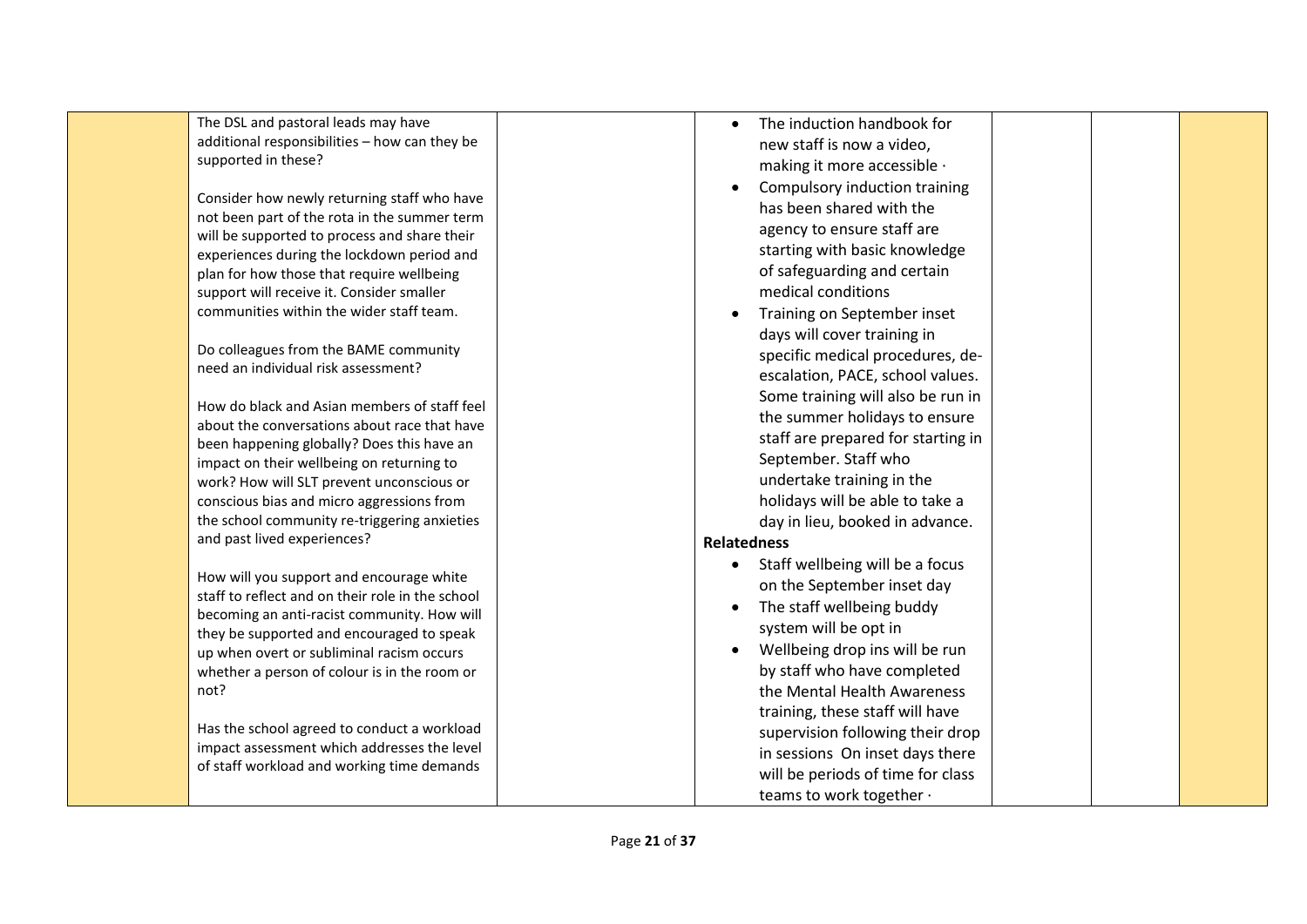|                       | in the light of proposed working             |                          | Online equality and diversity              |                     |           |  |
|-----------------------|----------------------------------------------|--------------------------|--------------------------------------------|---------------------|-----------|--|
|                       | arrangements in September?                   |                          | training is now compulsory as              |                     |           |  |
|                       |                                              |                          | part of induction. Our work on             |                     |           |  |
|                       |                                              |                          | diversity will be ongoing                  |                     |           |  |
|                       |                                              |                          | throughout 21-22                           |                     |           |  |
| <b>Peripatetic</b>    | How will visitors to the school be supported |                          |                                            | FH and              |           |  |
|                       | to understand the requirements of the school | Please see previous risk | Specialists, therapists and other health   |                     | Ongoing   |  |
| <b>Staff</b>          | regarding processes/ procedures and social   | assessments.             | professionals who support children and     | <b>MDT</b>          |           |  |
| professionals         | distancing?                                  |                          | young people with SEND (for example        |                     |           |  |
|                       |                                              |                          | speech and language therapists,            |                     |           |  |
|                       |                                              |                          | physiotherapists, occupational             |                     |           |  |
|                       |                                              |                          | therapists, educational psychologists      |                     |           |  |
|                       |                                              |                          | and specialist teachers), will provide     |                     |           |  |
|                       |                                              |                          | interventions as usual.                    |                     |           |  |
|                       |                                              |                          |                                            |                     |           |  |
|                       |                                              |                          | Where children and young people with       | FH and              | Ongoing   |  |
|                       |                                              |                          | EHC plans are not attending their          | <b>MDT</b>          |           |  |
|                       |                                              |                          | education setting because they are         |                     |           |  |
|                       |                                              |                          | following public health advice, multi-     |                     |           |  |
|                       |                                              |                          | agency professionals will collaborate to   |                     |           |  |
|                       |                                              |                          | agree how to meet their duties to          |                     |           |  |
|                       |                                              |                          |                                            |                     |           |  |
|                       |                                              |                          | deliver the provision set out in the EHC   |                     |           |  |
|                       |                                              |                          | plan. This may include face-to-face visits |                     |           |  |
|                       |                                              |                          | to the home, or virtual support by         |                     |           |  |
|                       |                                              |                          | means of video or telephone calls, or via  |                     |           |  |
|                       |                                              |                          | email.                                     |                     |           |  |
|                       |                                              |                          | Bubble signs to be used on doors of        |                     | Dec 21+   |  |
|                       |                                              |                          | covid outbreak classes to warn             |                     | Jan & Feb |  |
|                       |                                              |                          | peripatetic professionals not to enter     |                     | 22        |  |
|                       |                                              |                          |                                            |                     |           |  |
| <b>Other visitors</b> | How will visitors to the school be supported | Please see previous risk | Other visitors will be welcome to school   | <b>Office staff</b> | ongoing   |  |
| to school             | to understand the requirements of the school | assessments.             | in September.                              | & visitors          |           |  |
|                       | regarding processes/ procedures and social   |                          | Evidence of negative LFT will be           |                     |           |  |
|                       | distancing?                                  |                          | required.                                  |                     |           |  |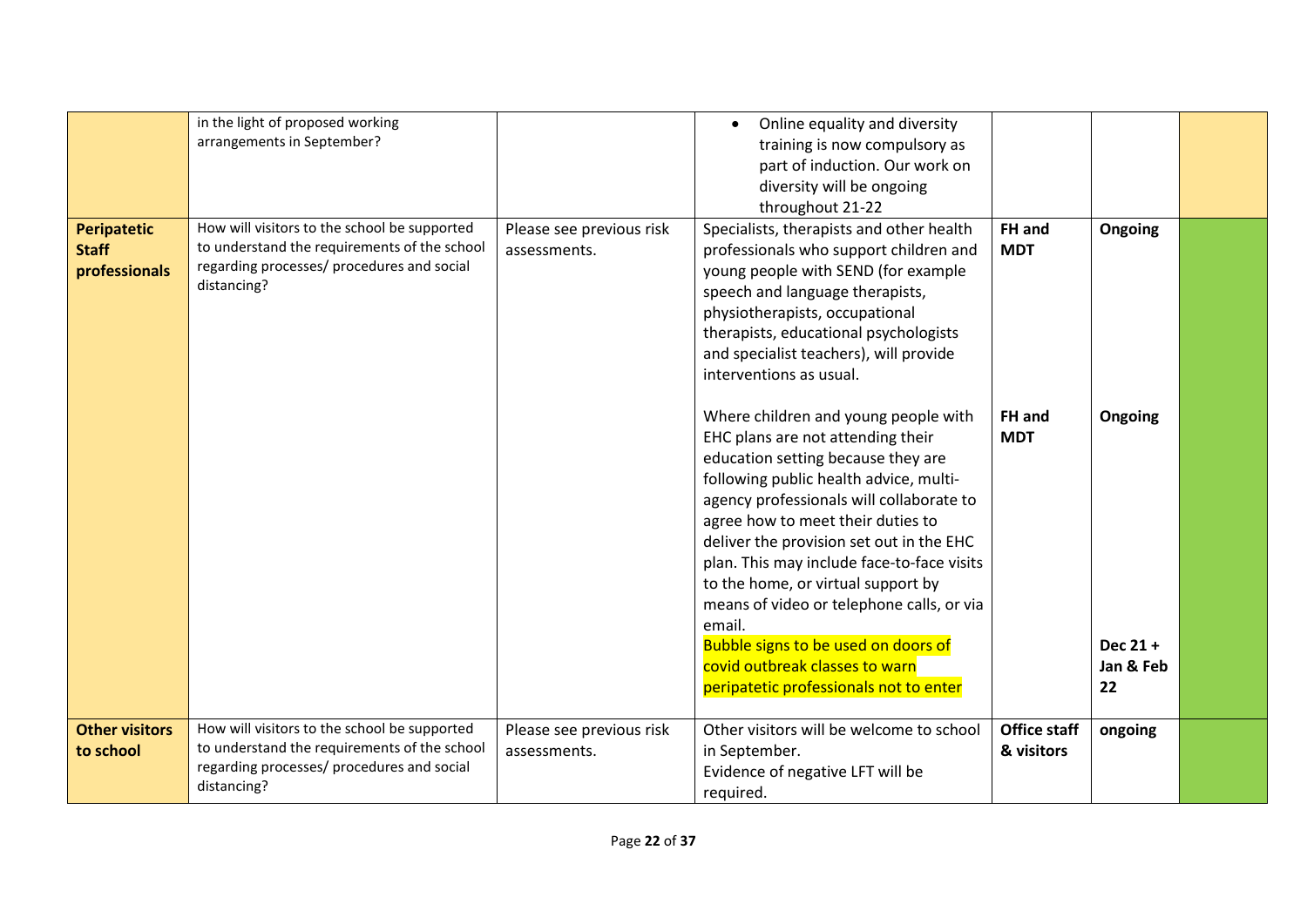|                    |                                                                                                                                                                                                                                                                                                                                                                                                                                                                                                                                                                                                                                                                                                                                                                                                                                                                      |                                          | If outbreak then outbreak management<br>plan would operate and we would<br>revert to all previous control measures<br>temporarily.<br>Outbreak situation additional actions<br>Follow outbreak management plan. |            |         |  |
|--------------------|----------------------------------------------------------------------------------------------------------------------------------------------------------------------------------------------------------------------------------------------------------------------------------------------------------------------------------------------------------------------------------------------------------------------------------------------------------------------------------------------------------------------------------------------------------------------------------------------------------------------------------------------------------------------------------------------------------------------------------------------------------------------------------------------------------------------------------------------------------------------|------------------------------------------|-----------------------------------------------------------------------------------------------------------------------------------------------------------------------------------------------------------------|------------|---------|--|
| <b>ITT and NQT</b> | Can you consider allocating any new<br>September starters with a buddy member of<br>your current staff to maintain occasional<br>casual contact so they are able to keep<br>abreast of what is happening in your school?<br>How will you ensure that communication<br>around teaching arrangements, organisation,<br>planning and restarting are conveyed to and<br>understood by NQT's starting or extending in<br>September?<br>What information does the NQT need to<br>know about curriculum provision for the<br>autumn term and curriculum adaptions with<br>assessment modifications made in relation to<br>potential gaps in pupils learning?<br>How will you ensure that the NQT induction<br>process is followed/continues in the new<br>arrangements? How will the NQT be<br>supported, coached and mentored given<br>COVID risk assessments and bubbles. | Please see previous risk<br>assessments. | ITT will continue.                                                                                                                                                                                              | <b>EMc</b> | Ongoing |  |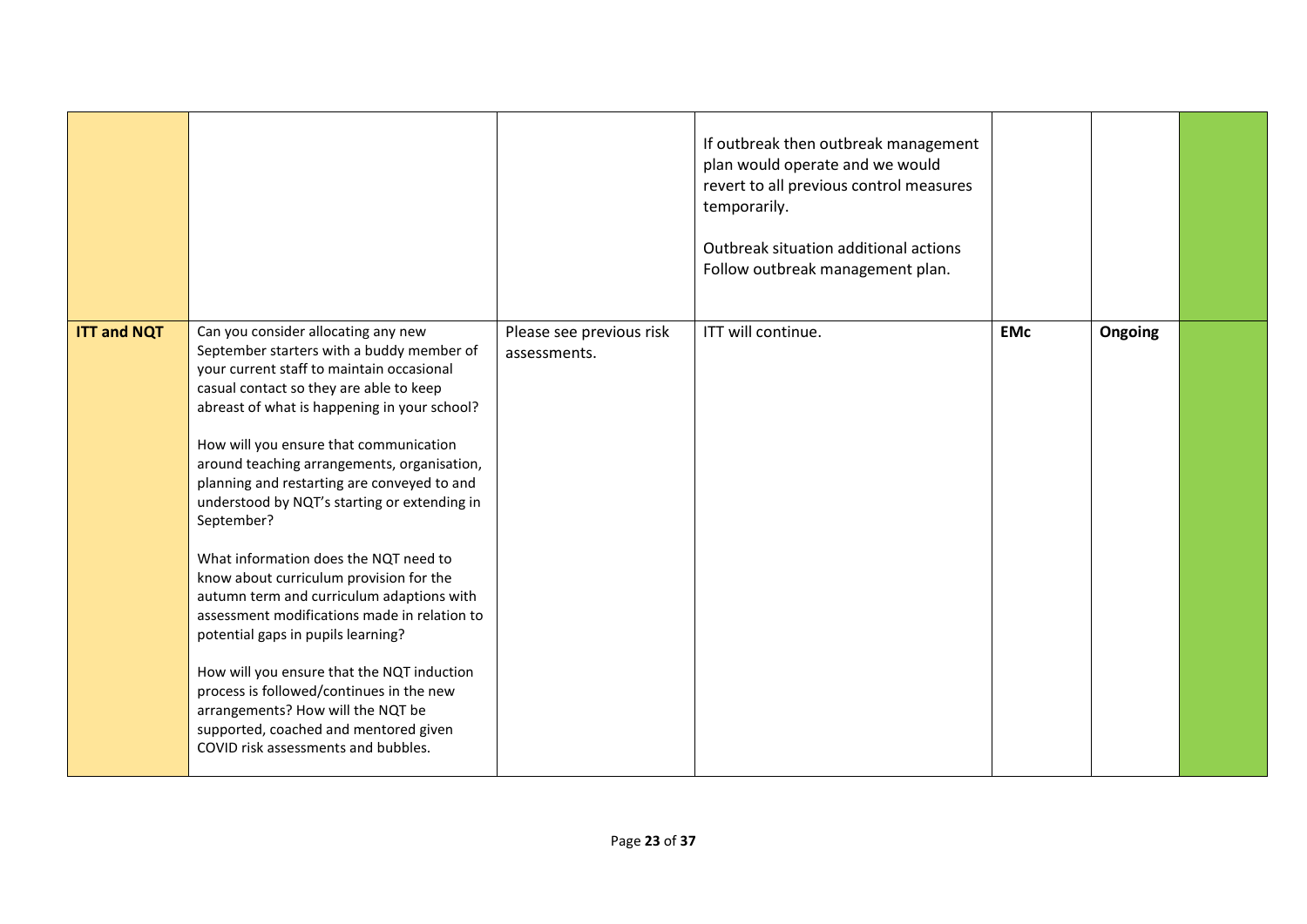| <b>Suppliers</b>                                                 | <b>Catering staff:</b><br>How will I fit so many papils in my dining hall<br>safely, observing social distancing measure?<br>What will pupils need to know prior to going<br>into the dining hall?<br>Is the layout of the dining hall sufficient to do<br>what can be done to reduce social distancing<br>and to increase good hygiene practises?<br>Has the guidance about the dining hall area<br>and meal service been taking into account<br>including:<br>Physical barriers between catering staff and<br>pupils, ensuring doors to dining spaces are<br>open, reducing contact of pupils are the<br>counter, reducing queuing at the counter by<br>collecting pudding at the same time, removal<br>of self-serve points, appropriate PPE made<br>available, clearing and exiting the dining hall. | Please see previous risk<br>assessments. | Learning from Covid has shown reduced<br>numbers in the lunch hall supports our<br>pupils. Therefore, lunch will continue in<br>two sittings with as much space as<br>possible between.<br>Some pupils will continue to eat in the<br>classroom.<br>Outbreak situation additional actions<br>Follow outbreak management plan.<br>All packed lunches in classrooms as<br>possible<br>Bubble classes to eat in classroom and<br>be isolated in class<br>Use play facilities separately and wipe<br>down after use. |                    |                                   |  |
|------------------------------------------------------------------|----------------------------------------------------------------------------------------------------------------------------------------------------------------------------------------------------------------------------------------------------------------------------------------------------------------------------------------------------------------------------------------------------------------------------------------------------------------------------------------------------------------------------------------------------------------------------------------------------------------------------------------------------------------------------------------------------------------------------------------------------------------------------------------------------------|------------------------------------------|------------------------------------------------------------------------------------------------------------------------------------------------------------------------------------------------------------------------------------------------------------------------------------------------------------------------------------------------------------------------------------------------------------------------------------------------------------------------------------------------------------------|--------------------|-----------------------------------|--|
| <b>Educational</b><br>visits and<br>extra curricula<br>provision | How have provisions been made to support<br>pupils to access educational visits and extra<br>curricula provision?                                                                                                                                                                                                                                                                                                                                                                                                                                                                                                                                                                                                                                                                                        | Please see previous risk<br>assessments. | Educational visits can resume. As a<br>sensible precaution we will plan only<br>outdoor visits until October half term.<br>All trips to be covid risk assessed.                                                                                                                                                                                                                                                                                                                                                  | <b>Staff teams</b> | Ongoing<br>until Oct<br>half term |  |
| <b>Safeguarding</b>                                              | Have school systems ensured the following<br>with regards to safeguarding?                                                                                                                                                                                                                                                                                                                                                                                                                                                                                                                                                                                                                                                                                                                               | Please see previous risk<br>assessments. | Adherence to statutory duties as<br>outlined in KCSIE 2021 in place                                                                                                                                                                                                                                                                                                                                                                                                                                              | FH & CH            | 3/9/21                            |  |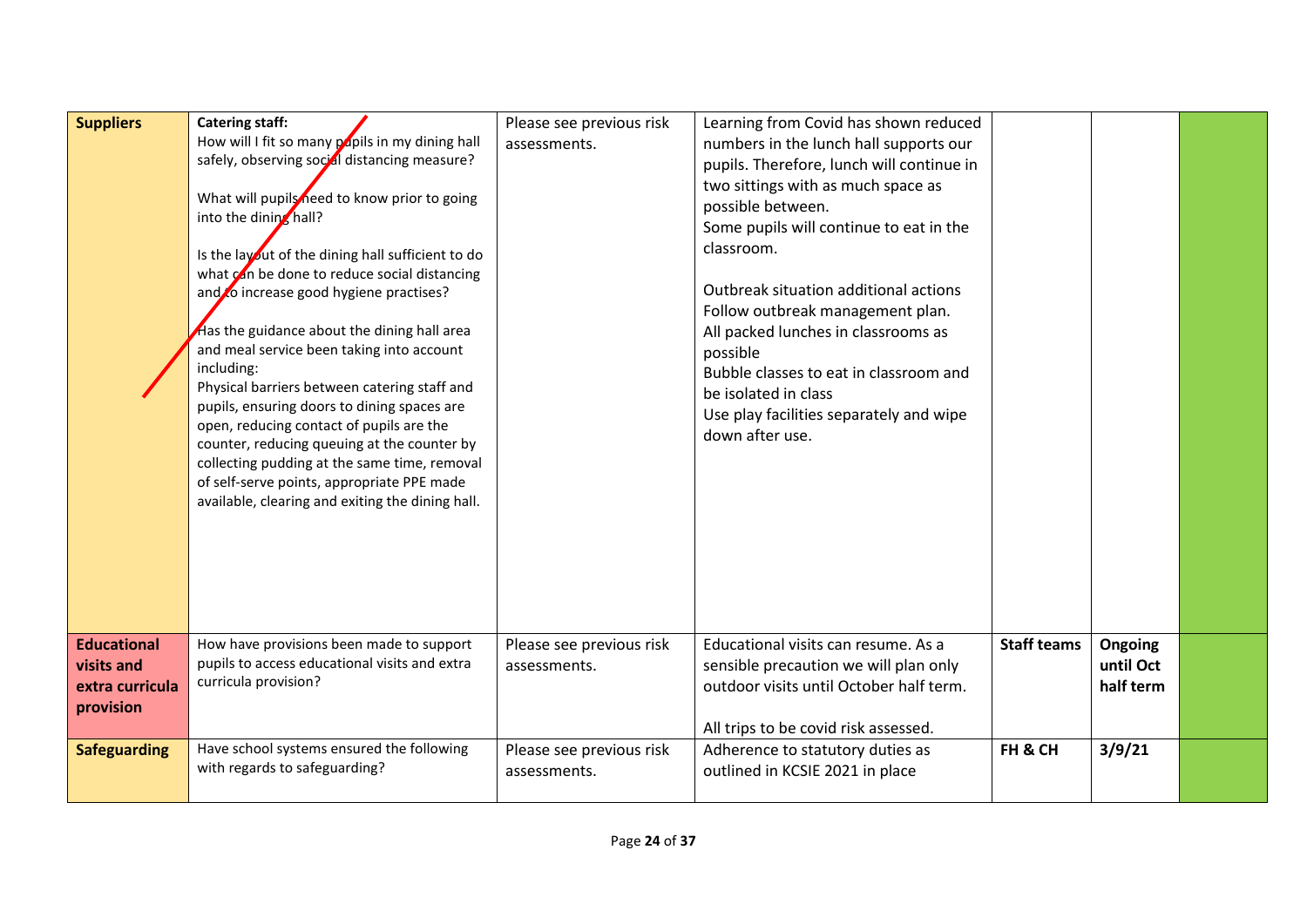| Ensure adherence to statutory duties as<br>outlined in KCSIE 2021 commences from 1st<br>September 2021.<br>Ensure current Child Protection Policy is<br>compliant with new KCSIE effective from 1st<br>Sept 2021 and reflects any changes in<br>practice due to September patterns of<br>opening (COVID19).<br>A review of safeguarding processes and how                                                                                                                                                                                                                                                                                                                                                                                                                                                                                                           | Child Protection Policy in place.<br>As per current policy DSL team to alert<br>SW where children are self-isolating<br>When children are self-isolating and are<br>entitled to FSM school will arrange | FH & CH   | 3/9/21  |  |
|---------------------------------------------------------------------------------------------------------------------------------------------------------------------------------------------------------------------------------------------------------------------------------------------------------------------------------------------------------------------------------------------------------------------------------------------------------------------------------------------------------------------------------------------------------------------------------------------------------------------------------------------------------------------------------------------------------------------------------------------------------------------------------------------------------------------------------------------------------------------|---------------------------------------------------------------------------------------------------------------------------------------------------------------------------------------------------------|-----------|---------|--|
| they are supporting all children, their DSL,<br>and adapting to changes in line with DfE and<br>local guidance.<br>Ensure that the governing board fulfil its<br>safeguarding duties during this period with<br>regular contact and communication with                                                                                                                                                                                                                                                                                                                                                                                                                                                                                                                                                                                                              | supply of a packed lunch service from<br>the local authority.<br>If a child eligible for FSM is asked to<br>isolate this will also be supplied to the                                                   | <b>KD</b> | Ongoing |  |
| DSLs.<br>Ensure that updated safeguarding practice<br>remains fit for purpose through regular,<br>dynamic review to test systems are fit for<br>purpose.<br>Review the school's first day absence<br>procedures and practice to ensure it is fit for<br>purpose, identifying individual pupils and<br>families of concern and leading to effective<br>action.<br>Ensure that all staff are fully aware of how to<br>respond to any safeguarding disclosures and<br>provide training where there is any doubt or<br>where staff have been absent from school for<br>an extended period.<br>Continue to ensure that only suitably trained<br>people are on site and appropriate staff<br>training is arranged. Any business-critical<br>visitors to school should follow health and<br>safety guidance in line with school's dynamic<br>risk assessment for Covid-19. | families.                                                                                                                                                                                               | <b>KD</b> | Ongoing |  |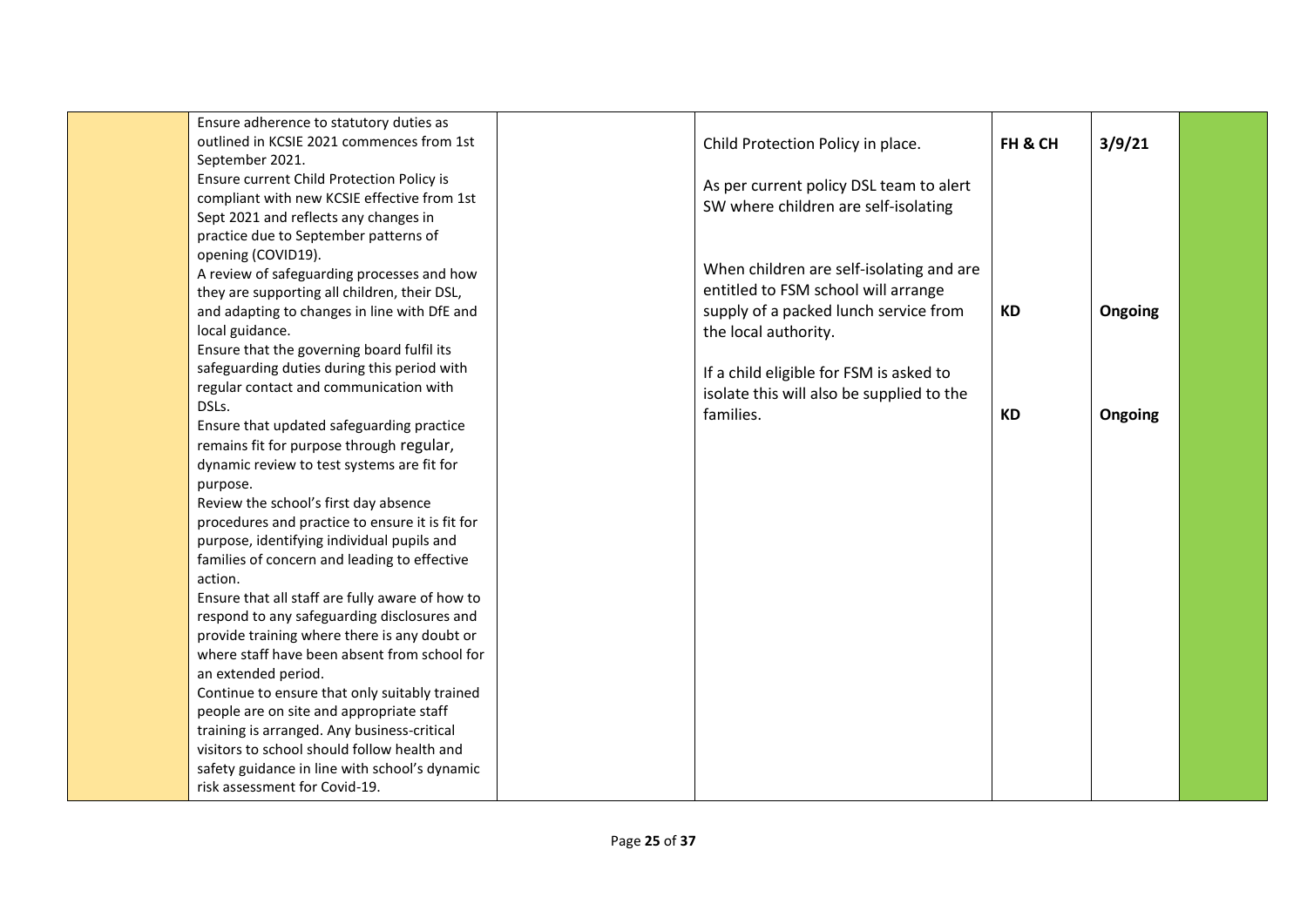| Review safer recruitment / issues relating to   |  |  |  |
|-------------------------------------------------|--|--|--|
| movement of staff and ensure KCSIE 2021 is      |  |  |  |
| followed and HR advice is taken where           |  |  |  |
|                                                 |  |  |  |
| necessary.                                      |  |  |  |
| Ensure the schools single central record SCR is |  |  |  |
| maintained and updated with any staff           |  |  |  |
| changes.                                        |  |  |  |
| Review parental/carer contact information to    |  |  |  |
| ensure that only 'known' adults are identified  |  |  |  |
| at drop off/collection times enabling school    |  |  |  |
| personnel to oversee and control handover       |  |  |  |
| effectively.                                    |  |  |  |
| All staff must challenge any one on site they   |  |  |  |
| do not recognise - especially if school are     |  |  |  |
| implementing staggered drop off and/or          |  |  |  |
| collection times.                               |  |  |  |
| Review online safety considerations in and      |  |  |  |
| out of school and communicate effective to      |  |  |  |
| all parents.                                    |  |  |  |
| Ensure school have a clear process of dynamic   |  |  |  |
| risk assessment, monitoring and recording in    |  |  |  |
| place for all three groups of vulnerable        |  |  |  |
| children who are not attending.                 |  |  |  |
| Ensure that child protection records for        |  |  |  |
| children returning to school are reviewed for   |  |  |  |
| the following:                                  |  |  |  |
|                                                 |  |  |  |
| . Voice of that child has been clearly heard at |  |  |  |
| the earliest opportunity.                       |  |  |  |
| • Details of discussion with other              |  |  |  |
| professionals is clearly recorded               |  |  |  |
| • A review of information and consideration     |  |  |  |
| whether any referrals / escalation / challenge  |  |  |  |
| to other professionals is required.             |  |  |  |
| Ensure there are enough numbers of              |  |  |  |
|                                                 |  |  |  |
| designated safeguarding leads and deputies      |  |  |  |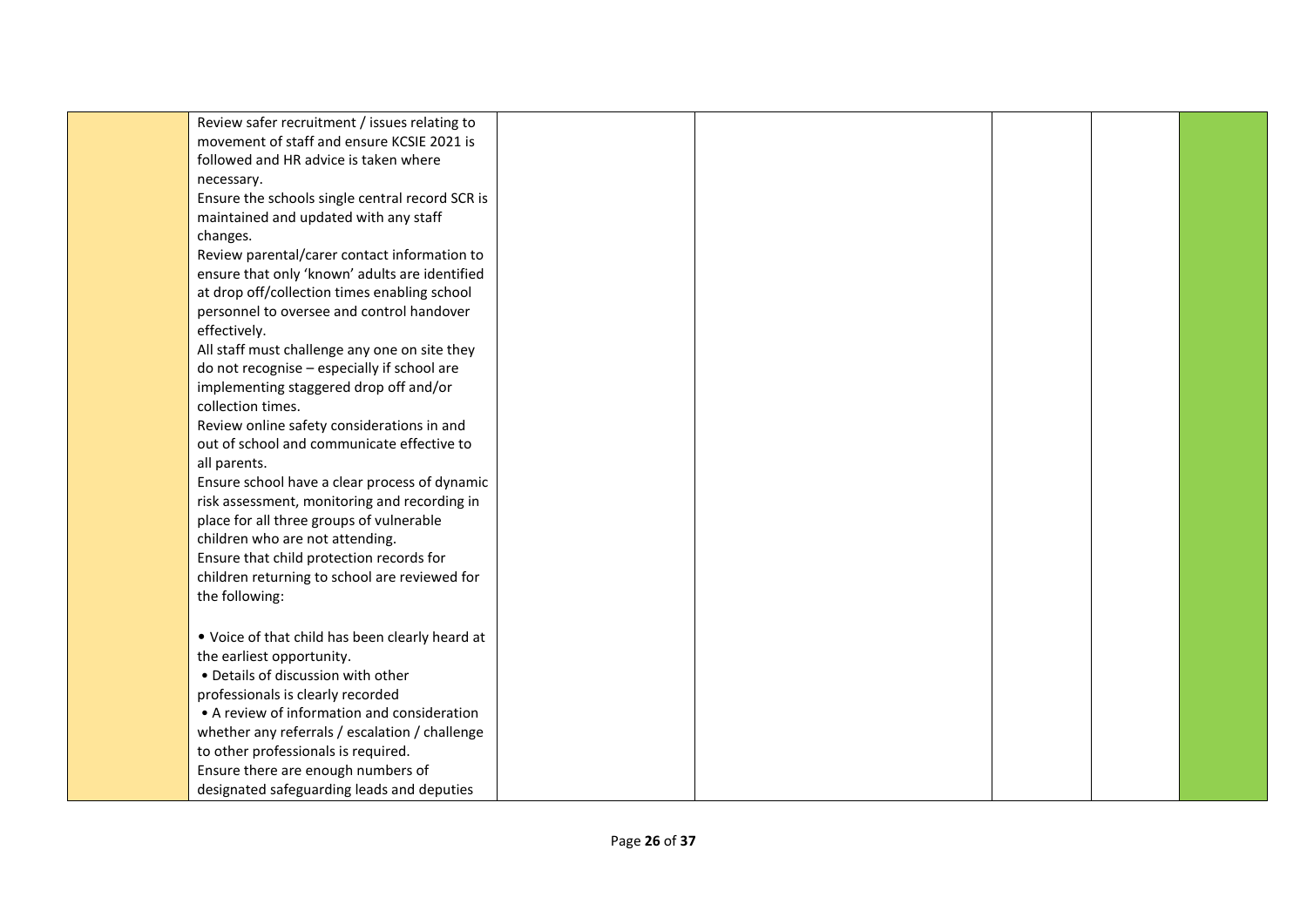|                      | available to support staff and manage any                                   |                          |                               |  |  |
|----------------------|-----------------------------------------------------------------------------|--------------------------|-------------------------------|--|--|
|                      |                                                                             |                          |                               |  |  |
|                      | disclosures which may well see an increase as<br>children return to school. |                          |                               |  |  |
|                      | Ensure DSL has adequate protected time to                                   |                          |                               |  |  |
|                      | carry out role and duties effectively. Senior                               |                          |                               |  |  |
|                      | leaders and governors must regularly check                                  |                          |                               |  |  |
|                      | on DSL capacity and wellbeing.                                              |                          |                               |  |  |
|                      | Consider contingency planning to increase                                   |                          |                               |  |  |
|                      | DSL capacity and maintain network of                                        |                          |                               |  |  |
|                      | safeguarding support with other local schools.                              |                          |                               |  |  |
|                      | Be clear about how providing a safe space for                               |                          |                               |  |  |
|                      | children to share concerns maintains both                                   |                          |                               |  |  |
|                      | confidentiality and safe distancing protocols.                              |                          |                               |  |  |
|                      | Providing a safe space for as long as needed                                |                          |                               |  |  |
|                      | to enable children to share any worries and                                 |                          |                               |  |  |
|                      | for staff to recognise that worries, thoughts                               |                          |                               |  |  |
|                      | and feelings may present in different ways,                                 |                          |                               |  |  |
|                      | especially for EAL pupils and/or pupils with                                |                          |                               |  |  |
|                      | SEND.                                                                       |                          |                               |  |  |
|                      | Consider the ongoing effectiveness of                                       |                          |                               |  |  |
|                      | communication with all parents as schools re-                               |                          |                               |  |  |
|                      | start and during the gradual return of pupils,                              |                          |                               |  |  |
|                      | especially those hard to reach families.                                    |                          |                               |  |  |
|                      | Be assured that all children know trusted                                   |                          |                               |  |  |
|                      | adults in school who they can talk to with any                              |                          |                               |  |  |
|                      | worries / concerns.                                                         |                          |                               |  |  |
|                      |                                                                             |                          |                               |  |  |
| <b>Safeguarding:</b> | Some parents will be anxious about sending                                  | Please see previous risk | Adherence to statutory duties |  |  |
| <b>Support for</b>   | their child back to school in September 21.                                 | assessments. All control | as outlined in KCSIE 2021 in  |  |  |
| vulnerable           | How will we work with them to encourage                                     | measures still apply.    | place                         |  |  |
| families             | them that all risks have been mitigated?                                    |                          | Child Protection Policy (has  |  |  |
|                      |                                                                             |                          | been updated to reflect new   |  |  |
|                      | What resources do you have available to                                     |                          | arrangements).                |  |  |
|                      | support families with issues such as                                        |                          |                               |  |  |
|                      | bereavement advice, educational psychology                                  |                          |                               |  |  |
|                      | services, family liaison services and other                                 |                          |                               |  |  |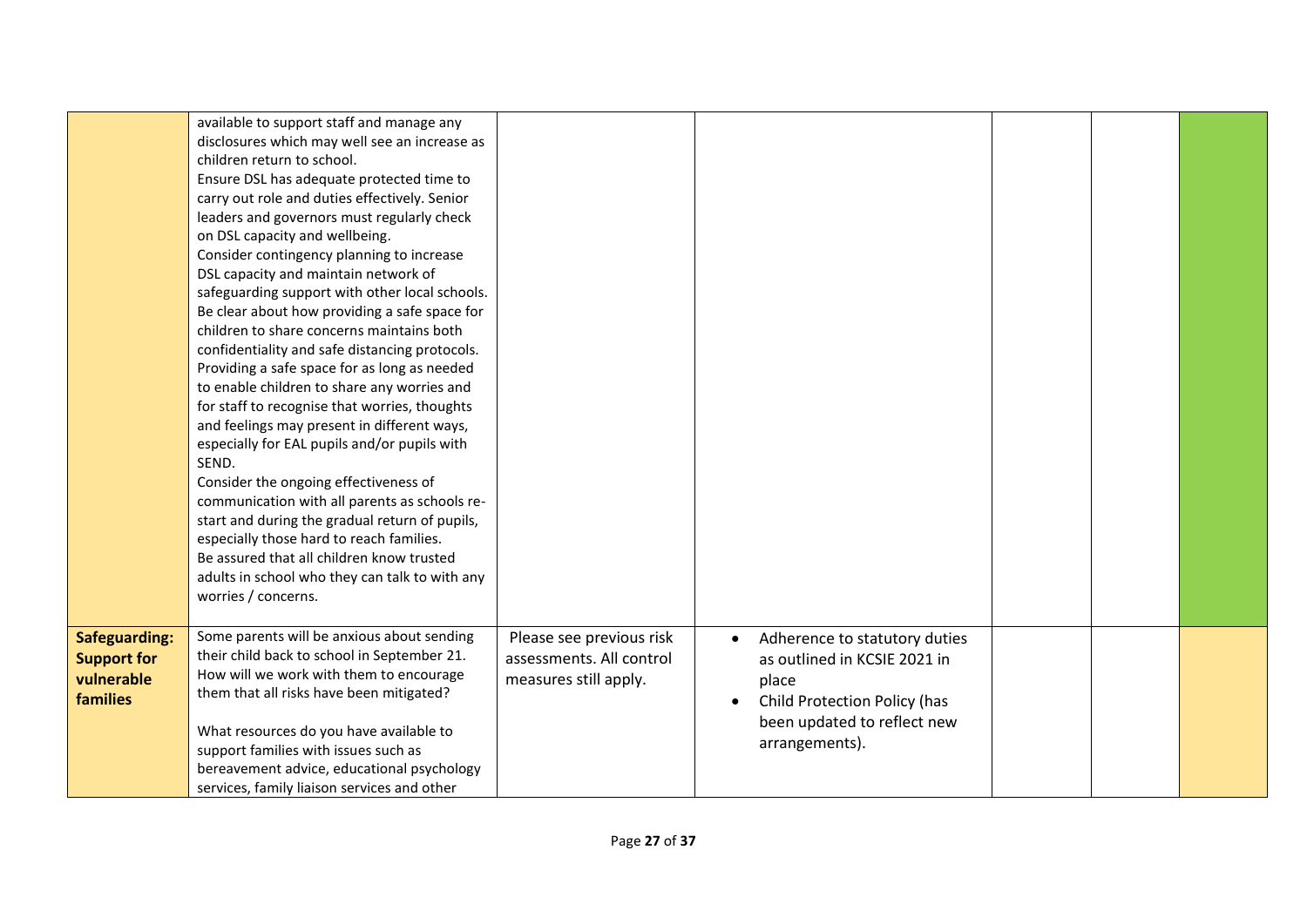|                                    | appropriate telephone lines for parents and<br>carers?<br>Has consideration been given to families that<br>have lost significant income and may not be<br>able to pay for equipment and uniform?<br>Have individual risk assessments for<br>vulnerable pupils been accessible,<br>collaborative and inclusive?<br>Where a child is not attending, is there<br>regular contact from the school and oversight<br>through DSL ensuring all referrals are made<br>for children who are vulnerable to social care,<br>early help and other safeguarding<br>professionals.<br>Which member of staff will be the single<br>point of contact for parents and how is this<br>communicated to parents? |                                                                                  | As per current policy DSL team<br>to alert SW where children are<br>shielding or self-isolating<br>Continue with safeguarding<br>spotlight in weekly<br>communication<br>Information will be sent our prior to the<br>end of the summer term 2021 to<br>support parents in understanding the<br>control measures in place at Palatine<br>Ongoing: 2 DSLs and 2 deputy DSLs all<br>trained so there is capacity in the<br>system to cover cases of covid. Weekly<br>casework supervision to continue via<br>zoom. | <b>DSL team</b> | Dec 21 +<br>Jan & Feb<br>22 |  |
|------------------------------------|----------------------------------------------------------------------------------------------------------------------------------------------------------------------------------------------------------------------------------------------------------------------------------------------------------------------------------------------------------------------------------------------------------------------------------------------------------------------------------------------------------------------------------------------------------------------------------------------------------------------------------------------------------------------------------------------|----------------------------------------------------------------------------------|------------------------------------------------------------------------------------------------------------------------------------------------------------------------------------------------------------------------------------------------------------------------------------------------------------------------------------------------------------------------------------------------------------------------------------------------------------------------------------------------------------------|-----------------|-----------------------------|--|
| <b>CLA</b>                         | Is the school aware that the virtual school has<br>a statutory duty to monitor the attendance of<br>children looked after?                                                                                                                                                                                                                                                                                                                                                                                                                                                                                                                                                                   | Please see previous risk<br>assessments. All control<br>measures still apply.    |                                                                                                                                                                                                                                                                                                                                                                                                                                                                                                                  |                 |                             |  |
| <b>Operating a school day</b>      |                                                                                                                                                                                                                                                                                                                                                                                                                                                                                                                                                                                                                                                                                              |                                                                                  |                                                                                                                                                                                                                                                                                                                                                                                                                                                                                                                  |                 |                             |  |
| <b>Staggered</b><br>lunch and play | How many children can safely play on the site<br>while supported to socially distance?                                                                                                                                                                                                                                                                                                                                                                                                                                                                                                                                                                                                       | Please see previous risk<br>assessments. Control<br>measures no longer<br>apply. | Learning from Covid has shown reduced<br>numbers in the lunch hall supports our<br>pupils. Therefore, lunch will continue in<br>two sittings with as much space as<br>possible between.                                                                                                                                                                                                                                                                                                                          |                 |                             |  |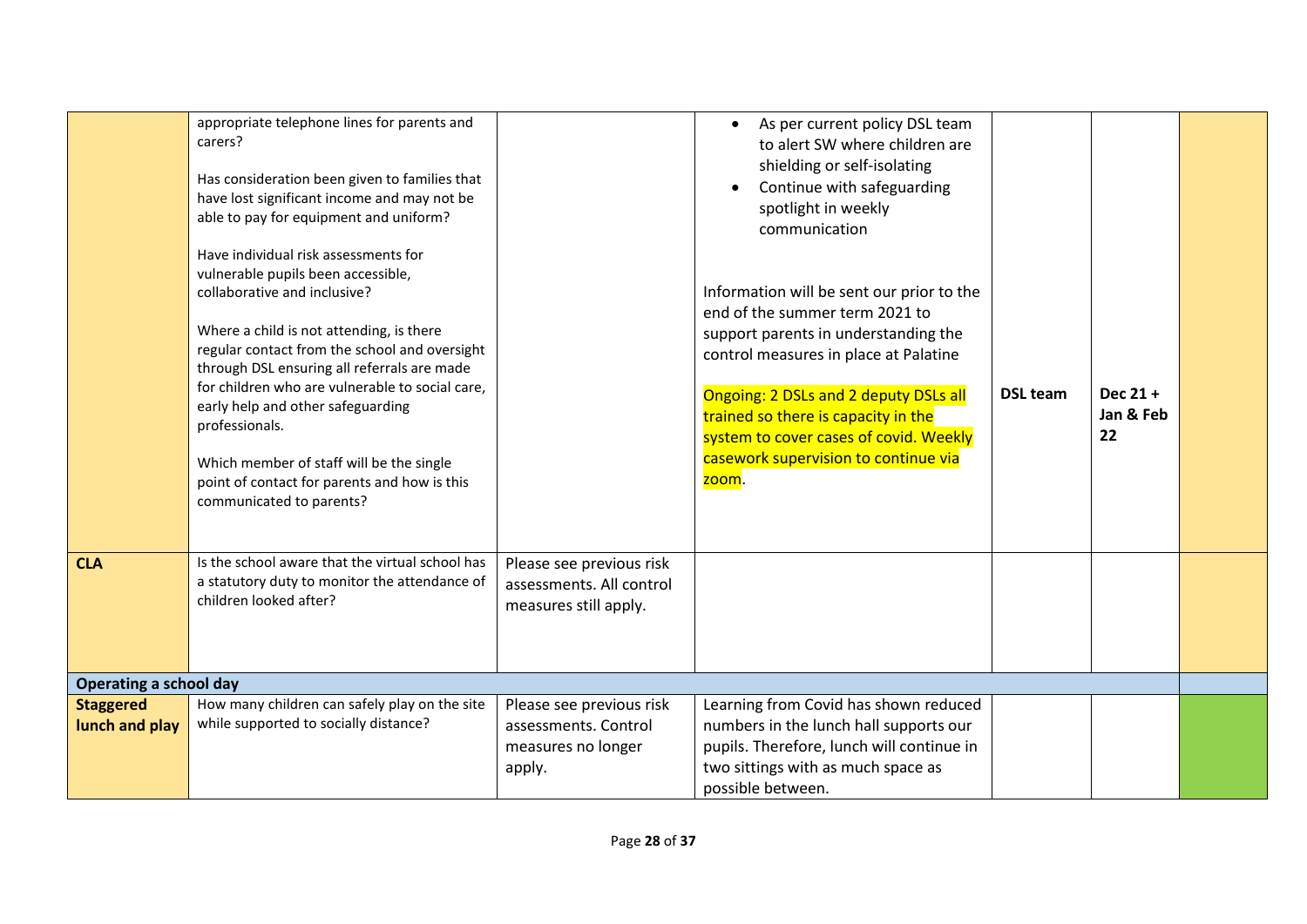| <b>Breaks and</b><br>playtimes | What adult supervision arrangements are in<br>place to monitor group crowding and social<br>distancing measures?<br>Will staggered breaks be needed?<br>How will the outdoor space be organised into<br>zones to support safe play?<br>Where and How will the children eat their<br>lunch to ensure social distancing?<br>Will they be in the usual hall/ canteen or will<br>they peed to use classrooms? Who will clean<br>the floor and tables after lunch if it is class<br>based?<br>How will children be supervised at lunchtimes<br>and to maintain social distance?<br>How will teacher breaks be facilitated?<br>What protocols are in place for safe feeding? |                                                                           | Some pupils will continue to eat in the<br>classroom.<br>Classes to follow new timetables for<br>break and lunch play - September 2021,<br>these ensure not all pupils access the<br>playground at the same time.<br>Outbreak situation additional actions<br>Follow outbreak management plan.<br>Class with two or more cases<br>bubbles<br>Eat in class<br>Use play facilities separately<br>and wipe down afterwards<br>Only uses allocated space<br>Parents encouraged to drop off<br>and pick up at separate time Or<br>if not possible to provide mask<br>on transport and attempt daily |  |  |
|--------------------------------|------------------------------------------------------------------------------------------------------------------------------------------------------------------------------------------------------------------------------------------------------------------------------------------------------------------------------------------------------------------------------------------------------------------------------------------------------------------------------------------------------------------------------------------------------------------------------------------------------------------------------------------------------------------------|---------------------------------------------------------------------------|------------------------------------------------------------------------------------------------------------------------------------------------------------------------------------------------------------------------------------------------------------------------------------------------------------------------------------------------------------------------------------------------------------------------------------------------------------------------------------------------------------------------------------------------------------------------------------------------|--|--|
|                                |                                                                                                                                                                                                                                                                                                                                                                                                                                                                                                                                                                                                                                                                        |                                                                           | <b>LFT</b>                                                                                                                                                                                                                                                                                                                                                                                                                                                                                                                                                                                     |  |  |
| <b>Wet Weather</b><br>plans    | How will plans be amended to take account<br>or weather conditions?                                                                                                                                                                                                                                                                                                                                                                                                                                                                                                                                                                                                    | Please see previous risk<br>assessments.                                  | Wet weather break to be in classrooms.                                                                                                                                                                                                                                                                                                                                                                                                                                                                                                                                                         |  |  |
| <b>Use of toilets</b>          | How will we ensure that toilets do not<br>become crowded by limiting the number of<br>children or young people who use the toilet<br>facilities at one time?                                                                                                                                                                                                                                                                                                                                                                                                                                                                                                           | Please see previous risk<br>assessments. Control<br>measures still apply. | Learning from Covid has shown reduced<br>numbers in community facilities<br>supports learning and behaviours. With<br>increased numbers in school, we will<br>continue to allocate toilets to class<br>groups. Class groups to follow plans.<br>Outbreak situation additional actions                                                                                                                                                                                                                                                                                                          |  |  |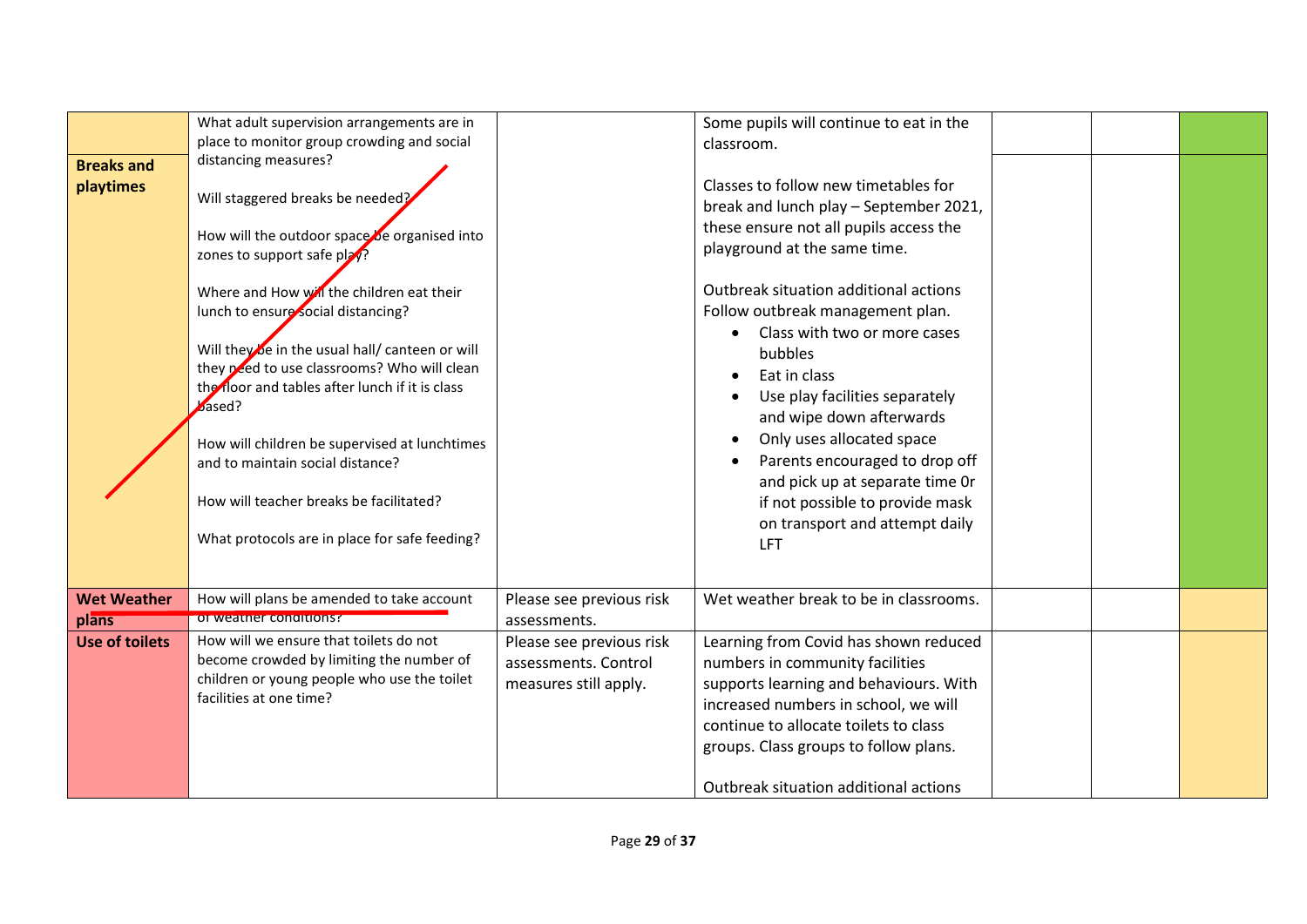|                                                                              |                                                                                                                                                                                                                                                                                     |                                                                                                                                                    | Follow outbreak management plan.<br>Class in bubble issued with a fogger to<br>clean touchpoints (including toilet seats<br>after use).                                                                                                                                                                                                                                                                                                                |                                                         |                          |  |
|------------------------------------------------------------------------------|-------------------------------------------------------------------------------------------------------------------------------------------------------------------------------------------------------------------------------------------------------------------------------------|----------------------------------------------------------------------------------------------------------------------------------------------------|--------------------------------------------------------------------------------------------------------------------------------------------------------------------------------------------------------------------------------------------------------------------------------------------------------------------------------------------------------------------------------------------------------------------------------------------------------|---------------------------------------------------------|--------------------------|--|
| <b>Staff breaks</b>                                                          | Will staff have staggered breaks?<br>Is the staff room big enough to socially<br>distance is? Will a plan need to be made for<br>use of the staff room and kitchen facilities?                                                                                                      | Please see previous risk<br>assessments. Some<br>control measures still<br>apply.                                                                  | New classrooms will be in operation<br>because of increased numbers of pupils<br>in school. Staff will continue to be<br>expected to clean down the area they<br>have been sitting in on leaving.<br>Outbreak situation additional actions<br>Follow outbreak management plan.<br>Encourage staff who can to take breaks<br>in their car (Use lidded cups to get a<br>warm drink).<br>Social distancing in staffroom. Staff<br>encouraged to use cars. | All staff                                               | 19.11.21                 |  |
|                                                                              |                                                                                                                                                                                                                                                                                     |                                                                                                                                                    | Additional hot drink facilities for staff<br>working within an outbreak bubble.                                                                                                                                                                                                                                                                                                                                                                        |                                                         |                          |  |
| <b>Evacuation</b><br>procedures                                              | Does the evacuation plan cater for any<br>changes in how school premises are used?<br>Are fire marshalls clear on what areas need to<br>be checked in the event of a fire?<br>Is there a practise scheduled so all children<br>and staff are familiar with what they need to<br>do? | Please see previous risk<br>assessments. Covid<br>control measures no<br>longer apply. Usual health<br>and safety risk<br>assessments still apply. | Evacuation plans have been updated<br>because of the new buildings.<br>They have been and amended for<br>autumn term once new build complete<br>and drill completed.                                                                                                                                                                                                                                                                                   | <b>JM</b>                                               | 18.9.21                  |  |
| <b>Medical</b><br><b>Procedures:</b><br><b>Usual in</b><br>school<br>systems | Have resuscitation measures been reviewed<br>in line with COVID and understanding that the<br>risk of needing resuscitation may be greater<br>than the risk of contracting COVID 19 and<br>therefore should be carried out?                                                         | Please see previous risk<br>assessments.                                                                                                           | Most staff in schools and colleges will<br>not require PPE beyond what they<br>would normally need for their work. If a<br>pupil or student already has routine<br>care needs that involve the use of PPE,                                                                                                                                                                                                                                             | <b>FH</b><br>(Requested<br>JM to<br>order a few<br>more | Sept 21<br><b>Dec 21</b> |  |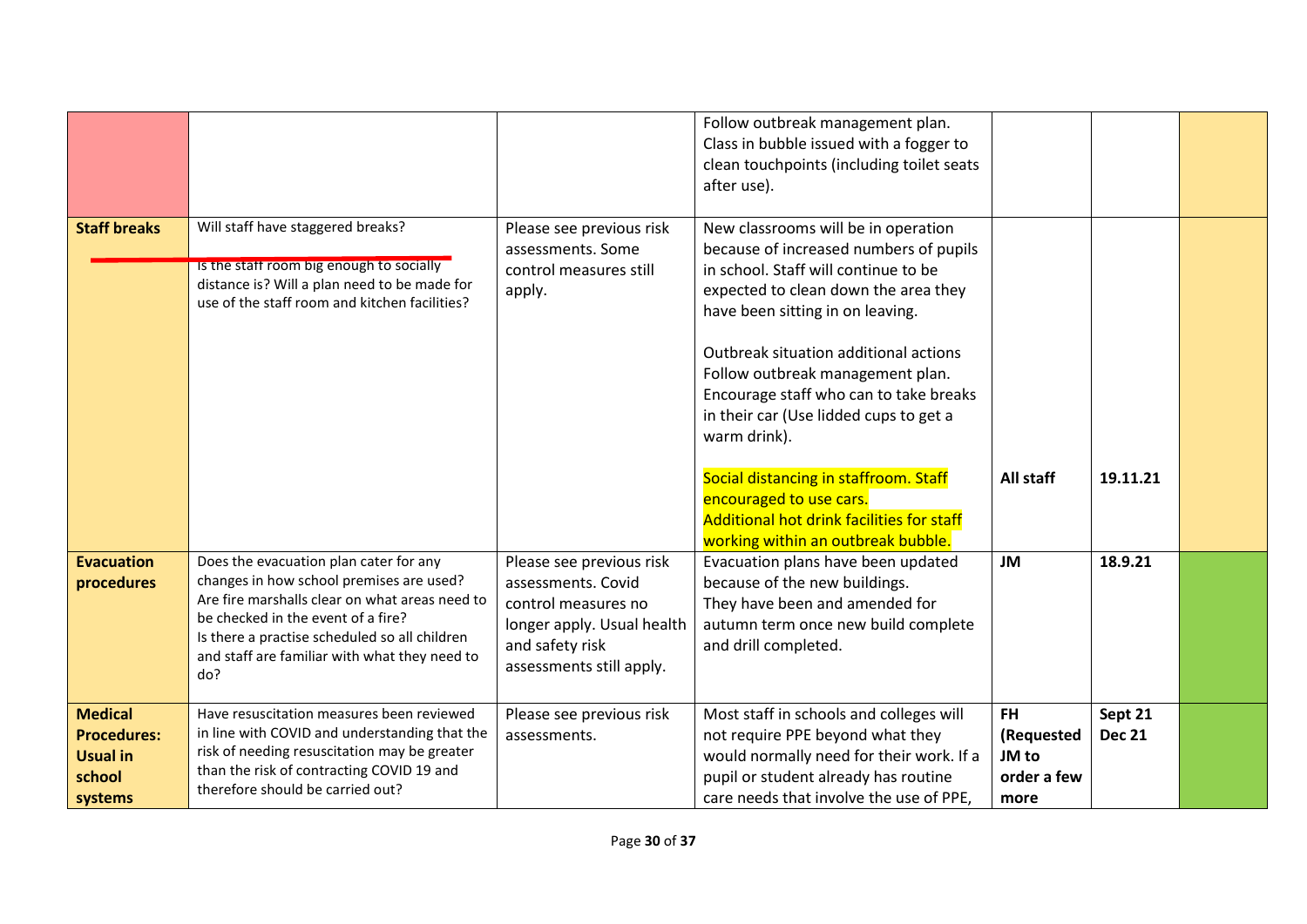|                                                              | Are procedures to administer first aid and<br>maintain social distancing clear? Has training<br>or instruction been provided for this where<br>necessary?<br>Have staff trained to administer epilepsy<br>rescue medication been trained in putting on<br>and then carefully removing PPE before these<br>pupils return to school? |                                                                               | the same PPE should continue to be<br>used. Resuscitation to be carried out as<br>required using face shield if available.<br>First aid to be carried out as usual -<br>within own class groupings were<br>possible. If a first aider from another<br>class provides support then face<br>masks/aprons/gloves should be worn. | resuscitati<br>on face<br>shields)<br><b>FH</b> | <b>Dec 21</b> |  |
|--------------------------------------------------------------|------------------------------------------------------------------------------------------------------------------------------------------------------------------------------------------------------------------------------------------------------------------------------------------------------------------------------------|-------------------------------------------------------------------------------|-------------------------------------------------------------------------------------------------------------------------------------------------------------------------------------------------------------------------------------------------------------------------------------------------------------------------------|-------------------------------------------------|---------------|--|
|                                                              |                                                                                                                                                                                                                                                                                                                                    |                                                                               | Additional PPE for COVID-19 is only<br>required in a very limited number of<br>scenarios, for example, when<br>performing aerosol generating<br>procedures (AGPs). Separate risk<br>assessment written for specific pupil<br>JW.                                                                                              | <b>FH</b>                                       | Sept 21       |  |
|                                                              |                                                                                                                                                                                                                                                                                                                                    |                                                                               | Staff needing to administer epilepsy<br>rescue medication have been provided<br>with individual PPE packs in pupils<br>orange bags along with information<br>about donning/doffing PPE.                                                                                                                                       |                                                 |               |  |
| <b>Medical</b><br><b>Procedures:</b><br><b>Covid related</b> | What specific arrangements have been put<br>into place to support those who are<br>displaying symptoms of COVID?<br>How is the school equipped to manage the<br>medical needs of pupils alongside those that<br>are COVID related?                                                                                                 | Please see previous risk<br>assessments. All control<br>measures still apply. | Please see previous risk assessments.<br>All control measures still apply.<br>Special school staff have been offered<br>vaccination. Vast majority of staff are<br>double vaccinated.<br>LFD testing for staff will continue until<br>the end of September as per guidance.                                                   |                                                 |               |  |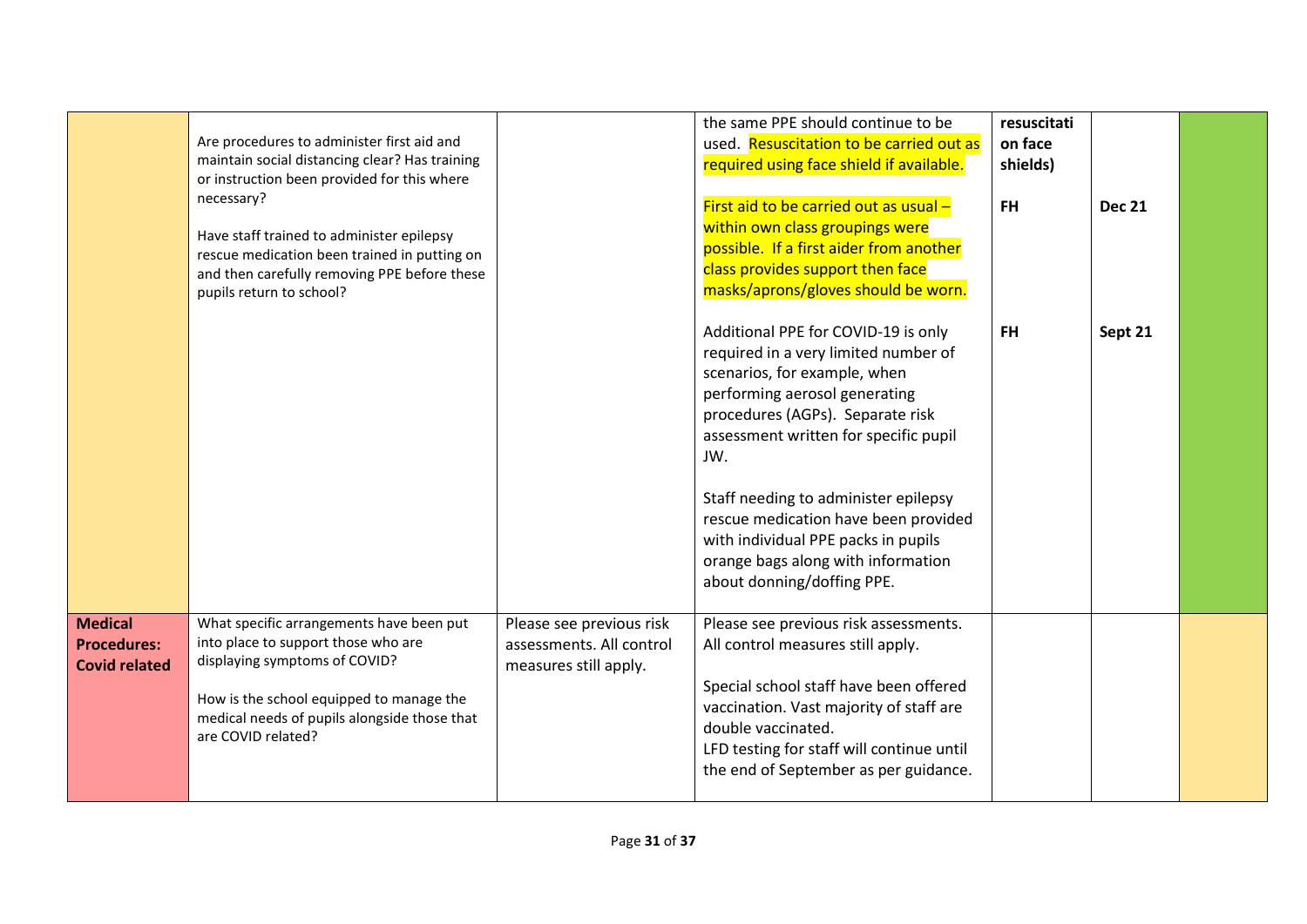|                                                                                                   |                                                                                                                                                                                                                                                                                                                                                                                                                                                                                                                                                                                                                                                                                                                                                                                                                                                                                                                                                                                                                                                                             |                                                                           | This is completed at home. Protocols<br>provided will be adhered to.<br>Positive messaging re vaccinations and<br>boosters to continue as advised by HSA                                                                                                   | <b>Dec 21</b> |  |
|---------------------------------------------------------------------------------------------------|-----------------------------------------------------------------------------------------------------------------------------------------------------------------------------------------------------------------------------------------------------------------------------------------------------------------------------------------------------------------------------------------------------------------------------------------------------------------------------------------------------------------------------------------------------------------------------------------------------------------------------------------------------------------------------------------------------------------------------------------------------------------------------------------------------------------------------------------------------------------------------------------------------------------------------------------------------------------------------------------------------------------------------------------------------------------------------|---------------------------------------------------------------------------|------------------------------------------------------------------------------------------------------------------------------------------------------------------------------------------------------------------------------------------------------------|---------------|--|
|                                                                                                   | <b>Section 3: Curriculum, Behaviour and Pastoral Support</b>                                                                                                                                                                                                                                                                                                                                                                                                                                                                                                                                                                                                                                                                                                                                                                                                                                                                                                                                                                                                                |                                                                           |                                                                                                                                                                                                                                                            |               |  |
| <b>Curriculum</b><br>planning,<br>content and<br>delivery<br>(including<br>physical<br>education) | Is curriculum time flexible to ensure that<br>there is a broad and balanced curriculum<br>offer? Have school leaders sensitively<br>assessed the pupils social and emotional<br>wellbeing, identifying gaps in their learning<br>and planned for curriculum provision<br>accordingly using a flexible approach?<br>What adaptions have been made to support<br>an effective transition? What plans are there<br>to ensure regular review of need and<br>provision so that all pupils are engaged and<br>can make progress in their learning, feel<br>successful and build confidence?<br>How will settings assess and evaluate pupils<br>wellbeing needs and make provision<br>accordingly?<br>Which aspects of the general curriculum are<br>the most pertinent/ important for your pupils<br>now? And how could these connect and link<br>to further development of provision?<br>Is the re-start provision and wider curriculum<br>diverse and rich enough to teach respect,<br>acceptance and celebration of our global<br>community? Does it encourage pupils to think | Please see previous risk<br>assessments. Control<br>measures still apply. | The Palatine Curriculum continues at<br>school.<br>Home learning for children shielding or<br>self-isolating protocol in operation and<br>available to view on the website. Home<br>learning provision in place and will<br>remain so for the coming year. |               |  |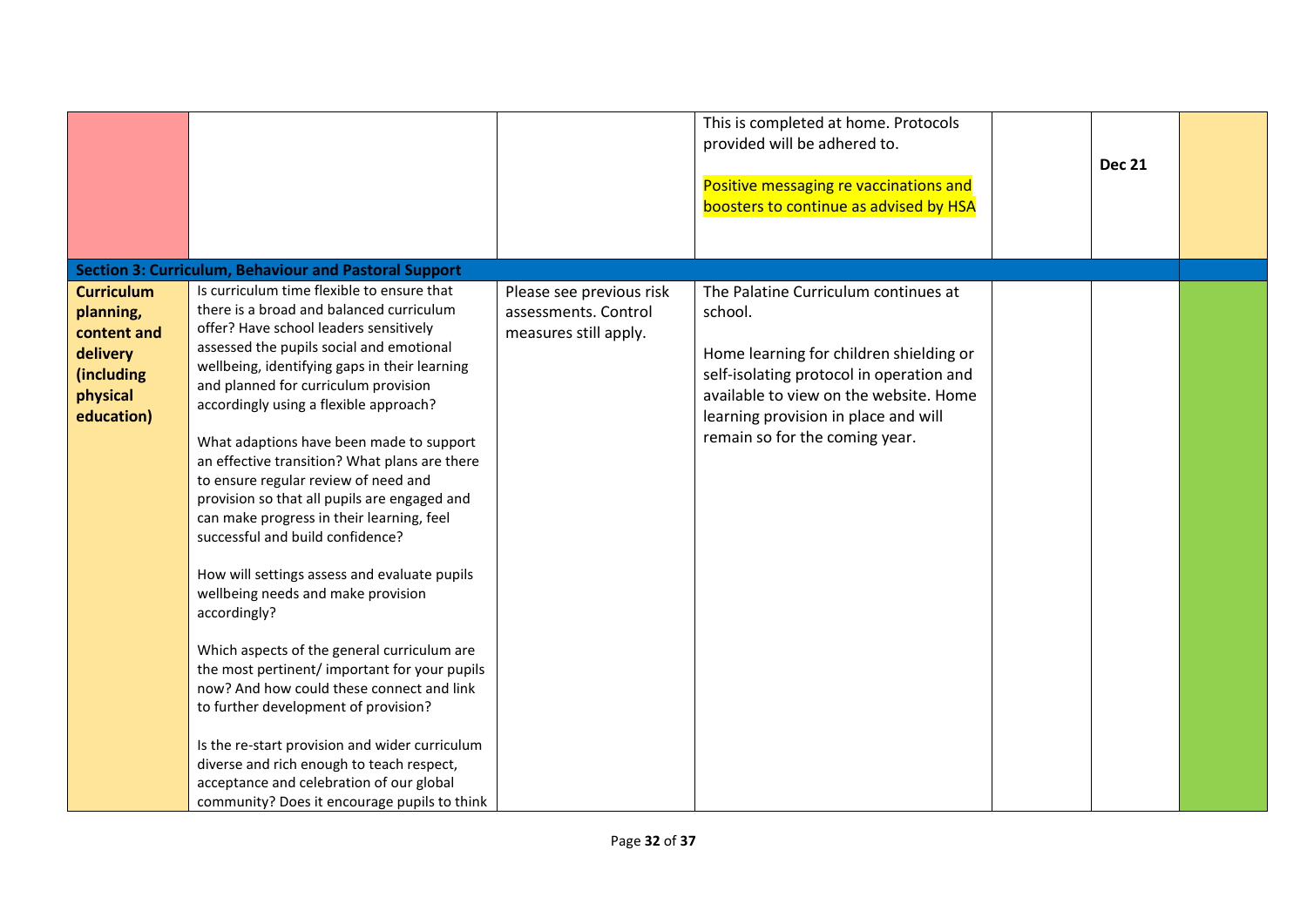|                                                                                               | and learn about people who have different<br>lived experiences to them?<br>Will the school continue with online meetings<br>and keep to a minimum physical meetings in<br>order to reduce transmission and time spent<br>in the school building?                                                                                                                                                                                                                                                                                                                                                                            |                                                                               |                                                                                                                                                                                                                                                                                                                                                                                                                 |                 |         |  |
|-----------------------------------------------------------------------------------------------|-----------------------------------------------------------------------------------------------------------------------------------------------------------------------------------------------------------------------------------------------------------------------------------------------------------------------------------------------------------------------------------------------------------------------------------------------------------------------------------------------------------------------------------------------------------------------------------------------------------------------------|-------------------------------------------------------------------------------|-----------------------------------------------------------------------------------------------------------------------------------------------------------------------------------------------------------------------------------------------------------------------------------------------------------------------------------------------------------------------------------------------------------------|-----------------|---------|--|
| <b>Therapeutic</b><br>support,<br>intervention<br>and<br>personalised<br><b>EHC provision</b> | How will the catch up premium be effectively<br>utilised for those pupils most in need?<br>How is the provision being adapted to ensure<br>that all pupils can access learning and achieve<br>success? For pupils with EHCP's, how will you<br>need to adapt provision specified in their<br>EHCP'? How will you communicate this to<br>parents?<br>Does the school intend to resume any<br>breakfast or after school provision? If, will<br>this be done without increasing contact and                                                                                                                                    | Please see previous risk<br>assessments.                                      | PP strategy in place<br>Safeguarding team will liaise with<br>teachers, MDT, FLO and Learning<br>Mentor to ensure pupils who need<br>therapeutic input at home receive<br>support as required.                                                                                                                                                                                                                  | <b>DSL team</b> | Ongoing |  |
| <b>Pupil</b><br>wellbeing and<br>support                                                      | mixing and without increasing staff workload?<br>Have we considered that many pupils with<br>SEND may struggle with the additional social<br>and sensory load that larger pupil groups that<br>will be a result of the increase in school size.<br>Some may also struggle with the reduction in<br>adult support that they may receive and the<br>change in relationships with staff as the<br>school community grows larger?<br>Have we considered pupils responses and<br>feelings about their return to school after the<br>summer break especially for pupils who had<br>to self-isolate in the last two weeks of term? | Please see previous risk<br>assessments. All control<br>measures still apply. | Autonomy<br>Wellbeing training for staff will<br>focus on how staff support<br>children, give choices and dignity in<br>routines and learning. The first<br>week of term teachers will focus<br>on establishing routines and<br>structure and activities to build<br>relationships.<br>Competence<br>Children will have opportunities to<br>develop their gross motor skills<br>using the new climbing wall and |                 |         |  |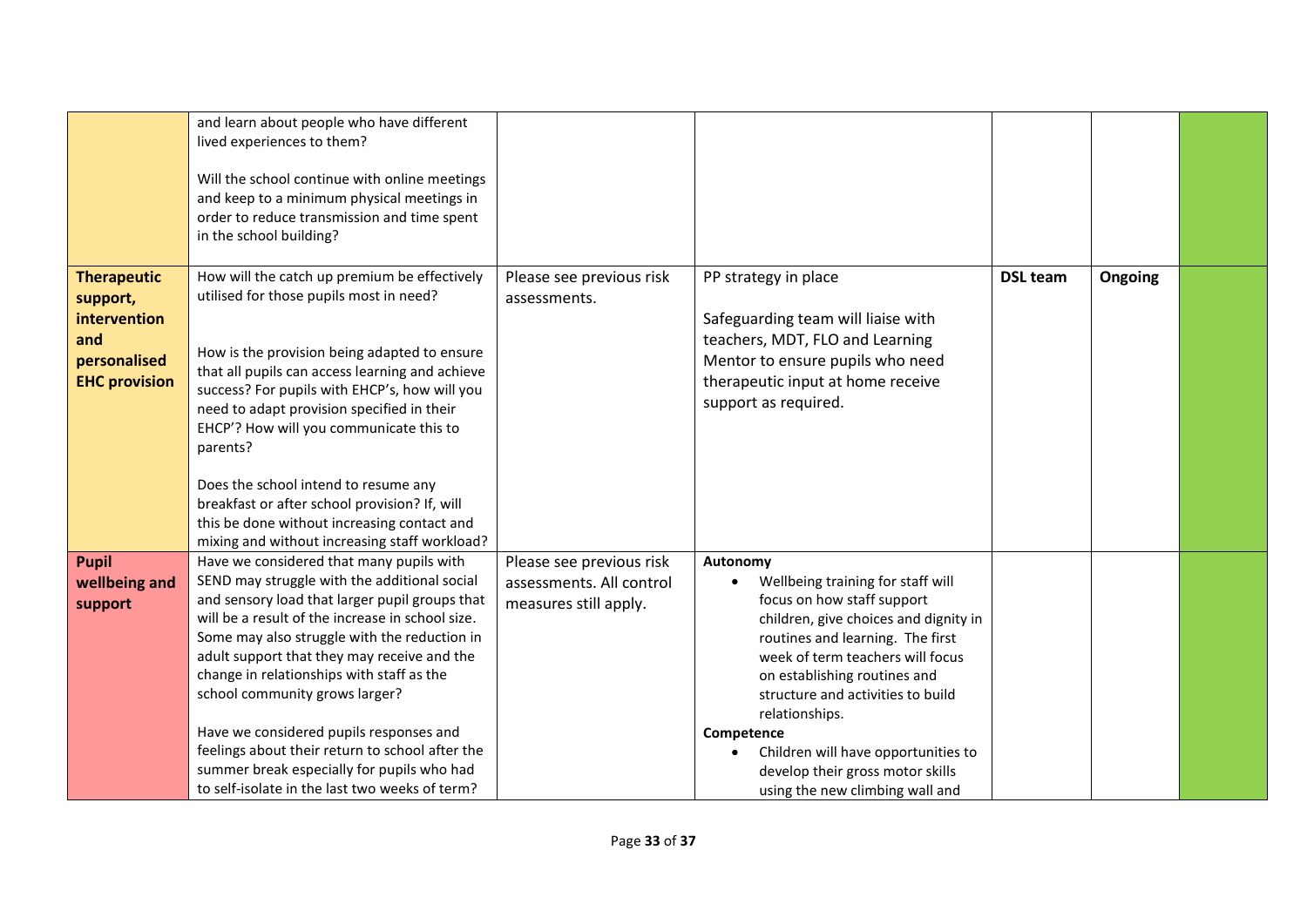| <b>Behaviour</b> | additional support to come to school?<br>Does the curriculum on returning provide<br>opportunities that:<br>-Enable pupils to process and share their<br>experiences during the pandemic so far<br>-Support prosocial behaviours<br>-Raise self-esteem and confidence in learning<br>-Prepare them to return to school after the<br>holidays<br>-provides additional support for pupils who<br>have difficulties processing their experiences<br>during the pandemic so far e.g. some children<br>may have experienced bereavements.<br>What practical activities and provision will<br>you use to support children's return for their<br>mental health and wellbeing?<br>Have behaviour policies been updated to<br>reflect new rules and routines necessary to<br>reduce risk in your setting and agree how to | Please see previous risk<br>assessments. All control<br>measures still apply. | <b>Relatedness</b><br>All staff working with children will<br>$\bullet$<br>have PACE training in September,<br>this will support staff in<br>understanding and being able to<br>use the PACE approach which<br>promotes felt safety for children.<br>Nurture provision will continue for<br>children who are identified as<br>needing this .<br>Sunshine Circles training will be<br>$\bullet$<br>delivered to new staff<br>Social stories and videos for<br>$\bullet$<br>children moving to the new build<br>will be sent home once the<br>$\bullet$<br>building is complete.<br>Children who have been in<br>isolation for the last week of term<br>have had contact/zoom calls from<br>their class teacher and a virtual<br>end of year celebration<br>Please see previous risk assessments.<br>All control measures still apply |  |  |
|------------------|------------------------------------------------------------------------------------------------------------------------------------------------------------------------------------------------------------------------------------------------------------------------------------------------------------------------------------------------------------------------------------------------------------------------------------------------------------------------------------------------------------------------------------------------------------------------------------------------------------------------------------------------------------------------------------------------------------------------------------------------------------------------------------------------------------------|-------------------------------------------------------------------------------|-------------------------------------------------------------------------------------------------------------------------------------------------------------------------------------------------------------------------------------------------------------------------------------------------------------------------------------------------------------------------------------------------------------------------------------------------------------------------------------------------------------------------------------------------------------------------------------------------------------------------------------------------------------------------------------------------------------------------------------------------------------------------------------------------------------------------------------|--|--|
|                  | communicate this to school staff, students<br>and parents?<br>Have school policies been updated to define<br>strict criteria for staff regarding use of<br>positive behaviour management techniques<br>including restraint?                                                                                                                                                                                                                                                                                                                                                                                                                                                                                                                                                                                      |                                                                               | Behaviour management in school<br>continues as normal because actions<br>taken are individualised to meet the<br>needs of individual children. Physical<br>intervention is always the last resort.                                                                                                                                                                                                                                                                                                                                                                                                                                                                                                                                                                                                                                  |  |  |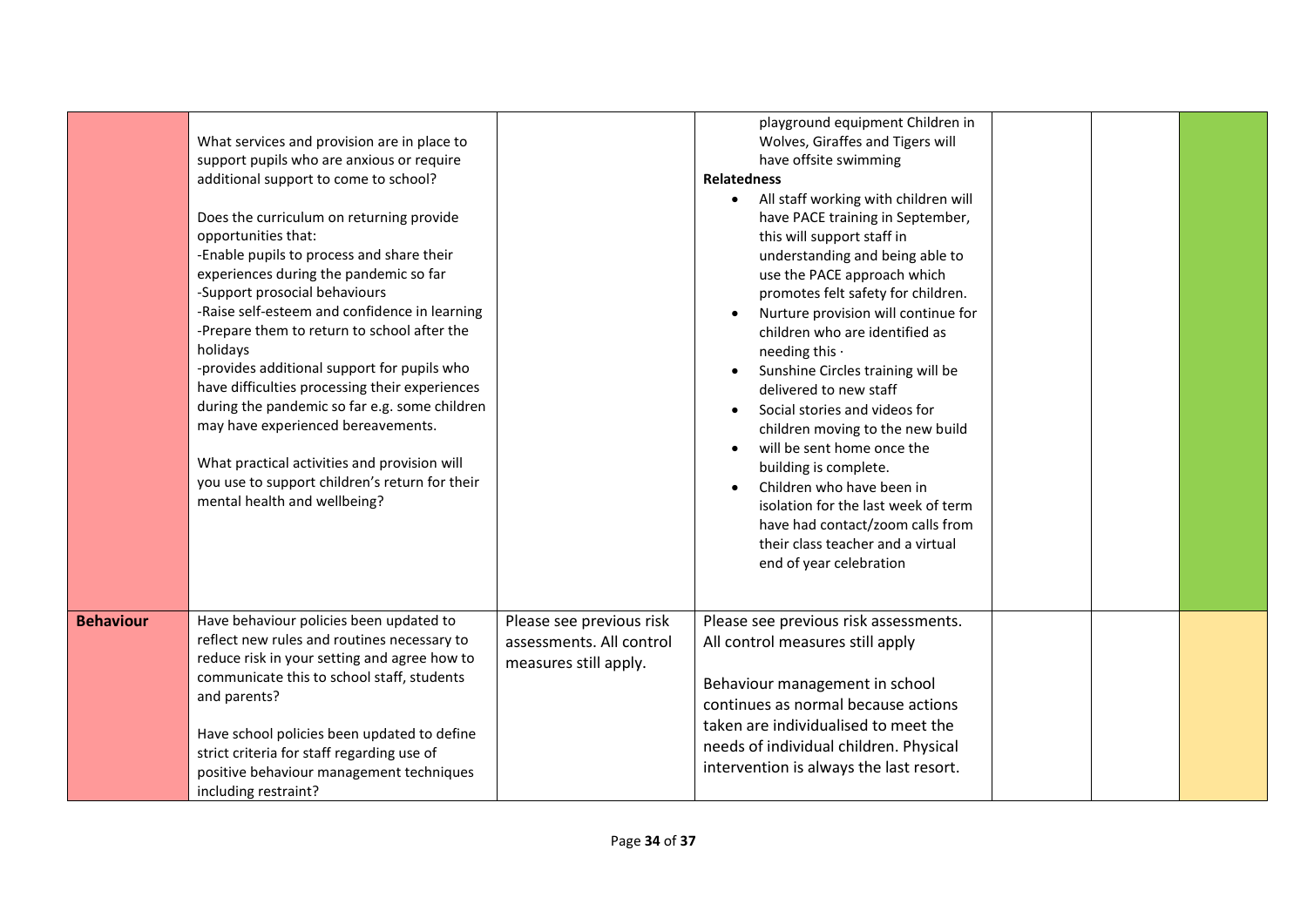| <b>Events</b>                  | Has the website been updated with new or<br>amended policies where applicable?<br>How have you considered planned school<br>events and decided what can or cannot go<br>ahead and how government guidance can be<br>adhered to?<br>What different ways of doing things could you<br>facilitate i.e. filming performances to be<br>watched online by parents?<br>How will any events be managed in line with<br>social distancing guidance? | Please see previous risk<br>assessments. Control<br>measures no longer<br>apply. | Zoom protocols provided to support<br>families in home learning<br>Individualised support provided to<br>families via communication protocols<br>established for those shielding or self-<br>isolating.<br>Social distancing no longer applies.<br>As a sensible precaution will plan to<br>hold no large scale events prior to<br>October half term.<br>Outbreak situation additional actions<br>Follow outbreak management plan.<br>No large scale events to take place in<br>the autumn term<br>No large scale events in first half term | Jan & Feb |  |
|--------------------------------|--------------------------------------------------------------------------------------------------------------------------------------------------------------------------------------------------------------------------------------------------------------------------------------------------------------------------------------------------------------------------------------------------------------------------------------------|----------------------------------------------------------------------------------|---------------------------------------------------------------------------------------------------------------------------------------------------------------------------------------------------------------------------------------------------------------------------------------------------------------------------------------------------------------------------------------------------------------------------------------------------------------------------------------------------------------------------------------------|-----------|--|
|                                |                                                                                                                                                                                                                                                                                                                                                                                                                                            |                                                                                  | of 2022.                                                                                                                                                                                                                                                                                                                                                                                                                                                                                                                                    | 22        |  |
|                                | <b>Section 4: Assessment and Accountability</b><br>What processes are in place to support the                                                                                                                                                                                                                                                                                                                                              |                                                                                  |                                                                                                                                                                                                                                                                                                                                                                                                                                                                                                                                             |           |  |
| <b>Primary</b><br>assessment   | identifying of gaps in learning and baseline<br>pupils current achievements? Do this ensure<br>there is not an additional workload for<br>classroom staff or create additional pressure<br>to staff for their wellbeing?<br>Will arrangements be in place for limiting the<br>handling of pupil work?                                                                                                                                      | Please see previous risk<br>assessments. All control<br>measures still apply.    | Follow government guideance.                                                                                                                                                                                                                                                                                                                                                                                                                                                                                                                |           |  |
|                                | <b>Section 5: Contingency planning for outbreaks</b>                                                                                                                                                                                                                                                                                                                                                                                       |                                                                                  |                                                                                                                                                                                                                                                                                                                                                                                                                                                                                                                                             |           |  |
| Remote<br>education<br>support | How will any blended provision enable<br>pupils to engage with and enjoy learning<br>at home, should it be required?                                                                                                                                                                                                                                                                                                                       | Please see previous risk<br>assessments. All control<br>measures still apply.    | Curriculum continues at school and at<br>home. Home learning available for<br>children shielding or self-isolating in<br>place. Website links in place.                                                                                                                                                                                                                                                                                                                                                                                     |           |  |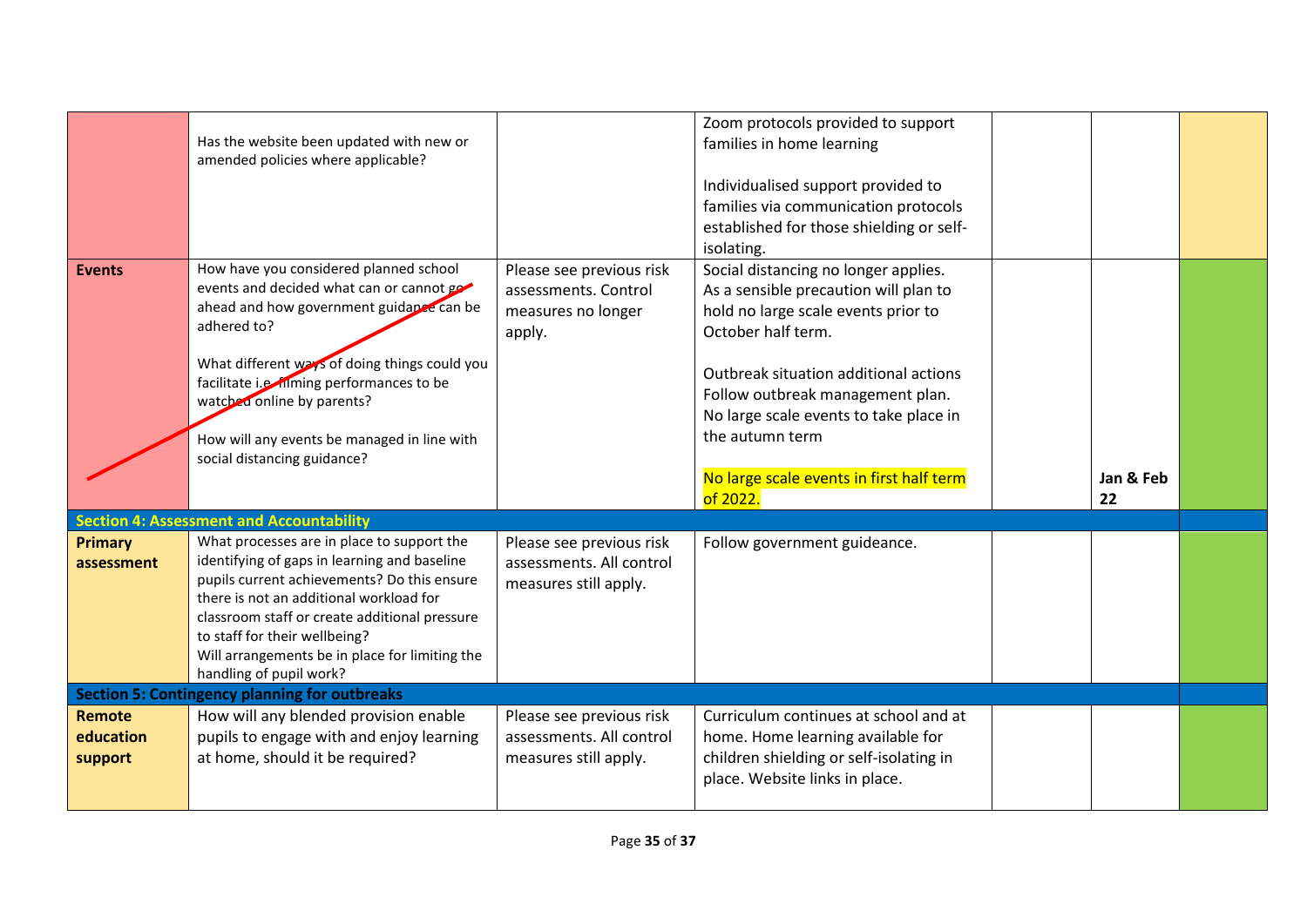|                                | How will learning content at home<br>mirror/enhance that of learning in<br>school? Will pupils receive the same or |                                                      | Outbreak management plan ready if<br>required.<br>Home learning plans in place for the |            |          |  |
|--------------------------------|--------------------------------------------------------------------------------------------------------------------|------------------------------------------------------|----------------------------------------------------------------------------------------|------------|----------|--|
|                                | similar provision irrespective of location?                                                                        |                                                      | coming year.                                                                           |            |          |  |
|                                | How will settings continue to gather and<br>use feedback information from remote                                   |                                                      |                                                                                        |            |          |  |
|                                | learning opportunities?                                                                                            |                                                      |                                                                                        |            |          |  |
|                                | Where a pupil with SEND is unable to<br>attend school because they are                                             |                                                      |                                                                                        |            |          |  |
|                                | complying with clinical advise, how                                                                                |                                                      |                                                                                        |            |          |  |
|                                | equipped are we to be able to<br>immediately offer them access to remote                                           |                                                      |                                                                                        |            |          |  |
|                                | education?                                                                                                         |                                                      |                                                                                        |            |          |  |
| <b>Contingency</b><br>planning | Will there be a system for flagging up<br>deficiencies in the risk assessment and                                  | Please see previous risk<br>assessments. All control | Please see outbreak management plan.                                                   |            |          |  |
|                                | ensuring that changes are introduced?                                                                              | measures still apply.                                |                                                                                        |            |          |  |
|                                | Will the school have an alternative plan in                                                                        |                                                      |                                                                                        |            |          |  |
|                                | case, for any reason such as renewal of                                                                            |                                                      |                                                                                        |            |          |  |
|                                | local lockdown, full opening cannot take                                                                           |                                                      |                                                                                        |            |          |  |
| <b>Lateral Flow</b>            | place at the beginning of September?<br>What should we do if staff fail to report?                                 | Please see previous risk                             | Provide information to staff prior to the                                              | CG         | 17/12/21 |  |
| <b>Device Testing</b>          | What should we do if there is poor                                                                                 | assessments. All control                             | holidays to support following procedure                                                |            |          |  |
| of staff                       | uptake?                                                                                                            | measures still apply.                                | until February.<br>Provide information to new staff on                                 | <b>SMS</b> | 23/7/21  |  |
|                                |                                                                                                                    |                                                      | expectation. Including ensuring new                                                    |            |          |  |
|                                |                                                                                                                    |                                                      | staff have Schoolping logins.                                                          |            |          |  |
|                                |                                                                                                                    |                                                      | LFT to continue (daily LFT in a bubble<br>class)                                       |            |          |  |
|                                |                                                                                                                    |                                                      |                                                                                        |            |          |  |